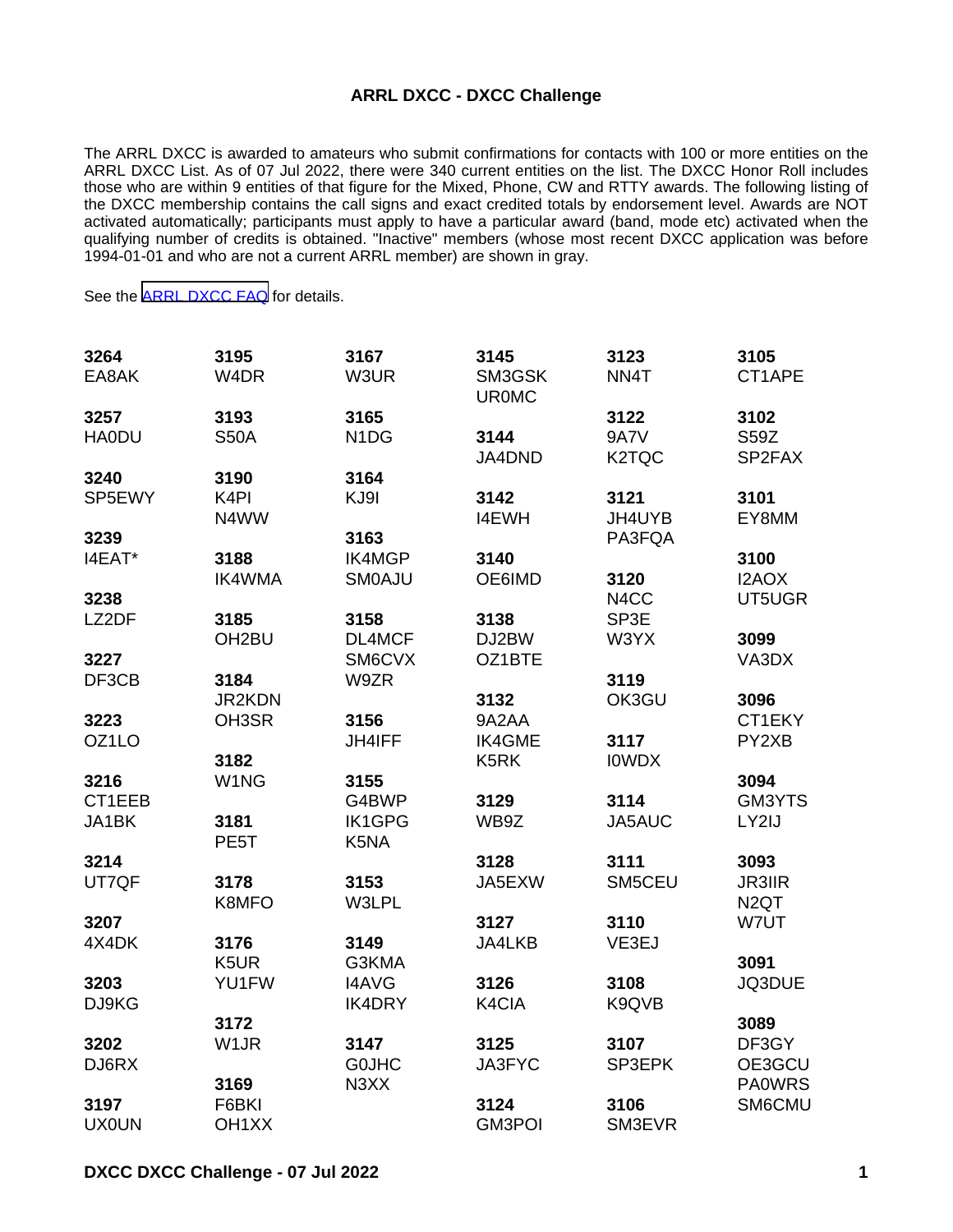| 3085              | N3SL               | 3044                           | <b>T77C</b>         | 3009              | 2993              |
|-------------------|--------------------|--------------------------------|---------------------|-------------------|-------------------|
| DK5PR             |                    | AA7A                           |                     | SM4DHF            | N0AT              |
| <b>S58T</b>       | 3063               | N9IW                           | 3025                |                   | SM5KNV            |
|                   | N4JJ*              |                                | <b>I4LCK</b>        | 3008              | SP7GAQ            |
| 3083              |                    | 3043                           | K4XP                | AG9S              |                   |
| SM3NRY            | 3062               | <b>GM0GAV</b>                  | N <sub>4</sub> CH   | EA6NB             | 2992              |
|                   | SP7VC              |                                | W9RPM               | IZ4BEZ            | <b>DL7MAE</b>     |
| 3081              |                    | 3042                           |                     | JA2JW             |                   |
| 9A2EU             | 3061               | W <sub>2</sub> YC              | 3024                | RW <sub>2</sub> A | 2991              |
|                   | SV8CS              |                                | DL5DSM              |                   | <b>IV3JVJ</b>     |
| 3080              |                    | 3041                           | F6BEE               | 3007              | JA5AQC            |
| 9A1CCY            | 3059               | W5OZI                          | SM5DJZ*             | <b>JA0DAI</b>     |                   |
| HB9BGV            | <b>HB9BIN</b>      |                                | UX1UA               | KW9A              | 2988              |
| N8DX              |                    | 3040                           |                     |                   | R4GM              |
|                   | 3058               | JA2VPO                         | 3023                | 3006              | S51DI             |
|                   | SP5CJQ             |                                |                     | OE2VEL            |                   |
| 3079              |                    |                                | JA1UQP              |                   | SP <sub>1</sub> S |
| UT3UA             |                    | 3038                           | VK4MA               | UT5JAJ            |                   |
|                   | 3057               | DK5WL                          |                     |                   | 2987              |
| 3077              | G3XTT              | JA2JPA                         | 3022                | 3005              | N4MM              |
| IK8HJC            |                    | SP6CIK                         | K <sub>1</sub> CP   | JA2FBY            |                   |
|                   | 3054               | W4PK                           | OE5KE               | R7LV              | 2986              |
| 3075              | K3UA               |                                |                     |                   | JA5MHD            |
| SP9FKQ*           |                    | 3035                           | 3020                | 3004              | N4KG*             |
|                   | 3053               | SP9DWT                         | W5ZN                | EA1DR             |                   |
| 3074              | AA1V               |                                |                     |                   | 2985              |
| K4DY              |                    | 3033                           | 3019                | 3003              | DJ4AX             |
|                   | 3052               | N <sub>2</sub> LT              | AA6YQ               | 9A5CY             |                   |
| 3073              | <b>IZ0AEG</b>      |                                | N8RR                |                   | 2983              |
| DL7VEE            | WD5COV             | 3032                           | SV <sub>1</sub> RK  | 3002              | SM6CCO            |
| EA5BM             |                    | UY5ZZ                          |                     | UT7UJ             |                   |
| G4CCZ             | 3051               |                                | 3018                |                   | 2981              |
| KF <sub>2</sub> O | NR <sub>1</sub> R  | 3031                           | JA3EMU              | 3001              | DL2OE             |
|                   |                    | N <sub>2</sub> TK              | JE6KYA              | G3ZSS             | N <sub>4</sub> RJ |
| 3072              | 3050               |                                | JH2FXK              |                   |                   |
| DF4PL             | <b>I5NPH</b>       | 3030                           |                     | 3000              | 2980              |
| SV1FJA            | JH1GZE             | JA1HGY                         | 3016                | DL1AMQ            | JJ2LPV            |
|                   | VE <sub>1</sub> YX | JR6EZE                         | YO9HP               | HA8IE             | N4XM              |
|                   |                    |                                |                     |                   |                   |
| 3071              |                    | NJ6P                           |                     | OE1WEU            |                   |
| JF2MBF            | 3049               | WK3N                           | 3015                | OE6MDF            | 2979              |
| <b>SL0ZG</b>      | JG3QZN             |                                | <b>GODQS</b>        | OK6DJ             | K4QL              |
|                   | K4MQG              | 3029                           |                     |                   | W <sub>3</sub> CC |
| 3068              |                    | W <sub>4</sub> TO              | 3014                | 2999              |                   |
| <b>NOTB</b>       | 3048               |                                | K <sub>9</sub> CT   | N6AR              | 2977              |
| N0XA              | F6AOJ              | 3028                           | UA4HBW              |                   | DJ8NK             |
| W8UVZ             | <b>IZ1ANU</b>      | DJ2YA                          | UT9FJ               | 2998              | K5ESW             |
|                   |                    | G3TXF                          | YO3APJ              | K4UTE             |                   |
| 3067              | 3047               | <b>IK6DLK</b>                  |                     |                   | 2976              |
| ON4IQ             | G4PWA              | <b>IK6FWJ</b>                  | 3011                | 2996              | K8SIX             |
| SM5AQD            |                    | OH <sub>1</sub> N <sub>D</sub> | SP8NR               | W4VQ              |                   |
| <b>W0BV</b>       | 3045               |                                |                     |                   | 2975              |
|                   | <b>IK4CIE</b>      | 3026                           | 3010                | 2995              | K5KC              |
| 3066              | W4DXX              | KD5M                           | YO <sub>5</sub> BRZ | UA4CC             |                   |
| IK5HHA            |                    | OH <sub>1</sub> MA             |                     |                   |                   |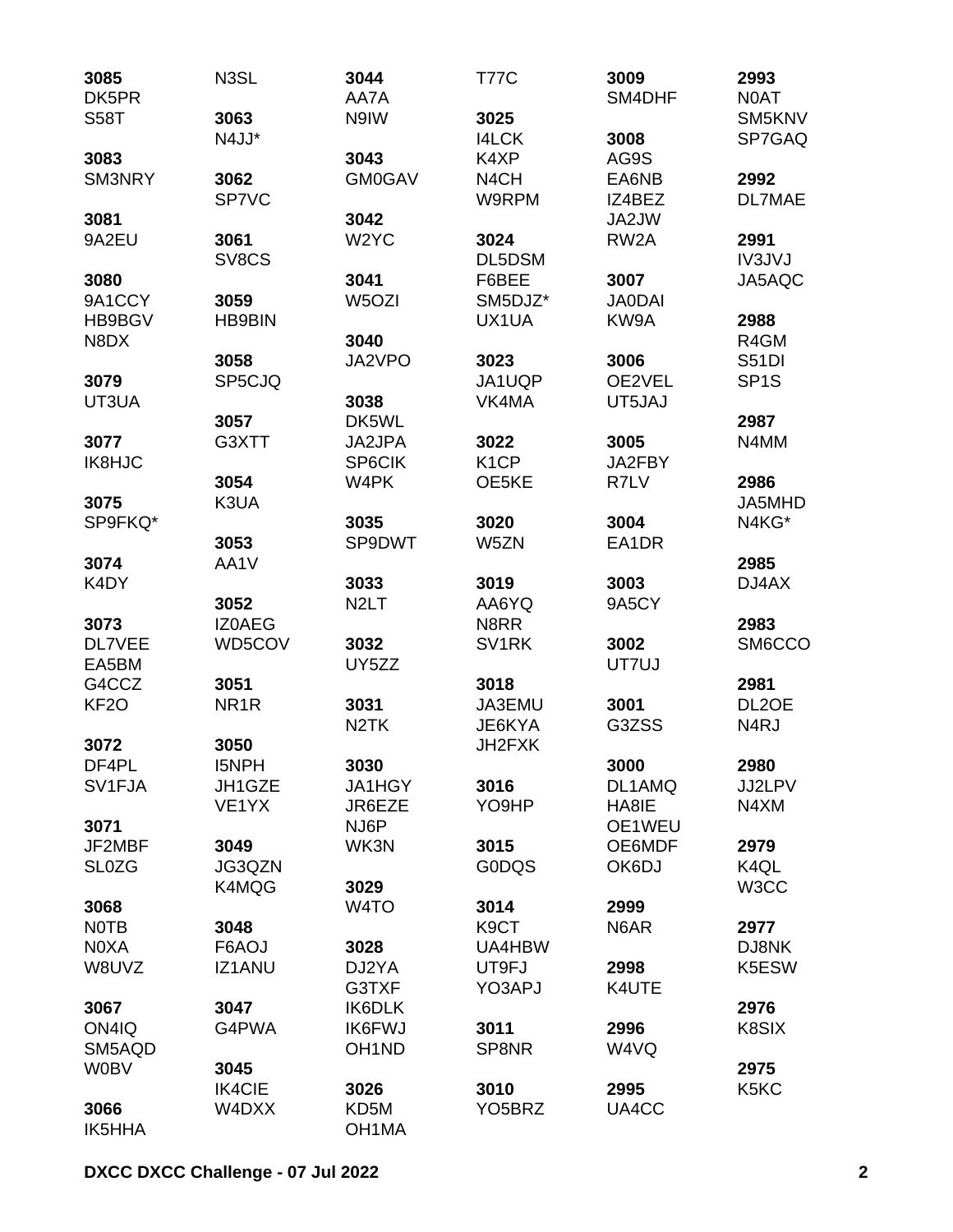| 2974              | 2945                | SP <sub>5</sub> D <sub>IR</sub> | 2917                           | 2901              | 2884              |
|-------------------|---------------------|---------------------------------|--------------------------------|-------------------|-------------------|
| OZ3PZ             | OK1MP               |                                 | 9A2NO                          | K <sub>1</sub> ZZ | F5NBU             |
|                   | RZ3AM               | 2930                            | NI <sub>0</sub> G              | US5WE             | WB6RSE            |
| 2973              | W1YY                | EA6SX                           |                                |                   |                   |
| K5DU              |                     |                                 | 2915                           | 2900              | 2883              |
|                   | 2943                | 2928                            | RA3DX                          | 9A2F              | W8AV              |
| 2970              | <b>IK2YCW</b>       | AA1QD                           | W5XX                           | EU7A              |                   |
| AA4V              | JA2DPC              | DJ4PI                           |                                | HB9BZA            | 2882              |
| PY2BW             |                     | <b>I5KKW</b>                    | 2914                           | JR7VHZ            | OE2LCM            |
| W3DF              | 2942                | JA2FJP                          | SP3CFM                         | <b>WOVTT</b>      | UX4UA*            |
|                   | N6JV                | K5EK                            | UA3AB                          |                   |                   |
| 2969              |                     | RA7A                            |                                | 2899              | 2881              |
| US4EX             | 2941                |                                 | 2913                           | K4UEE             | W1TSP             |
|                   | N4JF                | 2926                            | <b>JA7QVI</b>                  |                   |                   |
| 2966              |                     | CT1IUA                          | OE8RT                          | 2897              | 2880              |
| HA5WA             | 2940                | RA3CQ                           | ON <sub>4</sub> C <sub>D</sub> | <b>IK5MEN</b>     | <b>JA3PIS</b>     |
|                   | JR3GWZ              | UA4CR                           |                                | K <sub>4</sub> SO | W3LL              |
| 2965              | K1HTV               | VE2TZT                          | 2911                           | K <sub>4</sub> SV |                   |
|                   |                     | W7AO                            | EA4KD                          |                   | 2879              |
| K3FN              |                     |                                 |                                |                   |                   |
|                   | 2939                |                                 |                                | 2896              | FK8CP             |
| 2964              | <b>JA7MSQ</b>       | 2925                            | 2910                           | KX4R              | G3LZQ             |
| HB9AMO            |                     | 5B4AGN                          | K4XO                           | OZ1CTK            | JA5IU             |
|                   | 2938                | HA5AGS                          | <b>OE5NNN</b>                  |                   | N <sub>4</sub> II |
| 2961              | <b>HB9RG</b>        | <b>JH0INP</b>                   |                                | 2895              | N <sub>5</sub> TY |
| UT7UW             | <b>IK4DRR</b>       | <b>JJ3PRT</b>                   | 2909                           | K <sub>1</sub> ST |                   |
|                   | JA2WYN              | K9EL                            | N <sub>5</sub> K <sub>D</sub>  |                   | 2878              |
| 2959              | <b>K0EU</b>         | N5AW                            |                                | 2894              | <b>JA9CHI</b>     |
| N <sub>2</sub> WK | K8PT                |                                 | 2908                           | RJ3AA             | RW <sub>5</sub> C |
| OG2M              | OZ8BZ               | 2924                            | YU3AA                          | W6UB              |                   |
| UA3AKO            | UA6A                | <b>JA2JNA</b>                   |                                | WI8A              | 2877              |
| VE3XN             | W6XA                | K5BG                            | 2907                           |                   | CT4NH             |
|                   | YV <sub>1</sub> DIG | R <sub>3</sub> OK               | DL1EJA                         | 2893              | <b>JH1IFS</b>     |
| 2954              |                     |                                 | F6DAY                          | KG7H              | NO <sub>8</sub> D |
| N8PR              | 2937                | 2923                            | <b>JA0FSB</b>                  |                   |                   |
| SP8AJK            | F <sub>5</sub> II   | <b>DJ0MDR</b>                   | <b>K0SR</b>                    | 2891              | 2876              |
| WX4G              | K <sub>2</sub> FF   | JF3KON                          | N3NT                           | <b>MD0CCE</b>     | K <sub>5</sub> EJ |
|                   |                     | N9US                            | SM6CNN                         | YO7LCB            |                   |
| 2952              | 2936                |                                 |                                |                   | 2874              |
| <b>ON4AOI</b>     | OH <sub>2</sub> BCK | 2922                            | 2906                           | 2890              | <b>JA0GJJ</b>     |
|                   |                     | W <sub>1</sub> GL               | <b>UA3TCJ</b>                  | W <sub>1</sub> CU | RU3FM             |
| 2949              | 2935                |                                 |                                |                   |                   |
| G4OBK             | F6EXV               | 2920                            | 2904                           | 2888              | 2873              |
| N7RT              | N4BAA               | <b>IK5ACO</b>                   | F <sub>2</sub> JD              | N8JV              | DK1FW             |
|                   |                     | JG1ULJ                          |                                |                   |                   |
| 2948              | 2934                | KY7M                            | 2903                           | 2887              | 2872              |
| K4IQJ             | G3SJX               |                                 | K2PLF*                         | K4HB              | DK2LO             |
|                   |                     |                                 |                                |                   |                   |
| SP3RBG*           | 2933                | 2919<br>DL1DUL                  | OH3BU<br>SP3DV                 | N4NX              | SM3VAC            |
|                   |                     |                                 |                                |                   |                   |
| 2947              | W4UM                | K <sub>2</sub> UO               | <b>UX0FF</b>                   | 2885              | 2871              |
| EI7BA             | W9IXX               |                                 |                                | <b>JH1HGC</b>     | JH4ADV            |
| <b>KOIEA</b>      |                     | 2918                            | 2902                           | <b>WOMHK</b>      |                   |
| W3GH*             | 2932                | N <sub>5</sub> ZM               | K3KO*                          |                   | 2869              |
|                   | JH2UVL              |                                 | K4MWB                          |                   | EA5BY             |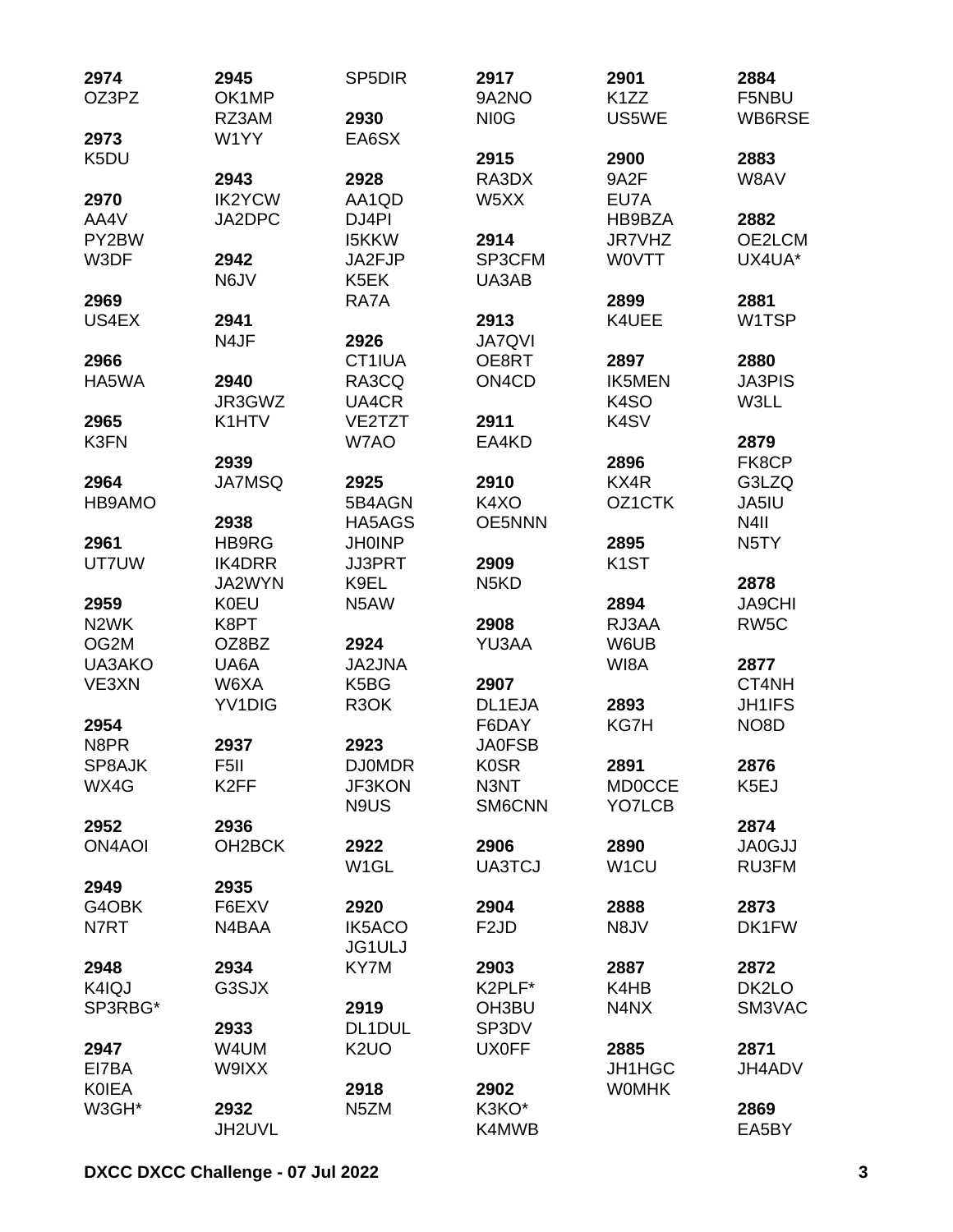| <b>IK6SNR</b><br>JA2XYO | W3KX                          | 2838<br>KC6AWX*    | K <sub>4</sub> CN             | 2815<br>9H1SP       | 2799<br>AB4IQ                  |
|-------------------------|-------------------------------|--------------------|-------------------------------|---------------------|--------------------------------|
| K <sub>1</sub> AR       | 2854                          | LA5IIA             | 2826                          | K9NW                | JF1WPB                         |
| K9NU                    | RV3LO                         | W <sub>1</sub> DIG | AA4HP                         | SV <sub>1</sub> DPI |                                |
| SP6HEQ                  | W1RM                          |                    | JI4POR                        |                     | 2798                           |
|                         |                               |                    |                               |                     |                                |
|                         |                               | 2837               | K8FL                          | 2814                | DJ9HX                          |
| 2868                    | 2853                          | DL6ATM             | N <sub>2</sub> TU             | <b>JE2URF</b>       | SP7HOV                         |
| N8BM                    | IV3ODE                        | VE <sub>1</sub> DX | N <sub>5</sub> D <sub>G</sub> |                     | SV <sub>1</sub> J <sub>G</sub> |
| SM6CTQ                  | <b>JA0EOK</b>                 | W9OP               |                               | 2811                |                                |
|                         | <b>RWOLT</b>                  | WA4FFW             | 2825                          | IZ8FFA              | 2797                           |
| 2867                    | SM6DHU                        |                    | JA1ANR                        | K3WA                | OH3JR                          |
| <b>K0KX</b>             |                               | 2836               | K <sub>5</sub> X <sub>X</sub> | W8OI                |                                |
| KA9CFD                  | 2852                          | K9RX               |                               |                     | 2796                           |
| <b>S54E</b>             | W2IRT                         |                    | 2824                          | 2810                | <b>JS3CTQ</b>                  |
|                         |                               | 2835               | RZ3DX                         | DK3DG               |                                |
| 2866                    | 2851                          | 9A3SM              |                               | R <sub>5</sub> AJ   | 2795                           |
| K4HGX                   | K2UU                          | UA1OIZ             | 2823                          |                     | N4DW                           |
| KN4F                    | N <sub>4</sub> D <sub>B</sub> |                    | JA4MRL                        | 2809                |                                |
| RY <sub>9</sub> C       | UX1AA                         | 2834               | JF8QNF                        | DL6KR               | 2793                           |
| VE3LYC                  |                               | JA1XEC             |                               | K3UL                | RA3DA                          |
|                         | 2849                          | K9ZO               | 2822                          |                     |                                |
| 2865                    | RY7G                          | R7FK*              | DL4CF                         | 2808                | 2792                           |
| UA3DPM                  | UA6MF                         | R7NW               | <b>JA0CRI</b>                 | <b>9A8A</b>         | DJ <sub>5FI</sub>              |
|                         |                               |                    |                               |                     | PY5EW                          |
| 2864                    | 2848                          | 2832               | 2821                          | 2807                | <b>SMOCCM</b>                  |
| A45XR                   | HA1RW                         | K5ZK               | JO1WKO                        | <b>K0DEQ</b>        | ZS4TX                          |
| JA2IVK                  | N <sub>5</sub> UR             |                    | <b>KF0QR</b>                  |                     |                                |
|                         |                               | 2831               | N4AH                          | 2806                | 2791                           |
| 2863                    | 2847                          | <b>JA0UUA</b>      | N4PQX                         | G3SNN               | VE7IG*                         |
| DJ5AV                   | <b>I8IGS</b>                  | K3WW               | <b>UA0ZC</b>                  | <b>JS2LHI</b>       |                                |
| EA3GP                   | LA5HE                         | OK1CF              |                               |                     | 2790                           |
| EA5RM                   |                               | PY5EG              | 2820                          | 2805                | WB4OSS                         |
| JA6BZI                  | 2846                          | RZ1OA              | EA6VQ                         | 5B4MF               |                                |
|                         | <b>IK1YED</b>                 | SM3NXS             | <b>JA7JWF</b>                 | K6TA                | 2789                           |
| 2862                    | R7DX                          | SM4EMO             | K8ZTT                         | OH <sub>2</sub> BLD | <b>IK1WGX</b>                  |
| R3AW                    |                               | W4FC               |                               | W <sub>2</sub> SM   | <b>IK4HLU</b>                  |
|                         | 2845                          |                    | 2819                          |                     |                                |
| 2861                    | R9FM                          | 2830               | VE3FF                         | 2804                | 2788                           |
| OZ4O                    |                               | K <sub>2</sub> VV  | W5TCX                         | VA <sub>5</sub> DX  | <b>E72A</b>                    |
|                         | 2844                          | K9EU               |                               |                     | IK6GPZ                         |
| 2860                    | UA4LY                         | RA4CC              | 2818                          | 2803                | N5ORT                          |
| <b>I3BUI</b>            |                               | UA3AP              | AB6QM                         | AA1ON               |                                |
| JA8EAT                  | 2843                          | VE3EXY             | <b>I6FLD</b>                  | NK1K                | 2787                           |
| JF1PUW                  | W8GC                          |                    | <b>JA9APS</b>                 |                     | IZ5DKJ                         |
| PY5HOT                  |                               | 2829               | N <sub>4</sub> Q <sub>S</sub> | 2802                | JA1SJV                         |
|                         | 2842                          | <b>IK7NXM</b>      |                               | KG4W                |                                |
|                         |                               |                    |                               |                     | <b>JA4FKX</b>                  |
| 2859                    | AD5A                          |                    | 2817                          |                     | KN <sub>50</sub>               |
| <b>HL3IUA</b>           |                               | 2828               | AI9L                          | 2801                | W9MU                           |
| JL1SAM                  | 2839                          | JA1EOD             |                               | WA2VYA              |                                |
| SM5CZQ                  | K4ZYU                         | OK2ZU              | 2816                          |                     | 2786                           |
|                         | OZ1AXG                        |                    | EA3JL                         | 2800                | <b>JA9LJS</b>                  |
| 2855                    | W3NO                          | 2827               | <b>S53R</b>                   | <b>IKOMHR</b>       |                                |
| OE <sub>1ZL</sub>       |                               | <b>JH1TWT</b>      |                               | SP3CGK              |                                |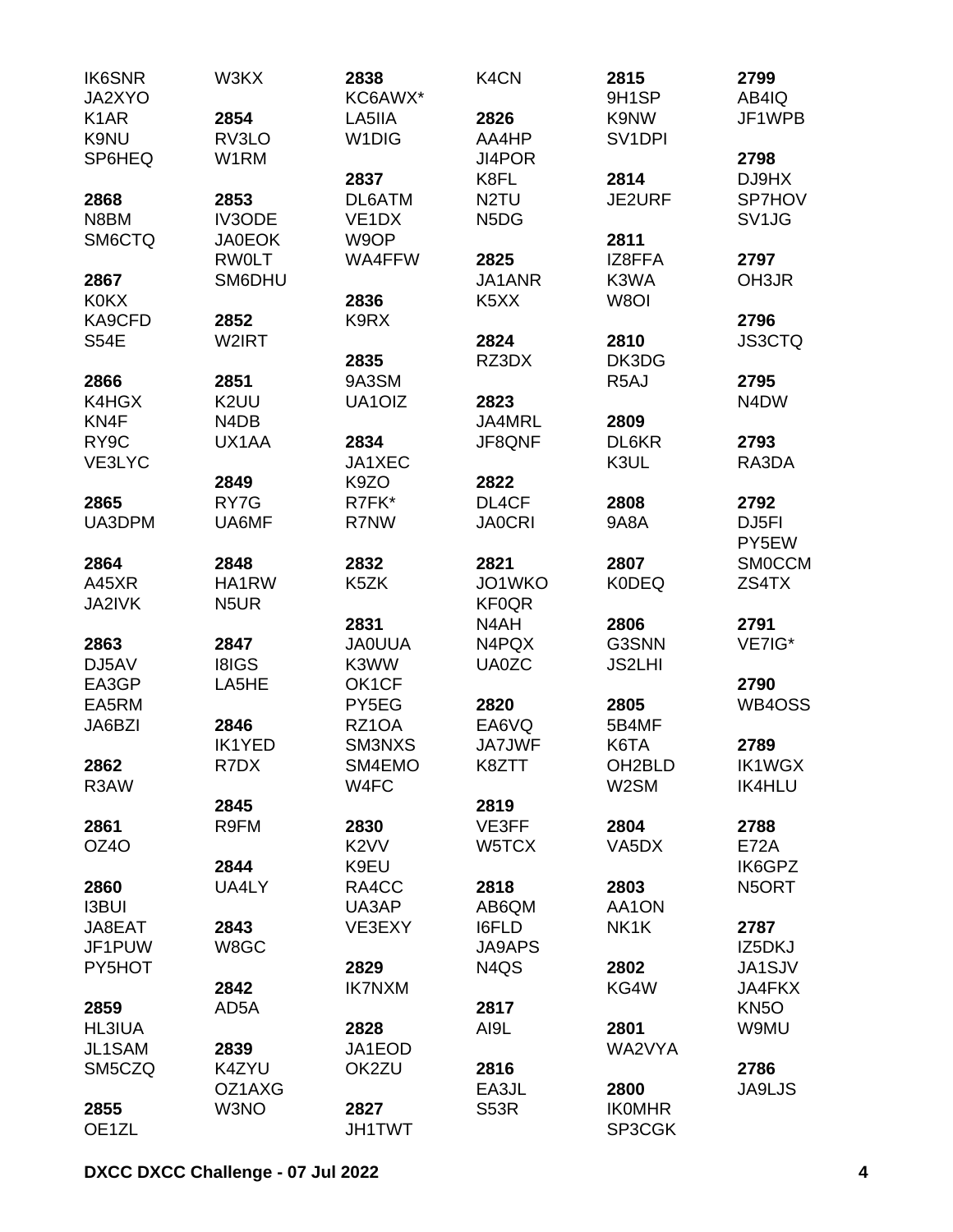| 2785               | W7KNT                           | 2758               | 2745              | 2727              | 2712               |
|--------------------|---------------------------------|--------------------|-------------------|-------------------|--------------------|
| W <sub>2</sub> LO  |                                 | DL5WW              | JA6LCJ            | <b>IV3KVC</b>     | F6HDH              |
| W <sub>4</sub> DKS | 2771                            | JE8BKW             | <b>K7NN</b>       | JA3AZD            |                    |
|                    | JA1ADT                          | PY2SP              | SP1MGM            |                   | 2709               |
| 2784               | K <sub>2</sub> CL               |                    | UN <sub>5</sub> J | 2726              | JA1DUH             |
| JA1SYY             | UA3AGW                          | 2757               | W2LK              | IK5DNF            | JA8RJE             |
| K5AQ               |                                 | <b>I1EIS</b>       |                   | RX4HZ             | <b>JA9RRH</b>      |
|                    | 2770                            | KV7K               | 2744              |                   | R9TO               |
| 2783               | <b>IK2QPR</b>                   |                    | DK6WA             | 2725              |                    |
| N <sub>5F</sub> G  | SV <sub>1</sub> AV <sub>D</sub> | 2756               | RA3XDX            | JR3OEH            | 2708               |
| W9RN               |                                 | W6OAT              |                   | R <sub>3</sub> VA | CT1BH              |
|                    | 2769                            |                    | 2742              | W7DO              |                    |
| 2782               | <b>JO7WXN</b>                   | 2755               | DL5ME             |                   | 2707               |
| DK2NG              | LZ2JE                           | SP6CES             |                   | 2724              | AD <sub>1</sub> C  |
| <b>IV3YYK</b>      | UR5WA                           |                    | 2741              | JA3FGJ            | HB9ALO             |
| K5KLA              |                                 | 2754               | DF6PB             | PY2YP             | JF2XGF             |
| SM6BZV             | 2767                            | K6ND               | <b>JA1KQX</b>     |                   |                    |
|                    | 4Z5CX                           | <b>KC9ARR</b>      |                   | 2723              | 2706               |
| 2781               | AB3CV                           |                    | 2740              | G4PTJ             | <b>DK0PM</b>       |
| HB9DDO             | K <sub>5</sub> XI               | 2753               | IZ1LBG            | PA <sub>3</sub> C | <b>JH4JNG</b>      |
|                    |                                 | <b>WB9CIF</b>      |                   | R7AA              | WB4TDH             |
| 2780               | 2766                            |                    | 2739              | W1FJ              |                    |
| LA7AFA             | <b>HA7TM</b>                    | 2752               | WP4U              |                   | 2705               |
| N7US               | WA2WSX                          | K <sub>1</sub> UO  |                   | 2721              | <b>IK0FUX</b>      |
|                    |                                 | SM4DDE             | 2738              | DL9GFB            |                    |
| 2779               | 2765                            |                    | EA1DFP            | HB9DHK            | 2704               |
| IZ1BII             | JE2LUN                          | 2751               | UT2UB             | JF2UPM            | <b>K0JUH</b>       |
|                    |                                 | UA4HAU             |                   |                   | K5MC               |
| NI6T               |                                 |                    |                   |                   |                    |
|                    | 2764                            | W1ECT              | 2737              | 2719              | OH <sub>5</sub> VT |
| 2778               | AI0O                            |                    | JA3GN             | F5CQ              |                    |
| LA7JO              | CT1FMX                          | 2750               | N8TR              |                   | 2703               |
|                    | JA4DLP                          | <b>IW1ARB</b>      |                   | 2718              | DL1YD              |
| 2777               | K <sub>2</sub> RW               | K6XT               | 2735              | HA9PP             | K8EUR              |
| DK5AD              |                                 | N9AU               | WT8C              | OE6DK             | KA1R               |
| K7ZV               | 2763                            | <b>NY0V</b>        |                   |                   |                    |
| RL9F               | K <sub>1</sub> OA               |                    | 2734              | 2717              | 2702               |
| <b>W0YG</b>        |                                 | 2749               | <b>IKOPEA</b>     | RD3K              | DM2DXA             |
| W6SR               | 2762                            | 9A2JK              | N8DJX             |                   | JA2KVD             |
|                    | 9A1HBC                          | W5XC               |                   | 2716              | K6KLY              |
| 2776               | DJ9VA                           |                    | 2732              | LA4GHA            |                    |
| K8GG               | JA2BDR                          | 2748               | UT8IO             |                   | 2701               |
| N <sub>2</sub> NL  |                                 | IF9ZWA             | W7OM              | 2715              | <b>HB9AUS</b>      |
|                    | 2761                            | W6RLL              |                   | AC4G              | JN1BMX             |
| 2775               | KC7V                            |                    | 2730              | DF2UU             | K9YY               |
| <b>I4MKN</b>       | WA5VGI                          | 2747               | SM5JE*            | JE1SYN            | OE3EVA             |
| JA2ZL              |                                 | N6ET               |                   |                   | R6AF               |
|                    | 2760                            | OH <sub>1</sub> TV | 2729              | 2714              |                    |
| 2774               | CT1ILT                          |                    | DK2JX             | JI8DGO            | 2700               |
| JH3VNC             | EA <sub>1</sub> N               | 2746               | K <sub>5</sub> UO | RA3QK             | DJ9ZB              |
|                    | K6FG                            | <b>JA7KY</b>       |                   |                   | <b>IK4PLW</b>      |
| 2772               |                                 | KP <sub>2</sub> A  | 2728              | 2713              | <b>JN7FAH</b>      |
| EA1YO              | 2759                            | UY5AA              | HK3W              | <b>UA0CW</b>      | RA9CMO             |
| N <sub>5</sub> OK  | ZS6EZ                           |                    | <b>JJ3HGJ</b>     |                   |                    |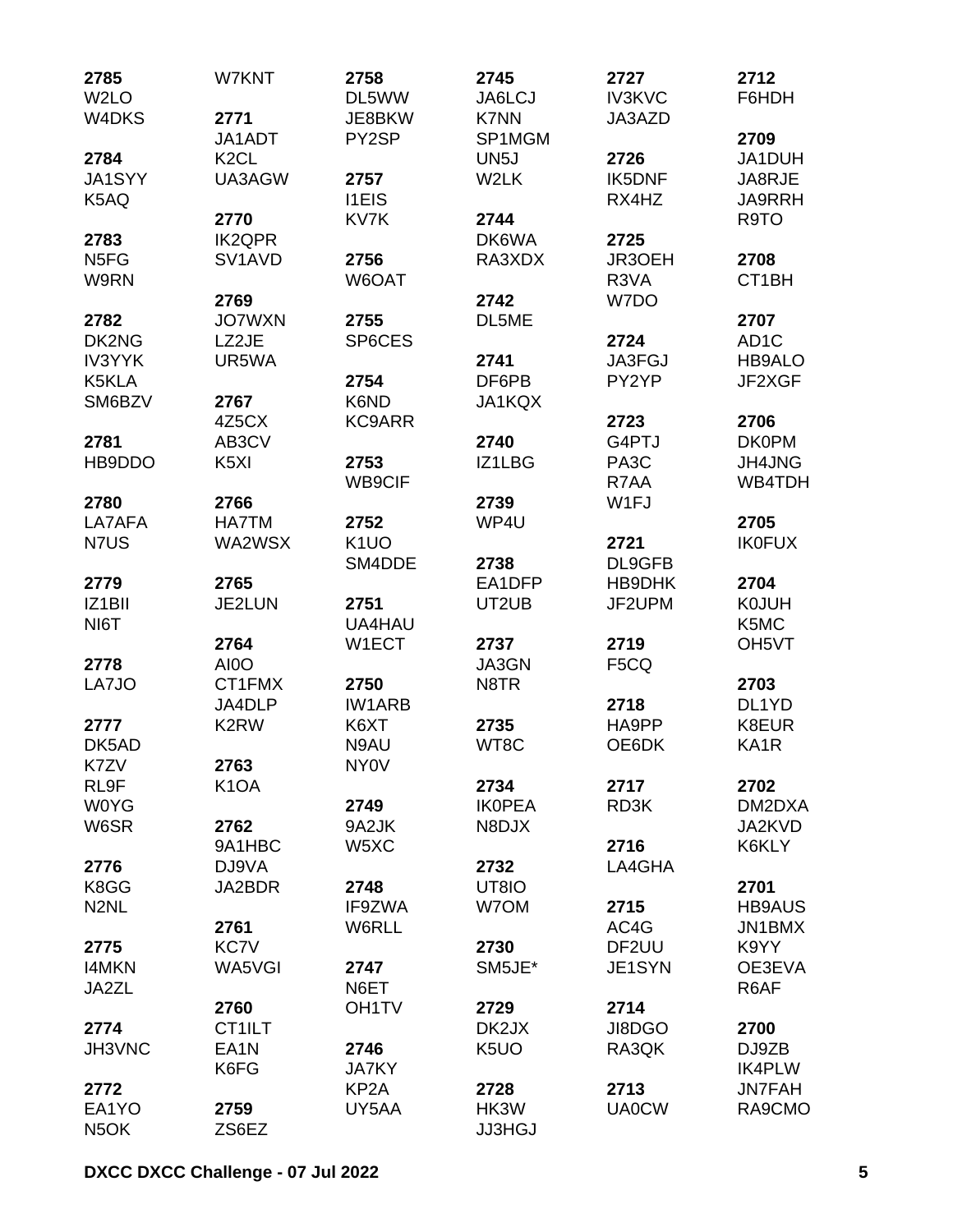| 2699<br>K8WK      | 2682<br><b>IWOHEX</b>         | 2667<br><b>I1FQH</b> | 2654<br><b>K0JGH</b> | 2642<br>OE5FIN     | SM2OAN                         |
|-------------------|-------------------------------|----------------------|----------------------|--------------------|--------------------------------|
| UT4MF             | ON4IZ                         |                      | W4QN                 |                    | 2630                           |
| YU1CC             |                               | 2665                 | W8DCH                | 2641               | JH3CUL                         |
|                   | 2681                          | <b>IK4ADE</b>        |                      | K8TL               | K8GI                           |
| 2696              | <b>HB9HFN</b>                 | PA3EWP               | 2653                 | OE1WHC             | NT0V*                          |
| AG4W              | <b>WOUO</b>                   | WA8WV                | G3VKW                |                    |                                |
|                   | W6YI                          |                      | JA3APL               |                    | 2628                           |
| <b>JF0EHX</b>     |                               |                      |                      | 2640               |                                |
| W1MK              |                               | 2664                 | UN6T                 | AD5Q               | KF8UN                          |
|                   | 2680                          | JA3RAR               |                      | DL6ZXG             | <b>S52F</b>                    |
| 2695              | EA7TV                         | JH1NYM               | 2652                 | <b>IV3RAV</b>      | SV1CNS                         |
| K <sub>1</sub> BD | UA3LAR                        |                      | AF9H                 | N7KA               |                                |
| K3PA              | VE3BW                         | 2663                 | LA8PT                |                    | 2627                           |
| W5FKX             |                               | OE4PWW               | PY4OY                | 2639               | G3WPH                          |
|                   | 2679                          | WB3AVN               | SK3PY                | K <sub>1</sub> NU  | <b>WOFLS</b>                   |
| 2694              | <b>WA2HZO</b>                 |                      | W5LT                 |                    |                                |
| DL7BA             |                               | 2662                 |                      | 2638               | 2626                           |
| <b>UA9FAR</b>     | 2678                          | HB9DDZ               | 2651                 | G4GIR              | EA7R                           |
|                   | DF2IS                         | <b>I4KDJ</b>         | EA2IA                | JA2CXF             | K <sub>2</sub> SH <sub>Z</sub> |
| 2693              | JA8DNV                        | JE2OVG               | KZ2I                 | RW3XZ              | N <sub>2</sub> BJ              |
| <b>WOAW</b>       | K6AM                          | N7RO                 |                      | SV3DCX             |                                |
|                   |                               |                      | 2650                 |                    | 2624                           |
| 2691              | 2677                          | 2661                 | JL1RUC               | 2637               | DF9ZW                          |
|                   |                               |                      |                      | <b>UA0FZ</b>       |                                |
| JA5WIZ            | <b>RA0FF</b>                  | <b>KB0EO</b>         |                      |                    | R <sub>5</sub> DT              |
|                   | SV <sub>1</sub> BTK           | W1YM                 | 2649                 |                    |                                |
| 2690              | UR5MID                        |                      | K4SE                 | 2636               | 2623                           |
| OE1AZS            | W4BP                          | 2660                 | NE <sub>1</sub> B    | EA5GPQ             | N9RS                           |
| <b>SP7ITB</b>     |                               | DJ4XA                |                      | K <sub>1</sub> LPS |                                |
|                   | 2674                          | RW4NN                | 2648                 | K8VFV              | 2622                           |
| 2689              | DJ9ON                         | UT7UV                | JF7XKY               | N8KOL              | RZ4FO                          |
| K8AC              |                               |                      | K0JY                 | SM6CUK             | W4FQT                          |
| W2KKZ             | 2673                          | 2659                 | UA3TT                | WJ4T*              |                                |
| W6VX              | N <sub>5</sub> X <sub>Z</sub> | <b>K8BCK</b>         | <b>YS1RR</b>         |                    | 2621                           |
|                   | <b>WODJC</b>                  | KZ4V                 |                      | 2635               | KD6WW                          |
| 2687              | <b>W9NGA</b>                  |                      | 2647                 | 4Z5MU              |                                |
| <b>JI2KXK</b>     |                               | 2658                 | KS <sub>1</sub> J    | <b>IK4BHO</b>      | 2620                           |
| W3AP              | 2672                          | JR3VXR               | <b>RM0F</b>          |                    | AA5AU                          |
|                   | K3RA                          | ON <sub>4</sub> ON   |                      | 2634               | AJ3K                           |
| 2686              |                               | UW2ZM                | 2646                 | DM5EE              | EW <sub>2</sub> A              |
|                   |                               |                      |                      |                    |                                |
| W9XY              | 2671                          |                      | <b>HBOCC</b>         | <b>I5HOR</b>       |                                |
|                   | I0DJV*                        | 2657                 | IZ8XQC               | S57AC              | 2619                           |
| 2685              | JE7JDL                        | N3MN                 | JA6VQA               |                    | N6ED                           |
| ON4GG             | RU3QR                         | NS <sub>4</sub> C    | JE1LFX               | 2633               |                                |
|                   |                               | W8HW                 | K5GKC                | K6GXO              | 2618                           |
| 2684              | 2670                          |                      | N4HU                 | NU8Z               | SP6M                           |
| AA5AM             | DL3ZA                         | 2656                 |                      |                    | W <sub>2</sub> QO              |
| DF2RG             | RN3QN                         | JA4PXC               | 2645                 | 2631               | W4WM                           |
| <b>WA7NB</b>      | W1SKU                         | WE7K                 | SM5FUG               | 9A1CAL             |                                |
|                   | YL2MU                         |                      |                      | AA5C               | 2617                           |
| 2683              |                               | 2655                 | 2644                 | <b>G0BLB</b>       | G3SVD                          |
| G5LP              | 2669                          | DL5AN                | 9A4T                 | <b>K0CA</b>        | <b>S52OT</b>                   |
|                   | JL1UXH                        | <b>HB9LCW</b>        | VE6WQ                | RW3RN              |                                |
|                   |                               | <b>US0KW</b>         |                      | RX3AGD             |                                |
|                   |                               |                      |                      |                    |                                |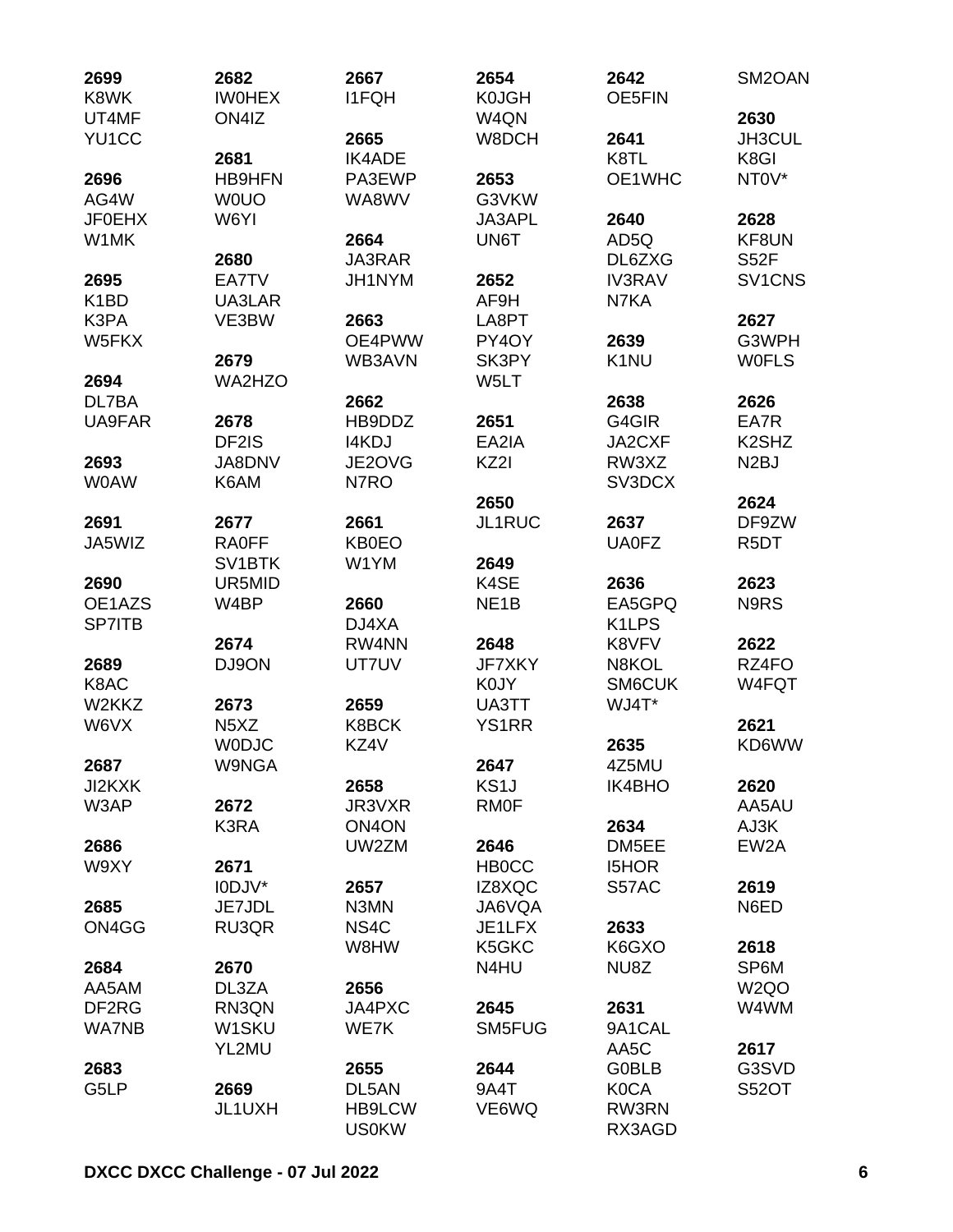| 2616              | 2605                          | 2593                          | W9YSX                         | N <sub>1</sub> IBM | 2554               |
|-------------------|-------------------------------|-------------------------------|-------------------------------|--------------------|--------------------|
| 4Z4DX             | 9A4W                          | JF4VZT                        |                               | W6PJ               | F3SG               |
| 9A2NA             | JA4ITW                        | K <sub>1</sub> RO             | 2578                          | WB5JID             | <b>IT9DAA</b>      |
| WE9R              |                               | W2YJ                          | SP9ODY                        |                    | LA3WAA             |
|                   | 2604                          |                               | SP9UPH                        | 2565               |                    |
| 2615              | JA1GHH                        | 2592                          |                               | JH1HHC             | 2553               |
| DL5CW             |                               | JK1OPL                        | 2577                          |                    | K4XD               |
| F6FXU             | 2603                          | K <sub>2</sub> L <sub>S</sub> | <b>IK5BAF</b>                 | 2564               | RW <sub>4</sub> C  |
| JR6FC             | <b>I5ZGQ</b>                  |                               | IZ8DFO                        | JF1UVJ             | S52DD              |
| <b>SMONJO</b>     | <b>IW0SAF</b>                 | 2591                          | VE3MWX                        | JQ6RUP             | W1YW               |
|                   | K4XI                          | <b>JH7XRG</b>                 | WB8ZRL                        | VA2WA              |                    |
| 2614              | N9FN                          | SP6DNZ                        |                               | W5BPT              | 2552               |
| DL1DA             | SP9JZU                        |                               | 2576                          |                    | OE8HIK             |
| JA6WJL            |                               | 2590                          | GM3PPE                        | 2563               |                    |
| JH6QFJ            | 2602                          | RA1QD                         | JF6WTY                        | UA6EX              | 2551               |
|                   | DL2KQ                         | RW7M                          | SP9QMP*                       |                    | <b>JA7MFL</b>      |
| 2613              | <b>IK0FVC</b>                 |                               | W0EWM*                        | 2562               | W8TWA              |
| I7CSB             | JA2AHH                        | 2589                          |                               | DL <sub>5</sub> XJ |                    |
| KK9DX             | <b>JA7JI</b>                  | EA8AKN                        | 2575                          | PY2NQ              | 2550               |
|                   | W9ILY                         | JR1GJP                        | CT1GFK                        |                    | DK9KX              |
| 2612              |                               | K <sub>1</sub> LD             | <b>K0KVR</b>                  | 2561               | <b>JR2UBS</b>      |
| AH7C              | 2600                          |                               | N3KK                          | G3KWK              | K7BV               |
| JA1WSX            | F4BKV                         | 2588                          | W5CIA                         | JA1NWD             | RA3ZH              |
| <b>JR1XIS</b>     | JH1ECG                        | KK <sub>2</sub>               |                               | K <sub>5</sub> LJ  | W3BW               |
|                   |                               | N <sub>2</sub> TN             | 2574                          | PA1CW              |                    |
| N <sub>5</sub> GH | K <sub>1</sub> D <sub>G</sub> |                               |                               |                    |                    |
|                   | N9LB                          |                               | AB9V                          | W1YIF              | 2549               |
| 2611              |                               | 2587                          | W6XK                          | W <sub>2</sub> PK  | DL5CF              |
| IT9DSZ            | 2599                          | DK8MCT                        |                               | W <sub>4</sub> OX  | KM <sub>1</sub> D  |
| K7PI              | W7CT                          | IT9ELD                        | 2573                          | W9OL               | SK7AX              |
| <b>OH9MDV</b>     |                               | <b>JA7MA</b>                  | N <sub>1</sub> SV             | YO2RR              |                    |
|                   | 2598                          |                               | SP8FNA                        |                    | 2548               |
| 2610              | K5WK                          | 2585                          |                               | 2560               | EC <sub>3</sub> A  |
| F5PAC             | LA9AJA                        | JA2ATE                        | 2572                          | K <sub>5</sub> RT  | IW2FND             |
| <b>IK0XBX</b>     |                               | JA2VQF                        | <b>SK0TM</b>                  | N0AV               | NX0I               |
| <b>JA9TWN</b>     | 2597                          | OM4EX                         |                               | W4TV               | OH <sub>2</sub> ZZ |
| NF <sub>9V</sub>  | <b>JA2TBS</b>                 | RK4FD                         | 2570                          |                    |                    |
|                   | <b>JI1DHY</b>                 | <b>RWOCF</b>                  | JA1CLW                        | 2558               | 2547               |
| 2608              | <b>ND0N</b>                   |                               | N <sub>1</sub> N <sub>K</sub> | SM6BGG             | G4IRN              |
| JA2EPW            | WA1JMP                        | 2584                          | NS6C                          | WB9EEE             | <b>IK8YTA</b>      |
| <b>JA7IC</b>      |                               | K7WP                          | OK2QA                         |                    | YV5JBI             |
| K6YUI             | 2596                          |                               | W3GQ                          | 2557               |                    |
| OM3DX             | K8IU                          | 2583                          |                               | JA8EJO             | 2546               |
|                   | K9US                          | EA3WD                         | 2569                          | JM1FHL             | JA4LXY             |
| 2607              | W5ADD                         | <b>G0BNR</b>                  | HB9SLO                        | JN1GTG             | W7MO               |
| KU0A              |                               |                               | RU6L                          | KQ8M               |                    |
| W9XX              | 2595                          | 2582                          |                               |                    | 2545               |
|                   | JA3APU                        | DL1DUO                        | 2568                          | 2556               | K4WS               |
| 2606              | LA5LJA                        | G3NDC                         | JA4OK                         | DK2GZ              | RV3FT              |
| JE1FQV            |                               | JA1SVP                        | K4TT                          | PA5TT              | SP3SLA             |
| K9IR              | 2594                          |                               |                               |                    | UY5BC              |
| VK3QI             | <b>IT9PKO</b>                 | 2581                          | 2566                          | 2555               | W9BF               |
|                   | KJ3L                          | JH8RZJ                        | K <sub>2</sub> EP             | JA1WPX             |                    |
|                   |                               | K8YTO                         | KG9N                          | JA1XCZ             |                    |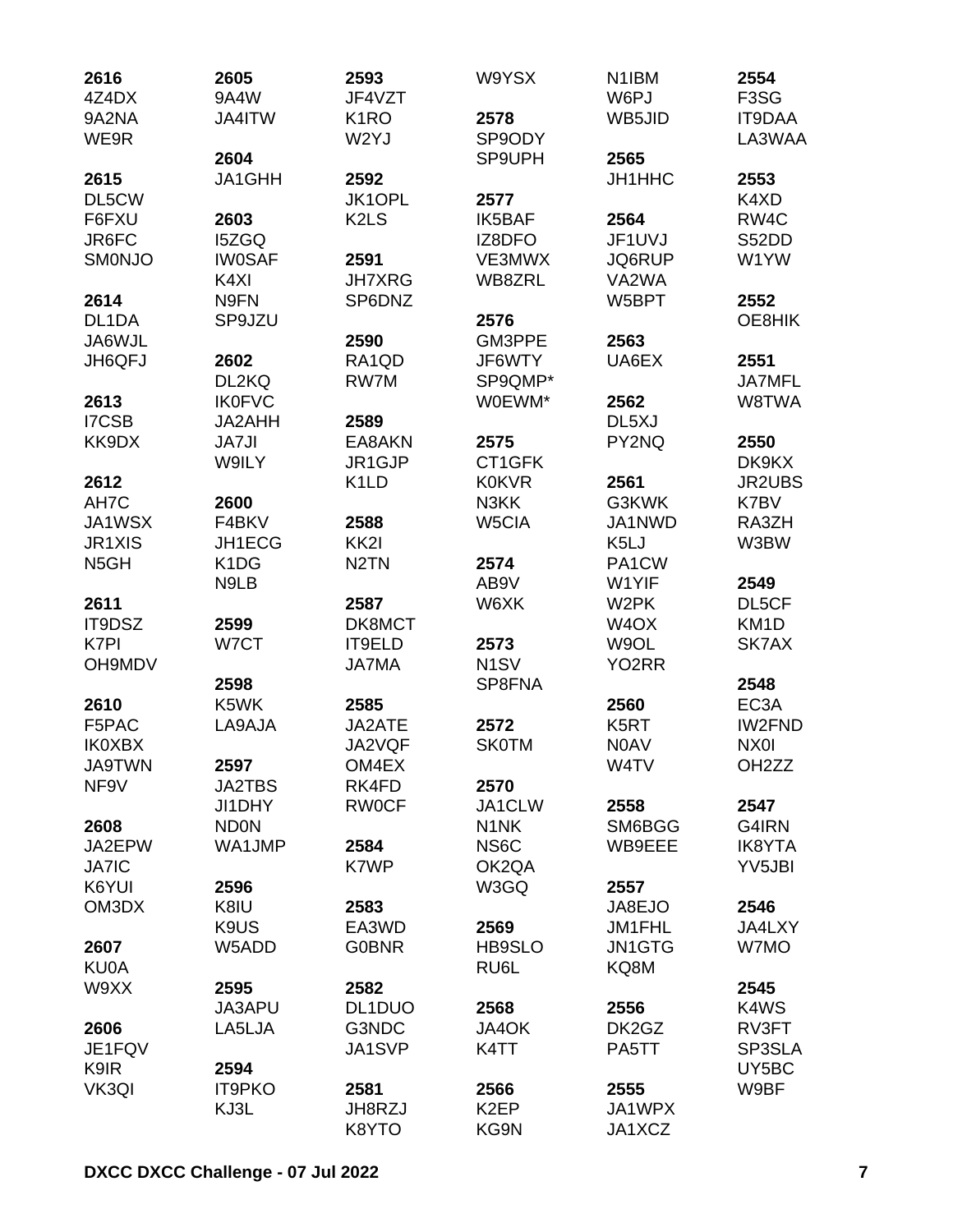| 2544                      | N7IR               | 2519                          | EV <sub>1</sub> R             | <b>TIL8I</b>                  | 2495              |
|---------------------------|--------------------|-------------------------------|-------------------------------|-------------------------------|-------------------|
| K <sub>1</sub> DT<br>K9MM | WC5N               | AA4SC<br>SV <sub>1</sub> LK   | KR4F<br>W6TC                  | IZ8VYU<br>RV <sub>1</sub> CC  | K3JT              |
|                           | 2531               | W1KSZ                         |                               | UN7JX                         | 2494              |
| 2543                      | DL4SZB             | W5AJ                          | 2510                          | UR5EDX                        | DF3UB             |
| HA1RB                     | DL5EBE             | ZS1LS                         | W8TN                          |                               | K <sub>2FU</sub>  |
| K4JJW                     | JR2LJO             |                               |                               | 2501                          | N4QQ              |
| LB8DC                     | OH <sub>2</sub> FT | 2518                          | 2509                          | CT1BOL                        | <b>S51U</b>       |
| <b>WOVX</b>               | UA6YW              | JA1IZZ                        | I2EOW                         | <b>GOEHO</b>                  |                   |
|                           |                    | K <sub>2</sub> PK             | JR1BLX                        | IZ5EKV                        | 2493              |
| 2542                      | 2530               | W6QUV                         | K <sub>1</sub> GG             | <b>JA0IXW</b>                 | AJ6T              |
| W7LR                      | JA1GRM             |                               | US3LR                         | K0BJ                          | W <sub>1</sub> BR |
|                           | JE3GRQ             | 2517                          |                               | K8OM                          | WS6X              |
| 2541                      |                    | <b>JA9FPI</b>                 | 2508                          | NC9T                          |                   |
| JF1KKV                    | 2529               | RU6B                          | K7GEX                         | S55DX                         | 2492              |
| RL3FA                     | <b>DL1KUR</b>      | <b>UN7TW</b>                  | OE8SPW                        | VE3CFK                        | JA6TMU            |
| W3DRY                     | K8QM               | W <sub>1</sub> OX             |                               | W8HC                          |                   |
|                           | UA1OMS             |                               | 2507                          | WO <sub>2N</sub>              | 2490              |
| 2540                      |                    | 2516                          | <b>JG4AKL</b>                 |                               | 5B4AHJ            |
| <b>DL6MRS</b>             | 2528               | JA3RQ                         | JR1BAS                        | 2500                          | G8DX              |
| EI9FBB                    | SV5DKL             | K5WAF                         | K <sub>1</sub> HT             | 4Z1UF                         | IZ5JMZ            |
| K7BG                      |                    | W2JU                          | RU6M                          | EA5BRE                        |                   |
| KG8P                      | 2527               | YV5NWG                        | SM6NOC                        | EI6FR                         | 2489              |
|                           | <b>IK5RUN</b>      |                               | W6BJH                         | I2MQP*                        | AA4R              |
| 2538                      | JA6BJV             | 2515                          | W7WM                          | IZ7FLP                        | G3OAG             |
| JA2FGL                    | N8LJ               | IV3IZU                        |                               | JJ1DWT                        | JH1QAX            |
|                           |                    | K <sub>2</sub> N <sub>V</sub> | 2506                          | K <sub>2</sub> UR             |                   |
| 2537                      | 2526               | KB8VAO                        | <b>JR7WFC</b>                 | K9MK                          | 2488              |
| DL3OH                     | JA1LSP             | SP3QDM                        | N6RW                          | KM4H                          | JA1FGB            |
| NQ1K                      | K6SIK              | VA3LX                         | RA1AOB                        | N <sub>5</sub> L <sub>Z</sub> | R9AB              |
|                           |                    | W7AL                          | W5ODD                         | NN4SS                         |                   |
| 2536                      | 2525               | WB8ZRV                        | WD5K                          | RA3SS                         | 2485              |
| K6EID                     | <b>I8SAT</b>       |                               |                               | SQ <sub>1</sub> X             | <b>JA9AGN</b>     |
| K7ZA                      | NV9L               | 2514                          | 2505                          | VE3RA                         | N <sub>4</sub> GN |
| UN7LZ                     |                    | AE5E                          | JH1AJT*                       | W <sub>1</sub> TC             |                   |
| W7BEM                     | 2524               | G3TTJ                         | K <sub>2</sub> T <sub>E</sub> | <b>WA4LOX</b>                 | 2483              |
|                           | G4IIY              | R9SA                          | LA2QM                         |                               | LU3CQ             |
| 2535                      | <b>JK1KSB</b>      | SV3FUP                        |                               | 2499                          |                   |
| LA2PA                     | W9AJ               |                               | 2504                          | W1LW                          | 2482              |
| SP1JRF                    |                    | 2513                          | DK5AI                         |                               | KD0Q              |
| WA6YEE                    | 2523               | 9A2X                          | E72U                          | 2498                          |                   |
|                           | JH1EEB             |                               | <b>IK7XLU</b>                 | K4JAF                         | 2481              |
| 2534                      | <b>W6NWS</b>       | 2512                          | LU2NI                         | NN <sub>4</sub> R             | IZ5RVG            |
| DL2CHN                    |                    | <b>G0OIL</b>                  | LY1G                          |                               | JA1ELY            |
| DL6CNG                    | 2521               | <b>IK8EPC</b>                 | N4TL                          | 2497                          | JA2AH             |
| JA6CRP                    | E73Y               | K0KT                          |                               | CT <sub>1</sub> CJJ           | LA5YJ             |
| R8TX                      | K9JF               | N8PW                          | 2503                          | JA7LMZ                        | <b>MM0EAX</b>     |
|                           |                    | OZ1ADL                        | K4WA                          | RZ3FW                         |                   |
| 2533                      | 2520               | RV9CX                         | RN8W                          |                               | 2479              |
| AA9A                      | K3JGJ              | UT7UU                         | YB5QZ                         | 2496                          | <b>IK5PWQ</b>     |
|                           | RA4CA              |                               |                               | JM2RUV                        | NW7E              |
| 2532                      |                    | 2511                          | 2502                          | N6VR                          | UA9FGR            |
| AA5AT                     |                    | AD6W                          | G4IUF                         | XE1KK                         | W4RFZ             |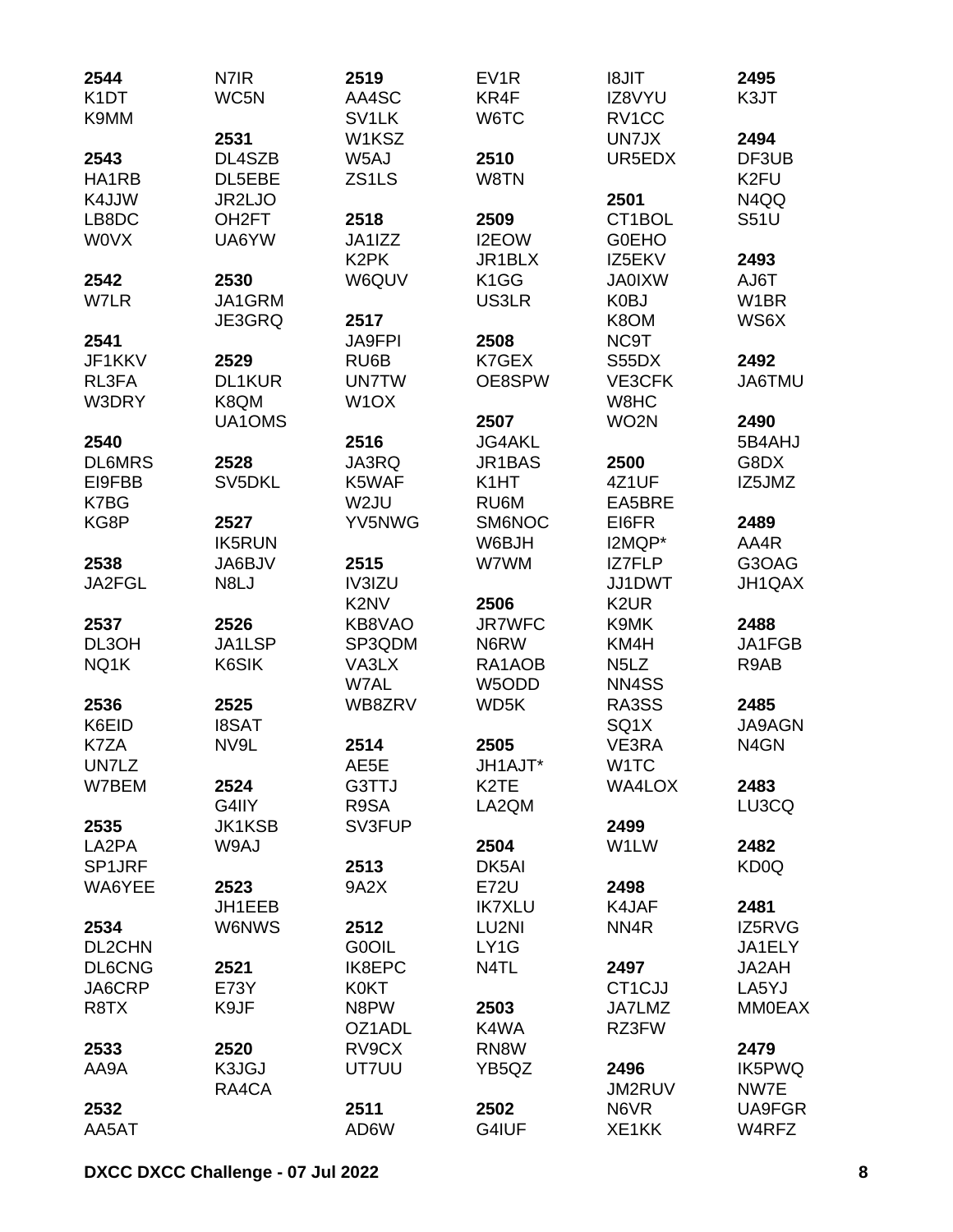| 2478               | JA1VLK                         | 2452              | 2437              | SV9COL              | N <sub>1</sub> RR             |
|--------------------|--------------------------------|-------------------|-------------------|---------------------|-------------------------------|
| JA2LCP             | W6SZN                          |                   | W9OA              | W1VT                | W8MJ                          |
|                    |                                | 2451              |                   | W9FR                |                               |
| 2477               | 2463                           | <b>UA0BA</b>      | 2436              |                     | 2409                          |
| <b>JJ1SKG</b>      | K6KO                           |                   | W <sub>2</sub> GG | 2421                | KA2D                          |
| PY2XU              | WA3C                           | 2450              |                   | <b>IK0HFO</b>       | VE3DZ                         |
|                    |                                | <b>IKOLNN</b>     | 2435              | N4RWG               | WO <sub>2</sub> T             |
| 2476               | 2462                           | JF1IRW            | SP6EQZ            |                     |                               |
| 9A4WY              | K9MBQ                          |                   |                   | 2420                | 2407                          |
| <b>WA0MHJ</b>      | KE8UN                          | 2449              | 2434              | DJ5JH               | HB9CZR                        |
|                    |                                | KT8X              | SM5CZK            | VE6LB               | KE4YD                         |
| 2474               | 2461                           | W8DX              | SP8HKT            |                     | <b>NOKV</b>                   |
| CT3HF              | DF3IS                          | W8RLS             | WA9CVK            | 2419                | ZL1BYZ                        |
| JA4EPE             | K3NK                           |                   |                   | <b>IK2EGL</b>       |                               |
|                    | K9IL*                          | 2448              | 2433              |                     | 2406                          |
| 2472               |                                | WD9DZV            | WX2S              | 2418                | W2AY                          |
| <b>I1JQJ</b>       | 2460                           |                   |                   | PY2VA               | WO7R                          |
| JA1IOA             | JA8BNP                         | 2447              | 2431              | SV <sub>1</sub> IW  | ZL3JT                         |
|                    | JA9PPC                         | <b>IK2OHG</b>     | K5VIP             |                     |                               |
| 2471               | W8LGJ                          |                   |                   | 2417                | 2405                          |
| <b>HB9TKS</b>      |                                | 2446              | 2428              | JA6BEE              | AJ9C                          |
| JA1HRQ             | 2459                           | W1AIM             | <b>DS5USH</b>     | KE9ET               | <b>IV3KFB</b>                 |
| K7EG               | HB9CEX                         |                   | F5HNQ             |                     | JN1RQV                        |
| KM4HI              | K <sub>2</sub> A <sub>Z</sub>  | 2445              |                   | 2416                | K <sub>1</sub> LT             |
|                    | W1ZT                           | <b>WOGJ</b>       | 2427              | <b>IV3HYD</b>       | K6PJ                          |
| 2470               |                                |                   | LX <sub>2</sub> A | SV <sub>1</sub> ACK | OE2BZL                        |
| <b>JA7BWT</b>      | 2458                           | 2444              | <b>ON4CAS</b>     | WT8V                |                               |
| JE2LPC             | <b>DL1SMA</b>                  | K6FW              |                   |                     | 2404                          |
| <b>KB1EFS</b>      | JA1ADN                         |                   | 2426              | 2415                | GM3YOR                        |
|                    | JH1BZJ                         | 2443              | EA3GHZ            | EA5CRC              | <b>JA0DET</b>                 |
| 2469               |                                | G4DJX             | KT <sub>1</sub> J | WQ5W                | JA4FHE                        |
| <b>JA0DIN</b>      | 2457<br>DF9KF                  | 2442              | N9BX              | 2414                | <b>KORS</b>                   |
| 2468               | JA3DY*                         | K1KD              | 2425              | <b>I4ENO</b>        | 2403                          |
| N6DX               | K8FH                           | N <sub>5</sub> JB | DJ9RR             | KG6I                | DK3WW                         |
|                    | N <sub>5</sub> KM              | W6JRY             | JA2FBC            |                     | JG3LGD                        |
| 2467               | W6ENZ                          |                   | JE6TSP            | 2413                | <b>JH7IAJ</b>                 |
| K8BL               |                                | 2441              | <b>JE8TGI</b>     | KA8ZPE              | N7XR                          |
| <b>UA0SR</b>       | 2456                           | W5IF              | RN3OG             | RA3WDK              | <b>ROFA</b>                   |
| WS9V               | CU <sub>2</sub> D <sub>X</sub> |                   | ZS6WB             | <b>UA0CA</b>        |                               |
|                    | HK4SAN                         | 2440              |                   |                     | 2402                          |
| 2466               | JG1WSC                         | EA5AT             | 2424              | 2412                | <b>IK5CBE</b>                 |
| CT3FT              |                                | SM5CLE            | IZ3ENH            | 9K2HN               | JR1DUP                        |
| N <sub>1</sub> LN  | 2454                           | WA6F              | <b>JH0INE</b>     | OZ8SW               | N9JV                          |
|                    | LA9VDA                         |                   | W4VIC             | W3UA                |                               |
| 2465               | SM5GMZ                         | 2439              |                   |                     | 2401                          |
| <b>IZORVI</b>      | <b>W2OO</b>                    | F3AT              | 2423              | 2411                | <b>HA7UW</b>                  |
| <b>JA7MOL</b>      |                                |                   | DL2VPO            | K7SP                | JE2EHP                        |
| OH <sub>1</sub> XT | 2453                           | 2438              | <b>JA9CWJ</b>     | WN6W                | N <sub>2</sub> N <sub>S</sub> |
| WB8BPU             | JA8KSF                         | DL9TJ             | W1EBI             |                     | W9DC                          |
|                    | JM1CYJ                         | PY5CC             |                   | 2410                |                               |
| 2464               | NQ7R                           |                   | 2422              | <b>K8NVR</b>        | 2400                          |
| G4OWT              | SV1GYG                         |                   | K3XA              | <b>KJ0M</b>         | <b>JG3SKK</b>                 |
|                    |                                |                   |                   |                     |                               |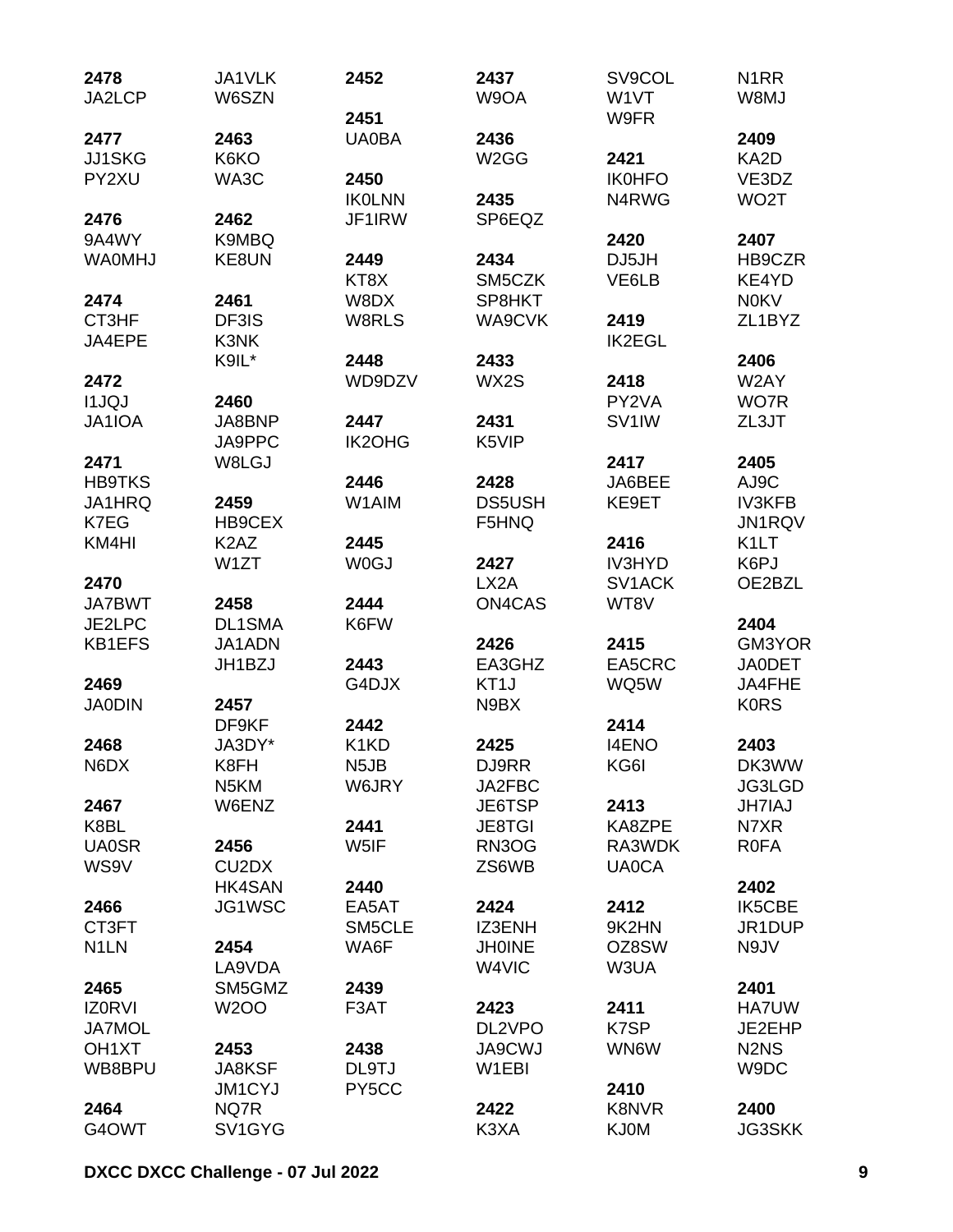| <b>JH7RXU</b>                 | 2385               | JA1RTX        | 2361              | W4HG              | KJ6P                          |
|-------------------------------|--------------------|---------------|-------------------|-------------------|-------------------------------|
| K3VAT                         | DL8LE              | W8KEN         | N6HC              |                   | KS3F                          |
| K7XB                          |                    |               |                   | 2346              | VE3CRG                        |
| WL7E                          | 2384               | 2374          | 2360              | G3NKC             | W <sub>2</sub> NO             |
|                               | CX6VM              | AA6AA         | N6MZ              | JA9AA             | W <sub>2XI</sub>              |
| 2399                          | K4EM               | KA7T          |                   | K0MN*             |                               |
| N <sub>5</sub> UL             | K8YSE              | RN3RQ         | 2359              |                   | 2336                          |
|                               | KQ3F               |               | IZ4GWE            | 2345              | EW4M                          |
| 2398                          | W7YAQ              | 2373          | <b>JR6LLN</b>     | <b>HB9BAT</b>     | <b>KOVXU</b>                  |
| DJ4GJ                         |                    | K7ZD          | N7BT              | K7LJ              | W5GAI                         |
| DL2FAG                        | 2383               | W2LE          | W4DC              | SM4CTI            |                               |
| K <sub>2</sub> S <sub>X</sub> | AF4HX              |               |                   | <b>WA2NPD</b>     | 2335                          |
|                               | LU8EKC             | 2372          | 2358              | WX0V              | K6RO                          |
| 2397                          | RK3QY              | IZ2AMW        | KD3CQ             |                   |                               |
| IZ5BAM                        | XE2CQ              | KA9FOX        |                   | 2344              | 2334                          |
| JA1DOF                        |                    | LB2TB         | 2356              | EA1AUS            | HB9BYQ                        |
| <b>JA7LGE</b>                 | 2382               | N8OC          | K <sub>1</sub> KO | <b>JA9FAI</b>     | W2YE                          |
|                               | CT1DKS             |               | N <sub>1</sub> GC | RZ3DJ             |                               |
| 2396                          | EA1EAU             | 2370          |                   | W3OA              | 2333                          |
| PA3CSR                        | PY2KP              | IK6QOP        | 2355              | W8MET             | <b>DL1TRK</b>                 |
|                               |                    | W2GW          | WB2REM            |                   | <b>HA0HW</b>                  |
| 2395                          | 2381               |               | WQ3X              | 2343              | <b>JA7PL</b>                  |
| AA8OY                         | JL2JVX             | 2369          |                   | DL2UH             | <b>WOHBH</b>                  |
|                               | KJ9C               | <b>JH1OAI</b> | 2354              |                   |                               |
| 2393                          |                    | K1USA         | JP1IOF            | 2342              | 2332                          |
| JR4LNG                        | 2380               |               | K0XB              | <b>IK8JVG</b>     | K6UM                          |
| <b>KI0KB</b>                  | EA1RT              | 2368          | N5MOA             | ON5UE             | LA8HGA                        |
| <b>WA3AFS</b>                 | HL2WA              | F5LVL         |                   |                   | W <sub>2</sub> OIB            |
|                               | K4MK               |               | 2353              | 2341              |                               |
| 2392                          | <b>ON4ATW</b>      | 2367          | <b>JR7FRW</b>     | JK1EXO            | 2330                          |
| <b>IOYQV</b>                  |                    | BA4RF         | OE3SGU            | SM2GCQ            | 9A1AD                         |
| <b>IK4MSV</b>                 | 2379               | <b>HS1NGR</b> |                   | <b>W0AWL</b>      | N6RV                          |
| N <sub>2</sub> W <sub>B</sub> | <b>JI1NJC</b>      | <b>JH1SJN</b> | 2351              |                   | W1EQ                          |
| <b>PA7TWO</b>                 | N3CZ               |               | KB1JZU            | 2340              | <b>WA0I</b>                   |
|                               | N4QV               | 2366          | RD3AW             | HP2AT             |                               |
| 2390                          |                    | BA4DW         |                   |                   | 2329                          |
| <b>JA1TAA</b>                 | 2378               | <b>DL9MRF</b> | 2350              | 2339              | K <sub>5</sub> P <sub>S</sub> |
| K9XD                          | F5IL               | <b>I5OYY</b>  | JA1BPA            | DF2TT             |                               |
|                               | PA7RA              | JA3ENN        | JA1IXY            | DL4CW             | 2328                          |
| 2389                          |                    |               | JR7BDQ            | PC <sub>3</sub> T | K <sub>1</sub> LI             |
| N4GG                          | 2377               | 2364          | N7DC              | SM3DMP            |                               |
| SM4AZQ                        | A65BR              | AA8LL         | OE5RLM            |                   | 2327                          |
|                               | <b>IK4AUY</b>      |               |                   | 2338              | AB5A                          |
| 2388                          | IZ4MJP             | 2363          | 2348              | FG5FR             | DK7YY                         |
| <b>IV3GOW</b>                 | OZ1HX              | N8BJQ         | AA3B              | JH1CHU            | JA2VMU                        |
| LA3MHA                        |                    | R9OK          | DJ5JK             | K5KV              | JF2WGN                        |
| S57AT                         | 2376               | VE3VHB        | DL8SCG            | K8AJS             | N <sub>2</sub> LM             |
| SV9AHZ                        | HB9AAQ             |               | K7UA              | N <sub>2</sub> JJ | SM5ARL                        |
|                               | <b>IK0HBN</b>      | 2362          | K9YC              | OK1FED            | WD8JJA                        |
| 2386                          | W3RJW              | IZ8DBJ        | NA5DX             | OZ2PBS            |                               |
| JA1TMG                        |                    | K1NTR         |                   |                   | 2326                          |
| K4YMQ                         | 2375               |               | 2347              | 2337              | HA5AO                         |
|                               | CU <sub>2</sub> AP |               | <b>IZ3ETU</b>     | JA2BQX            | HB9ICC                        |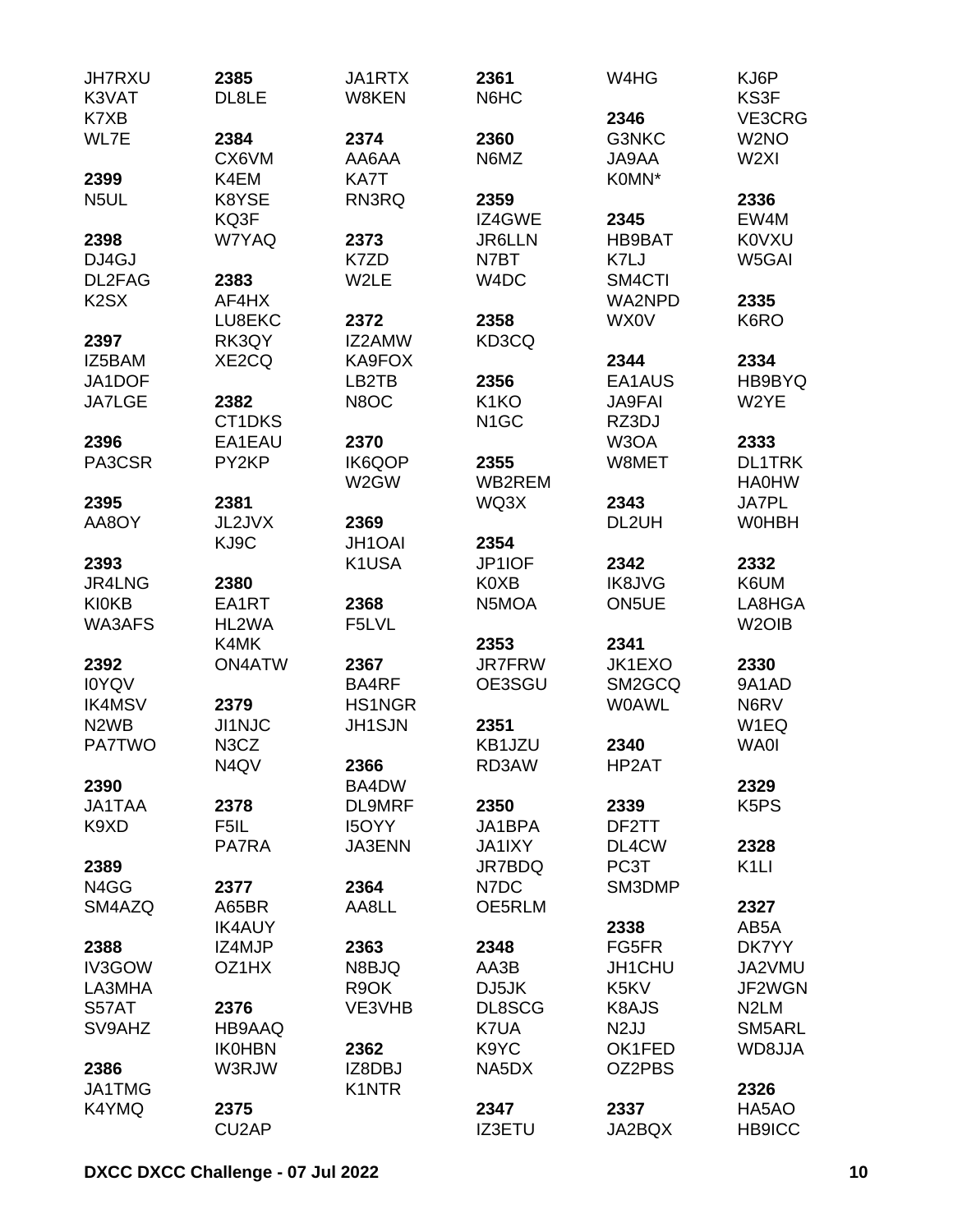| JR2PMT                         | 2314               | K <sub>1</sub> ZN | 2285          | 2271              | IZ8EEL            |
|--------------------------------|--------------------|-------------------|---------------|-------------------|-------------------|
| K4PB                           | K1ZZI<br>N3RC      | K8ROX<br>W2WG     | JH1LPF        | N6UK<br>WA3F      | <b>S55SL</b>      |
| 2325                           |                    |                   | 2284          |                   | 2260              |
| CT3MD                          | 2313               | 2301              | EA1CP         | 2270              | W5PJR             |
| <b>JA9NLE</b>                  | JI1LET             | DL6JZ             |               | EA3XP             |                   |
| <b>JH8SLS</b>                  | JL1XMN             | I2VGW             | 2283          | G3VPW             | 2259              |
|                                | RA5BM              | K4MS              | JA4FM         | IZ8FDH            | UA6FJ             |
| 2324                           | W9BEA              |                   | JA9GPG        | IZ8IEV            | UT3UZ             |
| JA2FSM                         |                    | 2300              |               | W8LRO             |                   |
| JE1DXC                         | 2312               | <b>IK1SOW</b>     | 2282          |                   | 2258              |
| K <sub>2</sub> KA              | JA5XAE             | JA8NFV            | CT1EAV        | 2269              | DF2NS             |
| PZ5RA                          | K0GY               | <b>JR9LKE</b>     | IZ8GGF        | <b>JH0GHZ</b>     | K6DT              |
| <b>WOTT</b>                    |                    | UW5ZM             | K5KPE         | VE3EK             |                   |
|                                | 2311               |                   |               | W9JA              | 2257              |
| 2323                           | HB9IQB             | 2299              | 2280          |                   | JH4FEB            |
| <b>KOCS</b>                    | K8ME               | <b>I5CRL</b>      | <b>KF7PG</b>  | 2268              | <b>K8NKQ</b>      |
| <b>W0GG</b>                    | PP <sub>1</sub> CZ |                   | <b>NORB</b>   | K3SEW             | LB6KC             |
|                                | SM5CRV             | 2297              | OZ1LCG        | K9OW              |                   |
| 2322                           | WC5M               | JA1FNO            | <b>WB0TEV</b> | N6PF              | 2256              |
| <b>GM0AXY</b>                  |                    | JA1GHR            |               |                   | OK1DWC            |
|                                | 2310               | W3YY              | 2279          | 2267              |                   |
| 2321                           | JA5BGA             |                   | <b>JA1JAT</b> | JA4DEN            | 2255              |
| JA4ZA                          |                    | 2295              | JA2HYD        |                   | JA5BEN            |
| <b>JA9CHJ</b>                  | 2309               | EW1BA             | JH1RGG        | 2266              | SP <sub>6</sub> A |
| WB7B                           | W8UV               |                   | W5SL          | DF5AU             | VK3HJ             |
|                                |                    | 2294              |               |                   |                   |
| 2320                           | 2308               | <b>JG3IWL</b>     | 2278          | 2265              | 2254              |
| <b>IBQJU</b>                   | JA7ZP              | K8YC              | N9RC          | <b>NIOC</b>       | IK1MDF            |
| JA7AUM                         | K4CMS              | N6HY              |               | WA1S              | <b>IK2SND</b>     |
| SV <sub>1</sub> V <sub>S</sub> | K5VWW              | RU3ZX             | 2277          |                   | W9PZT             |
|                                | N <sub>4</sub> TJ  |                   |               | 2264              |                   |
|                                | SP6TRX             |                   | JA6CBG        |                   | 2253              |
| 2319                           |                    | 2292              | JH3GCN        | JE2RDO            |                   |
| <b>IV3VBM</b>                  |                    | W5VY              | K6YRA         | JH1QDB            | JH1DGQ            |
| JA8JTH                         | 2307               |                   | N6QQ          | N4MHQ             |                   |
| K1ESE                          | JA2NDQ             | 2290              | RZ6BS         | SM3LGO            | 2252              |
| UA3ECJ                         |                    | W7CA              |               | UR3EO             | JA1PTJ            |
| W <sub>5FI</sub>               | 2305               |                   | 2276          | W <sub>1</sub> OW | RN9N              |
|                                | K8CW               | 2289              | RU1AB         | ZL2IFB            | SV2AEL            |
| 2318                           |                    | AB5EB             | RU3SD         |                   |                   |
| JH4ALY                         | 2304               | JR4DSM            |               | 2263              | 2251              |
|                                | <b>IOJBL</b>       | K0GD              | 2273          | PY2RO             | 4Z5AV             |
| 2317                           | JH4GJR             |                   | K0AZ          | RC9F              | K9NR              |
| F5PBM                          | OK5TK              | 2287              | <b>K0BBC</b>  | ZL4TT             | KG2KJ             |
| K <sub>2</sub> XF              | ZS2DL              | K9FN              | K8BN          |                   | W <sub>5</sub> ZO |
| <b>VU2NKS</b>                  |                    | <b>PA0ZH</b>      | K8UT          | 2262              |                   |
|                                | 2303               | WF <sub>2</sub> S | LA9VFA        | N6TA              | 2250              |
| 2316                           | <b>JA7BVH</b>      |                   | N7NG          | OK1DH             | DL1SP             |
| W5GZ                           | <b>JH4BTI</b>      | 2286              |               | SP3XR             | EA8BYR            |
| WA2BCK                         |                    | JA2XCR            | 2272          |                   | JE8CLT            |
|                                | 2302               | RA3DNC            | <b>DL1HRN</b> | 2261              | JH1XUM            |
| 2315                           | ER3DX              |                   | KE1F          | F9XL              |                   |
| IZ8FWN                         | JA1WSK             |                   | N4XP          | <b>IK2VUC</b>     |                   |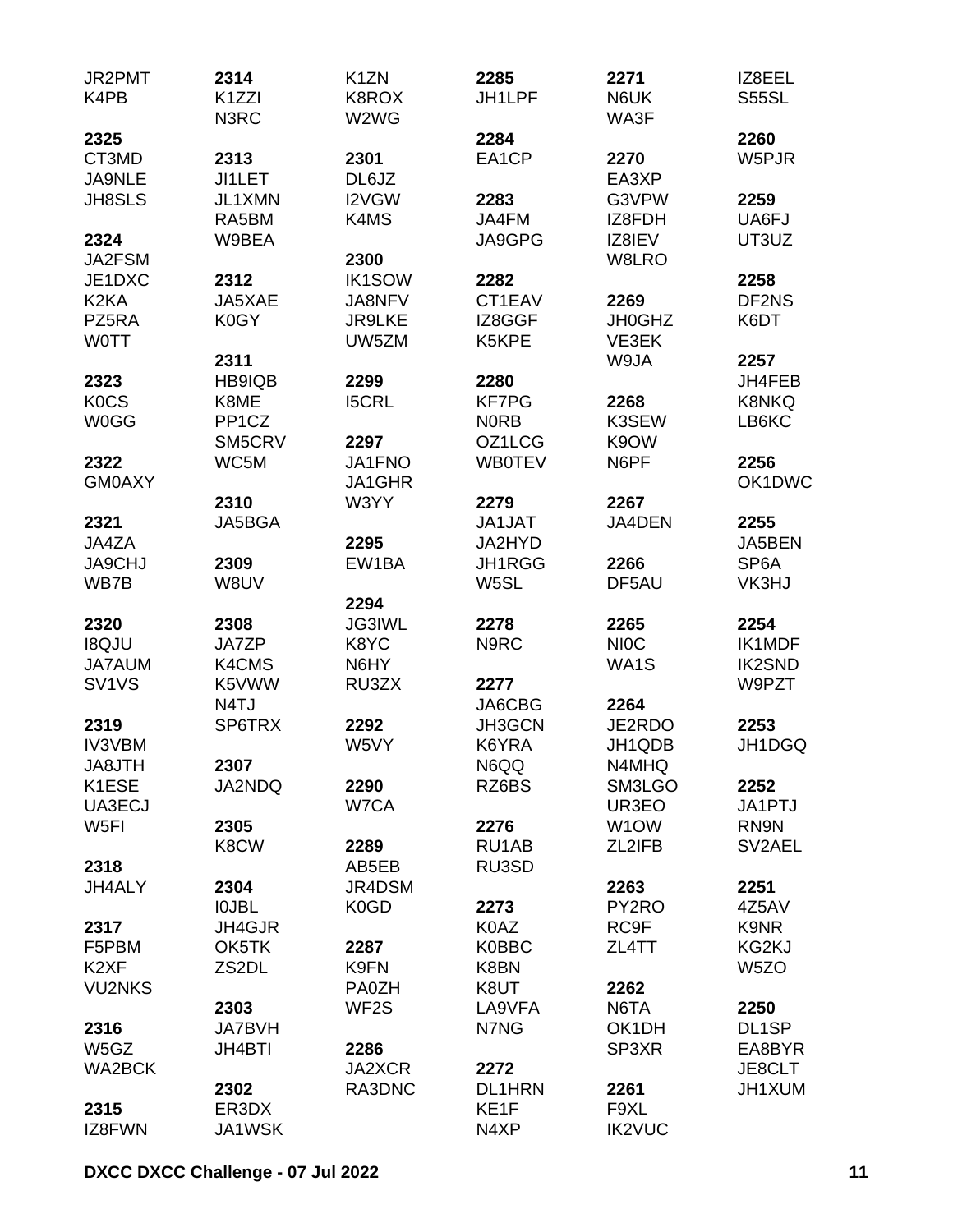| 2249                | 2239                  | 2228                          | N <sub>4</sub> H <sub>B</sub> | 2202                           | 2189              |
|---------------------|-----------------------|-------------------------------|-------------------------------|--------------------------------|-------------------|
| AB <sub>5</sub> C   | <b>JA0DWY</b>         | JE1GWO                        | RA4FEA                        | <b>OL8AL</b>                   | AI6Z              |
| JH3VWN              |                       | JE2HCJ                        | SM7CQY                        | <b>K0TT</b>                    | HL3DE             |
| N <sub>2</sub> VW   | 2238                  |                               | SV <sub>2</sub> BOH           | W4LSC*                         | <b>IK1ADH</b>     |
|                     | JA1CMD                | 2226                          | W7HPW                         | WW3S                           | N4AL              |
| 2248                | JE2DZC                | K9RS                          |                               |                                | OH6JD             |
| HB9BXE              |                       |                               | 2214                          | 2201                           |                   |
| HB9DHG              | 2236                  | 2225                          | JA1DM                         | LU4FPZ                         | 2188              |
|                     | <b>AB0CT</b>          | JA1BOQ                        | K4FJ                          | RM3DA                          | <b>IK2DZN</b>     |
| 2247                | K <sub>2</sub> FW     | JF1NZW                        | N <sub>4</sub> PY             | <b>RU0SN</b>                   | N4ZH              |
| AC0A                | W5PF                  | OE2GEN                        | RN1ON                         |                                | RD <sub>3</sub> A |
| DF <sub>2GH</sub>   |                       | SV2DGH                        | SM5SWA                        | 2200                           | WF4U              |
| JA5FBZ              | 2235                  |                               |                               | JA1ALT                         |                   |
| JP1NWZ              | <b>IK6BSN</b>         | 2224                          | 2213                          | JA4BXL                         | 2187              |
| K4HMB               | <b>JH1IAQ</b>         | KD6UO                         | HB9BOI                        | JK1GOK                         | AA8R              |
| <b>K7MTR</b>        | K <sub>5</sub> JZ     | W8IQ                          | JA8EOT                        | W8WEJ                          | <b>IW1QN</b>      |
| NA <sub>5</sub> C   |                       |                               | K <sub>1</sub> YR             | WE9V                           | JR1MLU            |
|                     | 2234                  | 2223                          | WP4G                          |                                | K6SRZ             |
| 2246                | EA7SG                 | SM3PZG                        |                               | 2199                           | N8MR              |
| PY7RP               | EI9JF                 |                               | 2212                          | WB8B                           | RW4CY             |
| W4CK                | KA4RRU                | 2222                          | DL3OI                         |                                | W0AIH*            |
|                     |                       | <b>IWOHOU</b>                 |                               | 2197                           | W8MHW             |
| 2245                | 2233                  | UN3GX                         | 2211                          | N4HID                          |                   |
| EA6ET               | EA3BS                 |                               | UX5UO                         |                                | 2186              |
| <b>JA7QFU</b>       | KE9L                  | 2221                          |                               | 2196                           | K1EFI             |
| WB8K                | SM7NDX                | JA2DXD                        | 2210                          | KX2A                           | ZS2EZ             |
| YO <sub>2</sub> CMI |                       | JE1PNX                        | PY2IQ                         |                                |                   |
|                     | 2232                  | K <sub>9</sub> OT             |                               | 2195                           | 2185              |
| 2244                | 9M6YBG                |                               | 2209                          | 9K2OD                          | YO3CD             |
| BA7IO               | <b>JA1FQI</b>         | 2220                          | <b>DL1SVI</b>                 | EW1KP                          |                   |
| HL3GOB              |                       | EA9IE                         | K4XR                          | <b>IK8BQE</b>                  | 2183              |
| <b>KD0PO</b>        | 2231                  | N <sub>1</sub> EN             | KA1ERL                        | JA5NPV                         | 4X6KA             |
|                     | DL4DZL                |                               | W6RFL                         | K <sub>2</sub> C <sub>BI</sub> | NE3F              |
| 2243                | R9SG                  | 2219                          |                               | LY3W                           |                   |
| K8NK                | W6RS                  | DJ5EJ                         | 2208                          |                                | 2182              |
| W5WT                |                       | KH <sub>2</sub> L             | DM5BB                         | 2194                           | JA2JRG            |
|                     |                       | NW4V                          | OE6VIE                        | DK1WB                          | W5ZPA             |
|                     | 2230<br><b>JG0CQK</b> |                               |                               |                                | WS7L              |
| 2242<br>EA3NP       |                       |                               | 2207                          | Z31RQ                          |                   |
|                     | K3TN                  | 2218                          |                               |                                |                   |
| JK1BSM              | K7GM                  | EU1U                          | I5KG                          | 2193                           | 2181              |
|                     | K9MIE                 | JH4CBM                        | KJ6NZ                         | AB0X                           | G3TQZ             |
| 2241                | N <sub>9</sub> CK     | NX7U                          |                               | K <sub>2</sub> R <sub>D</sub>  | <b>IV3TMM</b>     |
| 9K2GS               | <b>PA0JSE</b>         |                               | 2206                          | <b>WA1FCN</b>                  | K8DV              |
| NA <sub>2</sub> M   | WT4Q                  | 2217                          | PA3ABH                        |                                | W6SL              |
| UA1ACG              |                       | HK1MW                         | WA4JQS                        | 2191                           |                   |
|                     | 2229                  | <b>WOHT</b>                   |                               | K5FUV                          | 2180              |
| 2240                | <b>JA1VSL</b>         | WX1S                          | 2205                          |                                | <b>IV3TDM</b>     |
| 9A2TN               | K <sub>2</sub> TK     |                               | OE5BWN                        | 2190                           | JA8BAR            |
| K4MM                | N4JT                  | 2216                          |                               | JH1OBS                         | RW3QM             |
| SP2BMX              | SM3CBR                | K <sub>2</sub> T <sub>W</sub> | 2204                          | N4SC                           | W8BBQ             |
| SP3PLD              | W4ABW                 |                               | K7HP                          | W5DNT                          |                   |
| W8UN                | W8JRK                 | 2215                          | OH6RX                         |                                | 2179              |
|                     |                       | LA9FFA                        |                               |                                | 4L1MA             |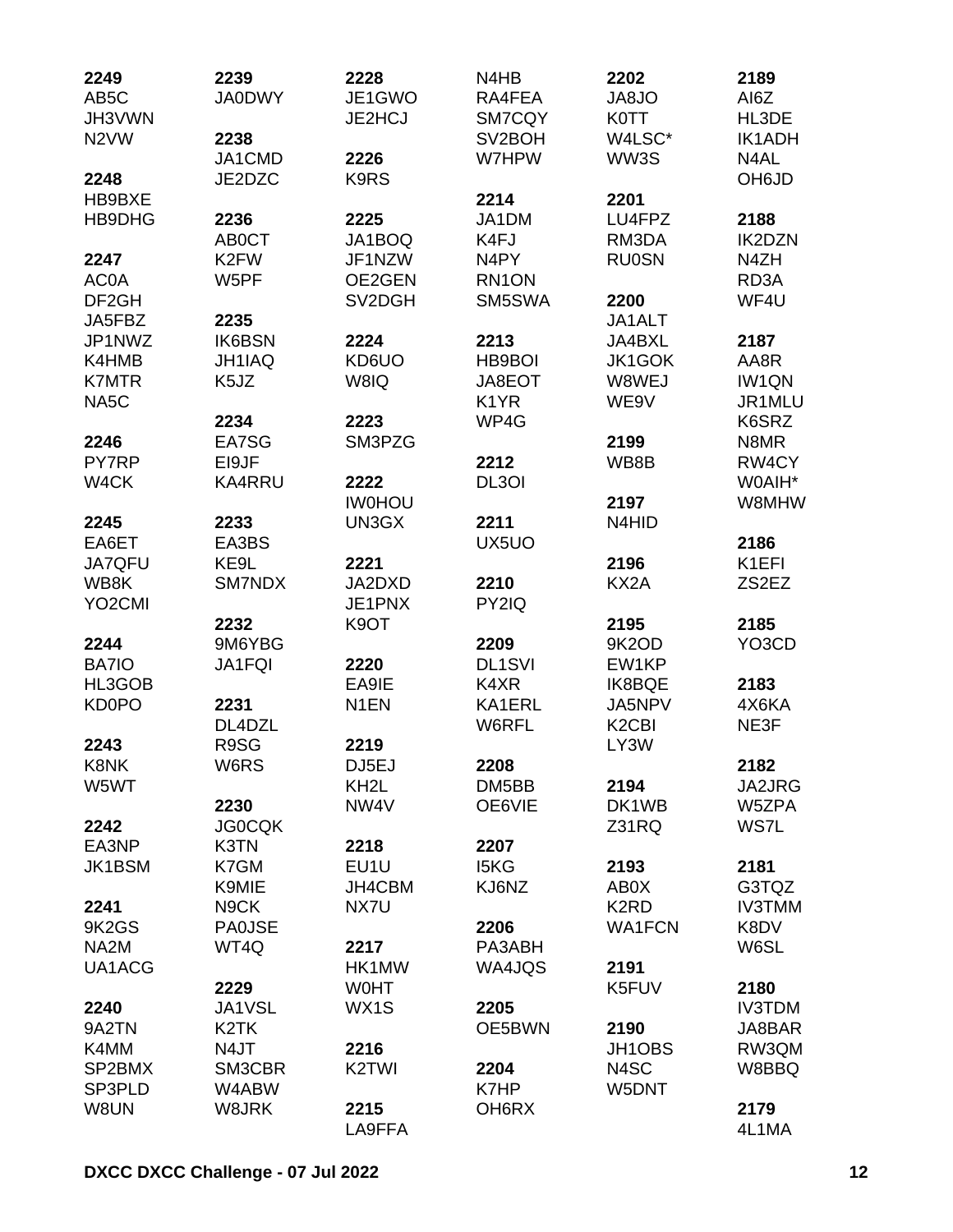| IV3YIB            | NA5Q<br>W2RQ      | <b>JH3FUK</b><br>VE6AX | RZ3DW<br><b>YB0COU</b> | G3IFB<br>JA3EOP               | 2125<br>AA8CH      |
|-------------------|-------------------|------------------------|------------------------|-------------------------------|--------------------|
| 2178              |                   | WA5LFD                 |                        | K7LV                          | <b>JH0BQX</b>      |
| K <sub>1</sub> GE | 2165              |                        | 2145                   | N <sub>1</sub> IX             | JH3SIF             |
| W2YR              | N <sub>4</sub> PJ | 2154                   | 7K1PTT                 | OH8LXT                        | JH4DYP             |
|                   | N <sub>5</sub> ET | <b>JG3FEA</b>          | DF5WA                  |                               | K4VIG              |
| 2177              | <b>S54A</b>       | K9ZM                   | EC <sub>1</sub> A      | 2135                          | W3JX               |
| G4WFQ             |                   | <b>OE7FMH</b>          | <b>NK0S</b>            | K4NNX                         | W3TN               |
| N3EN              | 2164              | SP <sub>3</sub> V      | RQ3A                   |                               |                    |
| NW6S              | JA1KPH            |                        | RU6FZ                  | 2134                          | 2124               |
|                   |                   |                        |                        |                               |                    |
|                   | S55ZZ             | 2153                   |                        | <b>S51NM</b>                  | W4GIW              |
| 2176              | W7AH              | EA1AF                  | 2144                   |                               |                    |
| DJ2SL             |                   | EA3GHQ                 | DK2OY                  | 2133                          | 2123               |
| K4ZIN             | 2163              | K <sub>2</sub> BA      | <b>NORN</b>            | <b>HL2IFR</b>                 | W9VNE              |
|                   | UA1AIR            | OH <sub>2</sub> BF     | <b>OH6NIO</b>          | RA3LO                         | WA1PMA             |
| 2175              |                   |                        | W <sub>4</sub> IS      | S59ZZ                         |                    |
| AD8P*             | 2162              | 2152                   |                        |                               | 2122               |
| JA4DHN            | K4ZO              | AA1AC                  | 2143                   | 2132                          | <b>HB9FMN</b>      |
| W6RW              | N <sub>4</sub> TV | I2YDX                  | JA1CZI                 | N9UA                          | W8OP               |
| W8KA              | RZ0AF             | <b>W6IGK</b>           | JF3SUL                 | <b>W9OO</b>                   |                    |
|                   |                   |                        |                        |                               |                    |
|                   |                   |                        | <b>K0KG</b>            |                               | 2121               |
| 2174              | 2161              | 2151                   | W3MR                   | 2131                          | A65CA              |
| <b>LA0FA</b>      | G3ZQH             | <b>IK0DWN</b>          | W9RC                   | K <sub>1</sub> R <sub>V</sub> | JA9NFO             |
| <b>US0YA</b>      | JH1WJR            | <b>IK2RPE</b>          |                        | RN3CT                         | JO4CFV             |
| W7ZJ              | <b>K0TPP</b>      | <b>JA0CGJ</b>          | 2142                   | S57XX                         |                    |
|                   | K9RR              | JG8FWH                 | CT3DL                  |                               | 2120               |
| 2173              |                   | N <sub>2</sub> WKS     | K8KWT                  | 2130                          | HA5VZ              |
| LU5FF             | 2160              | N7IP                   | SP6JIU                 | EA8AXT                        | JA1WTI             |
| NM6V              | <b>HS0ZEE</b>     | OH <sub>2</sub> OT     | VE3YF                  | <b>IK0OPS</b>                 | K6ZZ               |
| OE2SCM            | <b>I5REA</b>      | SP1MWK                 |                        | JA8FHM                        | K9GA               |
|                   |                   |                        |                        |                               |                    |
|                   | IK1CJO            |                        | 2141                   | <b>K0DEW</b>                  | W1WC               |
| 2172              | <b>IK4HPU</b>     | 2150                   | DL2AYK                 | K8RRT                         | W6RKC              |
| <b>KK0M</b>       |                   | KU4XO                  | <b>DL9RCF</b>          | <b>WOLS</b>                   |                    |
|                   | 2159              | OE2KHM                 | N <sub>1</sub> RK      | W6YOO                         | 2119               |
| 2171              | N <sub>1</sub> RJ | SM5FWW                 |                        |                               | <b>JA7XBG</b>      |
| JA9GLW            |                   | W5DAW                  | 2140                   | 2129                          | K5DHY              |
| UR5FEO            | 2158              | XE <sub>2</sub> X      | PY7DJ                  | G3KMQ                         | K6MI               |
| UT3UY             | K4RO              |                        |                        | N <sub>2</sub> AJ             | WI8R               |
|                   | SM4OLL            | 2149                   | 2139                   | UA4AZ                         | YO3FRI             |
| 2170              | W7AV              | HB9CXZ                 | <b>JF0JYR</b>          | XE <sub>1</sub> H             |                    |
| JH1VHU            |                   | JF3PNQ                 | K8BZ                   | ZS <sub>1</sub> A             | 2118               |
|                   |                   |                        |                        |                               |                    |
| SV3AQR            | 2157              |                        |                        |                               | AB <sub>1</sub> OC |
| W7MEM             | <b>IOMWI</b>      | 2148                   | 2138                   | 2128                          | JR6SVM             |
|                   | W6CYX             | CT1GPQ                 | W5VQ                   | KE9I                          | N8SNM              |
| 2169              |                   | <b>DL7UPN</b>          |                        | UN6P                          | OM5FM              |
| JA3MF             | 2156              | JA3LDH                 | 2137                   |                               | W8IW               |
|                   | <b>JA5SUD</b>     | K4YYL                  | G3UHU                  | 2127                          |                    |
| 2167              | N5PHT             | K5GH                   | N4JQQ                  | EA8MT                         | 2117               |
| <b>DL1NKS</b>     | NY2NY             |                        | N9ISN                  | <b>HB9AAL</b>                 | ER5DX              |
| <b>IK6HRB</b>     | RA1QY             | 2147                   | NZ3O                   | OZ1IKY                        | JA8LRG             |
|                   |                   | IZ8EDJ                 |                        |                               | PY2DS              |
| 2166              | 2155              | JN3SAC                 | 2136                   | 2126                          |                    |
| LA2XPA            | JH1AGU            | N3QE                   | CT4GO                  | <b>GODBE</b>                  |                    |
|                   |                   |                        |                        |                               |                    |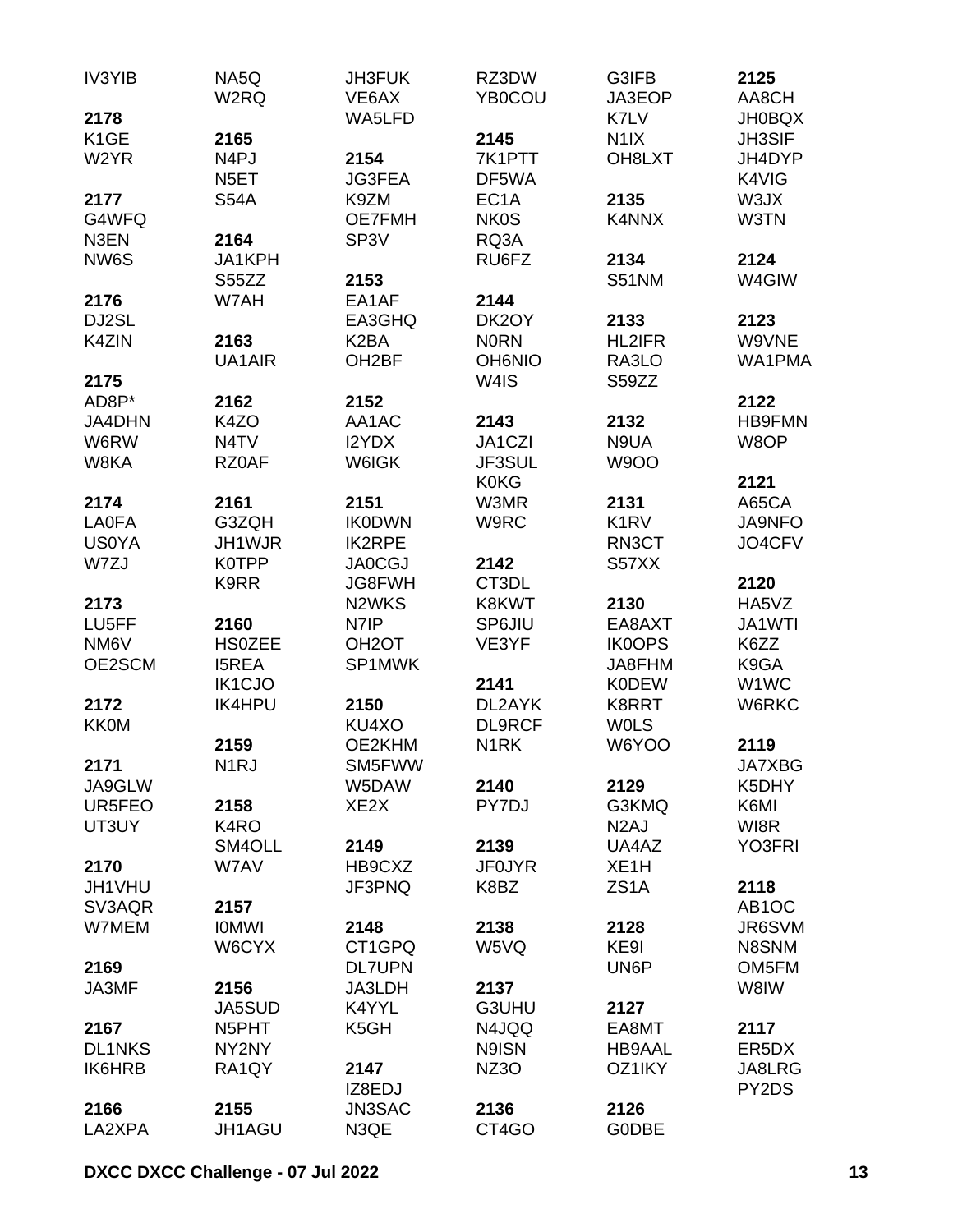| 2116                 | 2106              | 2095               | JA8ZO              | SM4BZH            | 2059               |
|----------------------|-------------------|--------------------|--------------------|-------------------|--------------------|
| F6DBX                | DJ8ES             | F5UJK              | W4BUW              |                   | <b>NOIJ</b>        |
| <b>JA0LXP</b>        | JF3LOP            | JE3ENP             |                    | 2071              | WD8PKF             |
| <b>JA9IFF</b>        |                   | K <sub>1UI</sub>   | 2083               | <b>JA7CVL</b>     |                    |
| SM7HCW               | 2105              | W4JS               | HL4CJG             | KF6HI             | 2058               |
| W9XT                 | N8NN              |                    | JA8FFM             | <b>PA0INA</b>     | DL6UAA             |
| ZL4AS                | SM5CBM            | 2094               | SP3CJS             | W3GG              | <b>IK2PZC</b>      |
|                      | SM5ENX            | K1MAA*             |                    |                   | VE2BR              |
| 2115                 |                   | K <sub>1</sub> SM  | 2082               | 2070              | W1ZK               |
| EA1KY                | 2104              |                    | IZ4DPV             | N3BNA             |                    |
| <b>K0LUZ</b>         | DL8ZAW            | 2093               | KI4DLS             | ND <sub>5</sub> S | 2057               |
|                      | HB9BHY*           | DL2HYH             |                    |                   | PY2FN              |
| 2114                 | <b>JA3KNN</b>     | ON4RU              | 2080               | 2068              | VE7BV              |
| IZ5NFD               | W5RQ              | S52TJ              | <b>DS1JFY</b>      | N4NW              | <b>WOTM</b>        |
| JA2VHO               | W8JV              | VE3ZZ              | JH1APK             | R3LA              | XE <sub>1</sub> J  |
| K4TEA                |                   |                    | K <sub>1</sub> NJ  |                   |                    |
| KA2NDX               | 2103              | 2092               | KC6X               | 2067              | 2056               |
| SM7BHH               | W2FV              | K7UT               | N0AH               | JA1NCZ            | KR <sub>6</sub> C  |
| W4SK                 | W7QDM             | N5AQ               | W5QM               | K <sub>2</sub> AX | RN <sub>3</sub> D  |
|                      |                   | R <sub>1</sub> MA  |                    | <b>UA30</b>       | YO3ND              |
| 2113                 | 2102              | ZL <sub>2</sub> AL | 2079               |                   |                    |
| PY1KN                | G3UAS             |                    | <b>IW1FGY</b>      | 2066              | 2055               |
| WS5W                 | JH1IED            | 2091               | JR8AMF             | W <sub>2</sub> OR | JA7EPO             |
|                      | JR9OPJ            | EB3CW              | K8AV               |                   | PY2WC              |
| 2112                 |                   | G4XRV              | N <sub>1</sub> IW  | 2065              |                    |
| SP8FB                | 2101              | W4RDX              | N6KZ               | G3LUW             | 2052               |
| UW8SM                | K <sub>1</sub> DC | XE1RBV             | N7UN               | JA3VPA            | 9A5N               |
|                      | <b>KSODX</b>      |                    |                    | JL1ARF            | CT1FUH             |
|                      | PE <sub>1</sub> L |                    |                    |                   | OM7CA              |
| 2111<br><b>K7BTW</b> |                   | 2090<br>CT3KN      | 2077<br>DL1WM      |                   |                    |
|                      | RA3S              |                    |                    | 2064              | RA3TT              |
| KZ8Y                 |                   |                    | R3QW               | 4F2KWT            | UT5EL              |
|                      | 2100              | 2089               | VO <sub>1</sub> HP | DL3BRE            |                    |
| 2110                 | HB9AZZ            | <b>JHOMHR</b>      |                    | DL3KZA            | 2051               |
| <b>DK0UB</b>         | K <sub>5</sub> JC | K <sub>1</sub> PL  | 2076               | <b>IT9XTP</b>     | <b>JR6IKD</b>      |
| F <sub>2</sub> NH    | LA7GIA            | K3PP               | OZ0J               | JF2WXS            | N0ABA              |
| RA1OD                | <b>WB2GAI</b>     |                    |                    |                   |                    |
| SP3IBS               |                   | 2088               | 2075               | 2062              | 2050               |
| WB3JFS               | 2099              | <b>HU0AL</b>       | JA8DSO             | <b>JA0GCI</b>     | JA1MZL             |
|                      | EA8RR             |                    | RA3FH              | R <sub>3</sub> ST | <b>JM1HJG</b>      |
| 2109                 | NN4X              | 2087               | YO9FNP             |                   | <b>S50R</b>        |
| <b>AE0P</b>          | WB3LHD            | JA1CJO             |                    | 2061              | W5WTX              |
| CT1BWW               |                   | <b>KF0LA</b>       | 2074               | AA4NC             | W6AEA              |
| N4UOZ                | 2098              |                    | DL8PG              | <b>UN7ECA</b>     | WB8FSV             |
|                      | W1YRC             | 2086               | F5NBX              | W <sub>1</sub> AO |                    |
| 2108                 |                   | K5TT               | PY2MC              | W5JAY             | 2048               |
| AA4FL                | 2097              | W <sub>2ZI</sub>   |                    |                   | HB9JOE             |
| KW4V                 | EA3BT             |                    | 2073               | 2060              | <b>I5JFG</b>       |
|                      | JA2CEJ            | 2085               | <b>DJ0MCH</b>      | DJ3AA             | K4JLD              |
| 2107                 |                   | PA3GCV             | K9RT               | JF1RYU            | NT <sub>2</sub> A  |
| EA3DW                | 2096              | W2JLK              |                    | K4NA              | SP <sub>5</sub> ES |
| K3PU                 | HA1DAE            |                    | 2072               | KK4OK             |                    |
| SV <sub>1</sub> QN   | JA1QWT            | 2084               | KG9Z               | W3FI              | 2047               |
|                      | W5WP              | EI2GLB             | R9SC               | W6TMD             | HL2KV              |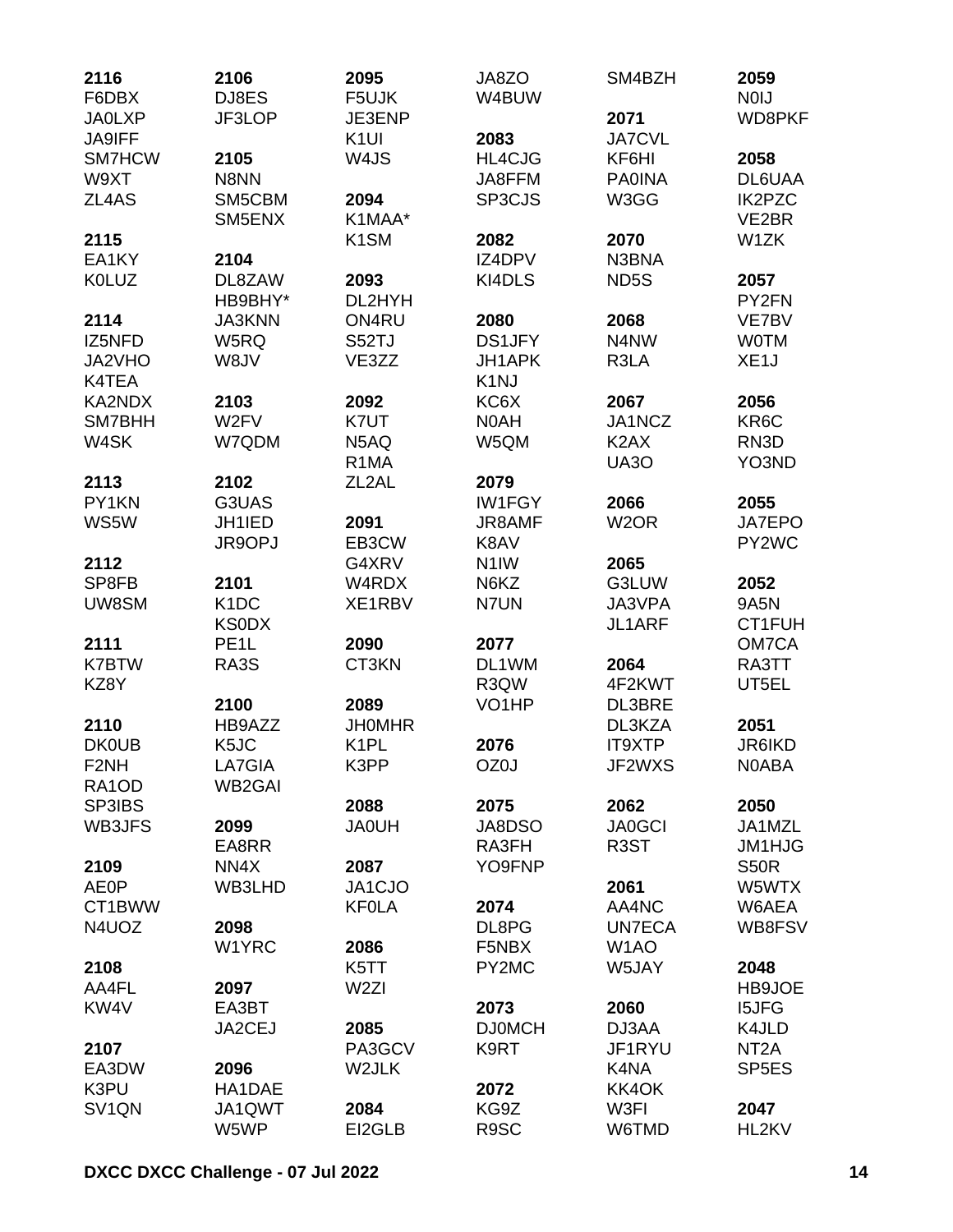| 2036<br>CT1AGS<br>K2AJY<br><b>IK0XEZ</b><br>RU9UC<br><b>IK2ANI</b><br>N4AA*<br>4O3A<br>N3KN<br>DL2RUM<br>RT <sub>5</sub> A<br>DL2SWN<br>K <sub>2</sub> AU<br>XE <sub>2</sub> D<br>2015<br>W <sub>2</sub> CG<br><b>PA0GMM</b><br>SV <sub>1</sub> CQN<br>DK3GG<br>G0VXE<br>2025<br>RK7T<br>2005<br>HI3T<br>2046<br>F5INJ<br>2035<br>EA5OX<br><b>JJ0DRC</b><br><b>I1WXY</b><br>YB1AR<br>9K2NO<br>K9OR<br>K1KA<br><b>IT9CVO</b><br>2045<br>2014<br><b>IW3SSA</b><br>AA4VV<br>N8EHW<br>KX4TT<br>EA3CJ<br><b>IK0AGU</b><br>LA6UL<br><b>JH0NOS</b><br>HL2CFY<br><b>S52D</b><br>RK2FWA<br>KM <sub>1</sub> C<br>NU <sub>10</sub><br><b>JQ1TIV</b><br>IZ1DFG<br>N9SF<br>SM6CKU<br>2024<br><b>JR3UIC</b><br>JR1NHD<br>N4JR<br>K <sub>2</sub> AT<br><b>UA0FO</b><br>K <sub>1</sub> NY<br>2044<br>W7SX<br>SP1DSZ<br>N <sub>4</sub> RF<br>N7TT<br>K <sub>1</sub> ZE<br>VE1JBC<br>2034<br>KA8SYV<br>N6PEQ<br>2004<br>W9YE<br>VK3GA<br><b>RT0F</b><br>2013<br>KI <sub>1U</sub><br>DM1TT<br>JE2VLG<br>EU1KY<br>LA <sub>1</sub> K<br>2023<br>RA3QUA<br>2043<br>2033<br><b>JA0PE</b><br>N4UFO<br>K2UFM<br><b>IK8GYS</b><br>OZ5NJ<br>JA3UCO<br><b>SQ7NSN</b><br>NA4EA<br>K <sub>5</sub> PI<br>W8CZN<br>W3BG<br>JH4ADK<br>R <sub>5</sub> QA<br>N4QWF<br>2012<br>K4WNW<br>RD <sub>4</sub> A<br>2022<br>JA3QOS<br>RA3ANL<br><b>SMOMPV</b><br>2032<br>HB9DOT<br>G4DJJ<br>VE <sub>1</sub> HQ<br>2042<br><b>JE0VJV</b><br><b>SM7IUN</b><br>G4BUE<br><b>IK2RZP</b><br>JK1ODA<br>VE3MV<br>SP3QYQ<br>W4KA<br><b>NEOU</b><br>KI6CG<br>W5LE<br>WA9YYY<br>LZ2HN<br>2021<br>2011<br>W5VX<br>4Z5SG<br>2041<br>JA1QOA<br>2003<br><b>IK0OER</b><br>2031<br>JH2IEE<br>K4JC<br>1999<br>HB9CRV<br><b>JK1TCV</b><br>2010<br>K2BLA<br><b>JN3TRK</b><br>KE3D<br>SV9GPV<br><b>IK5PWN</b><br>RA3BL<br><b>MOCSD</b><br>W7VY<br><b>WD0DAN</b><br>JE1AEX<br>N3UA<br>W4MAY<br>1998<br>NA9A<br>2002<br>AC4TO<br>2009<br>2040<br>W7IV<br>2020<br>DF7EE<br>JA8DKJ<br><b>9A4SS</b><br>JH1BAM<br>CU3AA<br>DL9FCY<br>KN6KI<br>JL1OXH<br>2030<br>JA3BSL<br>W4RBO<br>N7QT<br>2008<br>EA4EER<br>2019<br>JA6IVR<br>K <sub>3</sub> O <sub>X</sub><br>K4ST<br>N <sub>5</sub> AO<br>JA2MOG<br>1997<br>2039<br>K <sub>1</sub> JIU<br>AF <sub>2</sub> C<br>ND4V<br>KD8RQE<br>DK9CG<br>SM5BMB<br>W1ITU<br>2029<br>N4EFS<br>JR1WCT<br>KK1W<br>NJ3K<br>W2NRA<br>IZ5MOQ<br>W5ZG<br>SV3FUO<br>N <sub>4</sub> I <sub>G</sub><br>2018<br>2038<br><b>PA0TCA</b><br>DL5XL<br>2007<br><b>WORX</b><br>1995<br>JJ6DGP<br>AA7G<br>JA1SKE<br>SP3FAR<br>JA7BEW<br>JR1IZM<br><b>SA0AQT</b><br>DK5DC*<br>2001<br>N4LR<br>W7JY<br>NA9RB<br>2028<br><b>JA8CJY</b><br>BH4IGO<br><b>JH0RVY</b><br>WA5IPS<br><b>DJ0UT</b><br>DF2NU<br>1994<br>W <sub>1</sub> TO<br>KV1E<br><b>WA9PIE</b><br>2017<br>DL6OCM<br>LA9OI<br>N <sub>2</sub> DPF<br>F5OVQ<br>UN9L<br>N6OJ<br>VU <sub>2</sub> PTT<br>2037<br>2027<br>NT <sub>5</sub> V<br>1993<br>W9FI<br><b>JA3MHA</b><br>JA1OVF<br>PA <sub>1</sub> H<br><b>WOCP</b><br>K5SM<br>W3RW<br><b>W0YVA</b><br>K <sub>2</sub> EK<br>NI3P<br>NK4L<br>K9TF<br>YO4DW<br>OZ5HP | JE2JMV<br>JF1LZQ | YB1UUN | 2026<br>9A5F | 2016<br>K8NS | 2006<br>DM3AZ | 2000<br>AI2N |
|-------------------------------------------------------------------------------------------------------------------------------------------------------------------------------------------------------------------------------------------------------------------------------------------------------------------------------------------------------------------------------------------------------------------------------------------------------------------------------------------------------------------------------------------------------------------------------------------------------------------------------------------------------------------------------------------------------------------------------------------------------------------------------------------------------------------------------------------------------------------------------------------------------------------------------------------------------------------------------------------------------------------------------------------------------------------------------------------------------------------------------------------------------------------------------------------------------------------------------------------------------------------------------------------------------------------------------------------------------------------------------------------------------------------------------------------------------------------------------------------------------------------------------------------------------------------------------------------------------------------------------------------------------------------------------------------------------------------------------------------------------------------------------------------------------------------------------------------------------------------------------------------------------------------------------------------------------------------------------------------------------------------------------------------------------------------------------------------------------------------------------------------------------------------------------------------------------------------------------------------------------------------------------------------------------------------------------------------------------------------------------------------------------------------------------------------------------------------------------------------------------------------------------------------------------------------------------------------------------------------------------------------------------------------------------------------------------------------------------------------------------------------------------------------------------------------------------------------------------------------------------------------------------------------------------------------------------------------------------------------------------------------------|------------------|--------|--------------|--------------|---------------|--------------|
|                                                                                                                                                                                                                                                                                                                                                                                                                                                                                                                                                                                                                                                                                                                                                                                                                                                                                                                                                                                                                                                                                                                                                                                                                                                                                                                                                                                                                                                                                                                                                                                                                                                                                                                                                                                                                                                                                                                                                                                                                                                                                                                                                                                                                                                                                                                                                                                                                                                                                                                                                                                                                                                                                                                                                                                                                                                                                                                                                                                                                         |                  |        |              |              |               |              |
|                                                                                                                                                                                                                                                                                                                                                                                                                                                                                                                                                                                                                                                                                                                                                                                                                                                                                                                                                                                                                                                                                                                                                                                                                                                                                                                                                                                                                                                                                                                                                                                                                                                                                                                                                                                                                                                                                                                                                                                                                                                                                                                                                                                                                                                                                                                                                                                                                                                                                                                                                                                                                                                                                                                                                                                                                                                                                                                                                                                                                         |                  |        |              |              |               |              |
|                                                                                                                                                                                                                                                                                                                                                                                                                                                                                                                                                                                                                                                                                                                                                                                                                                                                                                                                                                                                                                                                                                                                                                                                                                                                                                                                                                                                                                                                                                                                                                                                                                                                                                                                                                                                                                                                                                                                                                                                                                                                                                                                                                                                                                                                                                                                                                                                                                                                                                                                                                                                                                                                                                                                                                                                                                                                                                                                                                                                                         |                  |        |              |              |               |              |
|                                                                                                                                                                                                                                                                                                                                                                                                                                                                                                                                                                                                                                                                                                                                                                                                                                                                                                                                                                                                                                                                                                                                                                                                                                                                                                                                                                                                                                                                                                                                                                                                                                                                                                                                                                                                                                                                                                                                                                                                                                                                                                                                                                                                                                                                                                                                                                                                                                                                                                                                                                                                                                                                                                                                                                                                                                                                                                                                                                                                                         |                  |        |              |              |               |              |
|                                                                                                                                                                                                                                                                                                                                                                                                                                                                                                                                                                                                                                                                                                                                                                                                                                                                                                                                                                                                                                                                                                                                                                                                                                                                                                                                                                                                                                                                                                                                                                                                                                                                                                                                                                                                                                                                                                                                                                                                                                                                                                                                                                                                                                                                                                                                                                                                                                                                                                                                                                                                                                                                                                                                                                                                                                                                                                                                                                                                                         |                  |        |              |              |               |              |
|                                                                                                                                                                                                                                                                                                                                                                                                                                                                                                                                                                                                                                                                                                                                                                                                                                                                                                                                                                                                                                                                                                                                                                                                                                                                                                                                                                                                                                                                                                                                                                                                                                                                                                                                                                                                                                                                                                                                                                                                                                                                                                                                                                                                                                                                                                                                                                                                                                                                                                                                                                                                                                                                                                                                                                                                                                                                                                                                                                                                                         |                  |        |              |              |               |              |
|                                                                                                                                                                                                                                                                                                                                                                                                                                                                                                                                                                                                                                                                                                                                                                                                                                                                                                                                                                                                                                                                                                                                                                                                                                                                                                                                                                                                                                                                                                                                                                                                                                                                                                                                                                                                                                                                                                                                                                                                                                                                                                                                                                                                                                                                                                                                                                                                                                                                                                                                                                                                                                                                                                                                                                                                                                                                                                                                                                                                                         |                  |        |              |              |               |              |
|                                                                                                                                                                                                                                                                                                                                                                                                                                                                                                                                                                                                                                                                                                                                                                                                                                                                                                                                                                                                                                                                                                                                                                                                                                                                                                                                                                                                                                                                                                                                                                                                                                                                                                                                                                                                                                                                                                                                                                                                                                                                                                                                                                                                                                                                                                                                                                                                                                                                                                                                                                                                                                                                                                                                                                                                                                                                                                                                                                                                                         |                  |        |              |              |               |              |
|                                                                                                                                                                                                                                                                                                                                                                                                                                                                                                                                                                                                                                                                                                                                                                                                                                                                                                                                                                                                                                                                                                                                                                                                                                                                                                                                                                                                                                                                                                                                                                                                                                                                                                                                                                                                                                                                                                                                                                                                                                                                                                                                                                                                                                                                                                                                                                                                                                                                                                                                                                                                                                                                                                                                                                                                                                                                                                                                                                                                                         |                  |        |              |              |               |              |
|                                                                                                                                                                                                                                                                                                                                                                                                                                                                                                                                                                                                                                                                                                                                                                                                                                                                                                                                                                                                                                                                                                                                                                                                                                                                                                                                                                                                                                                                                                                                                                                                                                                                                                                                                                                                                                                                                                                                                                                                                                                                                                                                                                                                                                                                                                                                                                                                                                                                                                                                                                                                                                                                                                                                                                                                                                                                                                                                                                                                                         |                  |        |              |              |               |              |
|                                                                                                                                                                                                                                                                                                                                                                                                                                                                                                                                                                                                                                                                                                                                                                                                                                                                                                                                                                                                                                                                                                                                                                                                                                                                                                                                                                                                                                                                                                                                                                                                                                                                                                                                                                                                                                                                                                                                                                                                                                                                                                                                                                                                                                                                                                                                                                                                                                                                                                                                                                                                                                                                                                                                                                                                                                                                                                                                                                                                                         |                  |        |              |              |               |              |
|                                                                                                                                                                                                                                                                                                                                                                                                                                                                                                                                                                                                                                                                                                                                                                                                                                                                                                                                                                                                                                                                                                                                                                                                                                                                                                                                                                                                                                                                                                                                                                                                                                                                                                                                                                                                                                                                                                                                                                                                                                                                                                                                                                                                                                                                                                                                                                                                                                                                                                                                                                                                                                                                                                                                                                                                                                                                                                                                                                                                                         |                  |        |              |              |               |              |
|                                                                                                                                                                                                                                                                                                                                                                                                                                                                                                                                                                                                                                                                                                                                                                                                                                                                                                                                                                                                                                                                                                                                                                                                                                                                                                                                                                                                                                                                                                                                                                                                                                                                                                                                                                                                                                                                                                                                                                                                                                                                                                                                                                                                                                                                                                                                                                                                                                                                                                                                                                                                                                                                                                                                                                                                                                                                                                                                                                                                                         |                  |        |              |              |               |              |
|                                                                                                                                                                                                                                                                                                                                                                                                                                                                                                                                                                                                                                                                                                                                                                                                                                                                                                                                                                                                                                                                                                                                                                                                                                                                                                                                                                                                                                                                                                                                                                                                                                                                                                                                                                                                                                                                                                                                                                                                                                                                                                                                                                                                                                                                                                                                                                                                                                                                                                                                                                                                                                                                                                                                                                                                                                                                                                                                                                                                                         |                  |        |              |              |               |              |
|                                                                                                                                                                                                                                                                                                                                                                                                                                                                                                                                                                                                                                                                                                                                                                                                                                                                                                                                                                                                                                                                                                                                                                                                                                                                                                                                                                                                                                                                                                                                                                                                                                                                                                                                                                                                                                                                                                                                                                                                                                                                                                                                                                                                                                                                                                                                                                                                                                                                                                                                                                                                                                                                                                                                                                                                                                                                                                                                                                                                                         |                  |        |              |              |               |              |
|                                                                                                                                                                                                                                                                                                                                                                                                                                                                                                                                                                                                                                                                                                                                                                                                                                                                                                                                                                                                                                                                                                                                                                                                                                                                                                                                                                                                                                                                                                                                                                                                                                                                                                                                                                                                                                                                                                                                                                                                                                                                                                                                                                                                                                                                                                                                                                                                                                                                                                                                                                                                                                                                                                                                                                                                                                                                                                                                                                                                                         |                  |        |              |              |               |              |
|                                                                                                                                                                                                                                                                                                                                                                                                                                                                                                                                                                                                                                                                                                                                                                                                                                                                                                                                                                                                                                                                                                                                                                                                                                                                                                                                                                                                                                                                                                                                                                                                                                                                                                                                                                                                                                                                                                                                                                                                                                                                                                                                                                                                                                                                                                                                                                                                                                                                                                                                                                                                                                                                                                                                                                                                                                                                                                                                                                                                                         |                  |        |              |              |               |              |
|                                                                                                                                                                                                                                                                                                                                                                                                                                                                                                                                                                                                                                                                                                                                                                                                                                                                                                                                                                                                                                                                                                                                                                                                                                                                                                                                                                                                                                                                                                                                                                                                                                                                                                                                                                                                                                                                                                                                                                                                                                                                                                                                                                                                                                                                                                                                                                                                                                                                                                                                                                                                                                                                                                                                                                                                                                                                                                                                                                                                                         |                  |        |              |              |               |              |
|                                                                                                                                                                                                                                                                                                                                                                                                                                                                                                                                                                                                                                                                                                                                                                                                                                                                                                                                                                                                                                                                                                                                                                                                                                                                                                                                                                                                                                                                                                                                                                                                                                                                                                                                                                                                                                                                                                                                                                                                                                                                                                                                                                                                                                                                                                                                                                                                                                                                                                                                                                                                                                                                                                                                                                                                                                                                                                                                                                                                                         |                  |        |              |              |               |              |
|                                                                                                                                                                                                                                                                                                                                                                                                                                                                                                                                                                                                                                                                                                                                                                                                                                                                                                                                                                                                                                                                                                                                                                                                                                                                                                                                                                                                                                                                                                                                                                                                                                                                                                                                                                                                                                                                                                                                                                                                                                                                                                                                                                                                                                                                                                                                                                                                                                                                                                                                                                                                                                                                                                                                                                                                                                                                                                                                                                                                                         |                  |        |              |              |               |              |
|                                                                                                                                                                                                                                                                                                                                                                                                                                                                                                                                                                                                                                                                                                                                                                                                                                                                                                                                                                                                                                                                                                                                                                                                                                                                                                                                                                                                                                                                                                                                                                                                                                                                                                                                                                                                                                                                                                                                                                                                                                                                                                                                                                                                                                                                                                                                                                                                                                                                                                                                                                                                                                                                                                                                                                                                                                                                                                                                                                                                                         |                  |        |              |              |               |              |
|                                                                                                                                                                                                                                                                                                                                                                                                                                                                                                                                                                                                                                                                                                                                                                                                                                                                                                                                                                                                                                                                                                                                                                                                                                                                                                                                                                                                                                                                                                                                                                                                                                                                                                                                                                                                                                                                                                                                                                                                                                                                                                                                                                                                                                                                                                                                                                                                                                                                                                                                                                                                                                                                                                                                                                                                                                                                                                                                                                                                                         |                  |        |              |              |               |              |
|                                                                                                                                                                                                                                                                                                                                                                                                                                                                                                                                                                                                                                                                                                                                                                                                                                                                                                                                                                                                                                                                                                                                                                                                                                                                                                                                                                                                                                                                                                                                                                                                                                                                                                                                                                                                                                                                                                                                                                                                                                                                                                                                                                                                                                                                                                                                                                                                                                                                                                                                                                                                                                                                                                                                                                                                                                                                                                                                                                                                                         |                  |        |              |              |               |              |
|                                                                                                                                                                                                                                                                                                                                                                                                                                                                                                                                                                                                                                                                                                                                                                                                                                                                                                                                                                                                                                                                                                                                                                                                                                                                                                                                                                                                                                                                                                                                                                                                                                                                                                                                                                                                                                                                                                                                                                                                                                                                                                                                                                                                                                                                                                                                                                                                                                                                                                                                                                                                                                                                                                                                                                                                                                                                                                                                                                                                                         |                  |        |              |              |               |              |
|                                                                                                                                                                                                                                                                                                                                                                                                                                                                                                                                                                                                                                                                                                                                                                                                                                                                                                                                                                                                                                                                                                                                                                                                                                                                                                                                                                                                                                                                                                                                                                                                                                                                                                                                                                                                                                                                                                                                                                                                                                                                                                                                                                                                                                                                                                                                                                                                                                                                                                                                                                                                                                                                                                                                                                                                                                                                                                                                                                                                                         |                  |        |              |              |               |              |
|                                                                                                                                                                                                                                                                                                                                                                                                                                                                                                                                                                                                                                                                                                                                                                                                                                                                                                                                                                                                                                                                                                                                                                                                                                                                                                                                                                                                                                                                                                                                                                                                                                                                                                                                                                                                                                                                                                                                                                                                                                                                                                                                                                                                                                                                                                                                                                                                                                                                                                                                                                                                                                                                                                                                                                                                                                                                                                                                                                                                                         |                  |        |              |              |               |              |
|                                                                                                                                                                                                                                                                                                                                                                                                                                                                                                                                                                                                                                                                                                                                                                                                                                                                                                                                                                                                                                                                                                                                                                                                                                                                                                                                                                                                                                                                                                                                                                                                                                                                                                                                                                                                                                                                                                                                                                                                                                                                                                                                                                                                                                                                                                                                                                                                                                                                                                                                                                                                                                                                                                                                                                                                                                                                                                                                                                                                                         |                  |        |              |              |               |              |
|                                                                                                                                                                                                                                                                                                                                                                                                                                                                                                                                                                                                                                                                                                                                                                                                                                                                                                                                                                                                                                                                                                                                                                                                                                                                                                                                                                                                                                                                                                                                                                                                                                                                                                                                                                                                                                                                                                                                                                                                                                                                                                                                                                                                                                                                                                                                                                                                                                                                                                                                                                                                                                                                                                                                                                                                                                                                                                                                                                                                                         |                  |        |              |              |               |              |
|                                                                                                                                                                                                                                                                                                                                                                                                                                                                                                                                                                                                                                                                                                                                                                                                                                                                                                                                                                                                                                                                                                                                                                                                                                                                                                                                                                                                                                                                                                                                                                                                                                                                                                                                                                                                                                                                                                                                                                                                                                                                                                                                                                                                                                                                                                                                                                                                                                                                                                                                                                                                                                                                                                                                                                                                                                                                                                                                                                                                                         |                  |        |              |              |               |              |
|                                                                                                                                                                                                                                                                                                                                                                                                                                                                                                                                                                                                                                                                                                                                                                                                                                                                                                                                                                                                                                                                                                                                                                                                                                                                                                                                                                                                                                                                                                                                                                                                                                                                                                                                                                                                                                                                                                                                                                                                                                                                                                                                                                                                                                                                                                                                                                                                                                                                                                                                                                                                                                                                                                                                                                                                                                                                                                                                                                                                                         |                  |        |              |              |               |              |
|                                                                                                                                                                                                                                                                                                                                                                                                                                                                                                                                                                                                                                                                                                                                                                                                                                                                                                                                                                                                                                                                                                                                                                                                                                                                                                                                                                                                                                                                                                                                                                                                                                                                                                                                                                                                                                                                                                                                                                                                                                                                                                                                                                                                                                                                                                                                                                                                                                                                                                                                                                                                                                                                                                                                                                                                                                                                                                                                                                                                                         |                  |        |              |              |               |              |
|                                                                                                                                                                                                                                                                                                                                                                                                                                                                                                                                                                                                                                                                                                                                                                                                                                                                                                                                                                                                                                                                                                                                                                                                                                                                                                                                                                                                                                                                                                                                                                                                                                                                                                                                                                                                                                                                                                                                                                                                                                                                                                                                                                                                                                                                                                                                                                                                                                                                                                                                                                                                                                                                                                                                                                                                                                                                                                                                                                                                                         |                  |        |              |              |               |              |
|                                                                                                                                                                                                                                                                                                                                                                                                                                                                                                                                                                                                                                                                                                                                                                                                                                                                                                                                                                                                                                                                                                                                                                                                                                                                                                                                                                                                                                                                                                                                                                                                                                                                                                                                                                                                                                                                                                                                                                                                                                                                                                                                                                                                                                                                                                                                                                                                                                                                                                                                                                                                                                                                                                                                                                                                                                                                                                                                                                                                                         |                  |        |              |              |               |              |
|                                                                                                                                                                                                                                                                                                                                                                                                                                                                                                                                                                                                                                                                                                                                                                                                                                                                                                                                                                                                                                                                                                                                                                                                                                                                                                                                                                                                                                                                                                                                                                                                                                                                                                                                                                                                                                                                                                                                                                                                                                                                                                                                                                                                                                                                                                                                                                                                                                                                                                                                                                                                                                                                                                                                                                                                                                                                                                                                                                                                                         |                  |        |              |              |               |              |
|                                                                                                                                                                                                                                                                                                                                                                                                                                                                                                                                                                                                                                                                                                                                                                                                                                                                                                                                                                                                                                                                                                                                                                                                                                                                                                                                                                                                                                                                                                                                                                                                                                                                                                                                                                                                                                                                                                                                                                                                                                                                                                                                                                                                                                                                                                                                                                                                                                                                                                                                                                                                                                                                                                                                                                                                                                                                                                                                                                                                                         |                  |        |              |              |               |              |
|                                                                                                                                                                                                                                                                                                                                                                                                                                                                                                                                                                                                                                                                                                                                                                                                                                                                                                                                                                                                                                                                                                                                                                                                                                                                                                                                                                                                                                                                                                                                                                                                                                                                                                                                                                                                                                                                                                                                                                                                                                                                                                                                                                                                                                                                                                                                                                                                                                                                                                                                                                                                                                                                                                                                                                                                                                                                                                                                                                                                                         |                  |        |              |              |               |              |
|                                                                                                                                                                                                                                                                                                                                                                                                                                                                                                                                                                                                                                                                                                                                                                                                                                                                                                                                                                                                                                                                                                                                                                                                                                                                                                                                                                                                                                                                                                                                                                                                                                                                                                                                                                                                                                                                                                                                                                                                                                                                                                                                                                                                                                                                                                                                                                                                                                                                                                                                                                                                                                                                                                                                                                                                                                                                                                                                                                                                                         |                  |        |              |              |               |              |
|                                                                                                                                                                                                                                                                                                                                                                                                                                                                                                                                                                                                                                                                                                                                                                                                                                                                                                                                                                                                                                                                                                                                                                                                                                                                                                                                                                                                                                                                                                                                                                                                                                                                                                                                                                                                                                                                                                                                                                                                                                                                                                                                                                                                                                                                                                                                                                                                                                                                                                                                                                                                                                                                                                                                                                                                                                                                                                                                                                                                                         |                  |        |              |              |               |              |
|                                                                                                                                                                                                                                                                                                                                                                                                                                                                                                                                                                                                                                                                                                                                                                                                                                                                                                                                                                                                                                                                                                                                                                                                                                                                                                                                                                                                                                                                                                                                                                                                                                                                                                                                                                                                                                                                                                                                                                                                                                                                                                                                                                                                                                                                                                                                                                                                                                                                                                                                                                                                                                                                                                                                                                                                                                                                                                                                                                                                                         |                  |        |              |              |               |              |
|                                                                                                                                                                                                                                                                                                                                                                                                                                                                                                                                                                                                                                                                                                                                                                                                                                                                                                                                                                                                                                                                                                                                                                                                                                                                                                                                                                                                                                                                                                                                                                                                                                                                                                                                                                                                                                                                                                                                                                                                                                                                                                                                                                                                                                                                                                                                                                                                                                                                                                                                                                                                                                                                                                                                                                                                                                                                                                                                                                                                                         |                  |        |              |              |               |              |
|                                                                                                                                                                                                                                                                                                                                                                                                                                                                                                                                                                                                                                                                                                                                                                                                                                                                                                                                                                                                                                                                                                                                                                                                                                                                                                                                                                                                                                                                                                                                                                                                                                                                                                                                                                                                                                                                                                                                                                                                                                                                                                                                                                                                                                                                                                                                                                                                                                                                                                                                                                                                                                                                                                                                                                                                                                                                                                                                                                                                                         |                  |        |              |              |               |              |
|                                                                                                                                                                                                                                                                                                                                                                                                                                                                                                                                                                                                                                                                                                                                                                                                                                                                                                                                                                                                                                                                                                                                                                                                                                                                                                                                                                                                                                                                                                                                                                                                                                                                                                                                                                                                                                                                                                                                                                                                                                                                                                                                                                                                                                                                                                                                                                                                                                                                                                                                                                                                                                                                                                                                                                                                                                                                                                                                                                                                                         |                  |        |              |              |               |              |
|                                                                                                                                                                                                                                                                                                                                                                                                                                                                                                                                                                                                                                                                                                                                                                                                                                                                                                                                                                                                                                                                                                                                                                                                                                                                                                                                                                                                                                                                                                                                                                                                                                                                                                                                                                                                                                                                                                                                                                                                                                                                                                                                                                                                                                                                                                                                                                                                                                                                                                                                                                                                                                                                                                                                                                                                                                                                                                                                                                                                                         |                  |        |              |              |               |              |
|                                                                                                                                                                                                                                                                                                                                                                                                                                                                                                                                                                                                                                                                                                                                                                                                                                                                                                                                                                                                                                                                                                                                                                                                                                                                                                                                                                                                                                                                                                                                                                                                                                                                                                                                                                                                                                                                                                                                                                                                                                                                                                                                                                                                                                                                                                                                                                                                                                                                                                                                                                                                                                                                                                                                                                                                                                                                                                                                                                                                                         |                  |        |              |              |               |              |
|                                                                                                                                                                                                                                                                                                                                                                                                                                                                                                                                                                                                                                                                                                                                                                                                                                                                                                                                                                                                                                                                                                                                                                                                                                                                                                                                                                                                                                                                                                                                                                                                                                                                                                                                                                                                                                                                                                                                                                                                                                                                                                                                                                                                                                                                                                                                                                                                                                                                                                                                                                                                                                                                                                                                                                                                                                                                                                                                                                                                                         |                  |        |              |              |               |              |
|                                                                                                                                                                                                                                                                                                                                                                                                                                                                                                                                                                                                                                                                                                                                                                                                                                                                                                                                                                                                                                                                                                                                                                                                                                                                                                                                                                                                                                                                                                                                                                                                                                                                                                                                                                                                                                                                                                                                                                                                                                                                                                                                                                                                                                                                                                                                                                                                                                                                                                                                                                                                                                                                                                                                                                                                                                                                                                                                                                                                                         |                  |        |              |              |               |              |
|                                                                                                                                                                                                                                                                                                                                                                                                                                                                                                                                                                                                                                                                                                                                                                                                                                                                                                                                                                                                                                                                                                                                                                                                                                                                                                                                                                                                                                                                                                                                                                                                                                                                                                                                                                                                                                                                                                                                                                                                                                                                                                                                                                                                                                                                                                                                                                                                                                                                                                                                                                                                                                                                                                                                                                                                                                                                                                                                                                                                                         |                  |        |              |              |               |              |
|                                                                                                                                                                                                                                                                                                                                                                                                                                                                                                                                                                                                                                                                                                                                                                                                                                                                                                                                                                                                                                                                                                                                                                                                                                                                                                                                                                                                                                                                                                                                                                                                                                                                                                                                                                                                                                                                                                                                                                                                                                                                                                                                                                                                                                                                                                                                                                                                                                                                                                                                                                                                                                                                                                                                                                                                                                                                                                                                                                                                                         |                  |        |              |              |               |              |
|                                                                                                                                                                                                                                                                                                                                                                                                                                                                                                                                                                                                                                                                                                                                                                                                                                                                                                                                                                                                                                                                                                                                                                                                                                                                                                                                                                                                                                                                                                                                                                                                                                                                                                                                                                                                                                                                                                                                                                                                                                                                                                                                                                                                                                                                                                                                                                                                                                                                                                                                                                                                                                                                                                                                                                                                                                                                                                                                                                                                                         |                  |        |              |              |               |              |
|                                                                                                                                                                                                                                                                                                                                                                                                                                                                                                                                                                                                                                                                                                                                                                                                                                                                                                                                                                                                                                                                                                                                                                                                                                                                                                                                                                                                                                                                                                                                                                                                                                                                                                                                                                                                                                                                                                                                                                                                                                                                                                                                                                                                                                                                                                                                                                                                                                                                                                                                                                                                                                                                                                                                                                                                                                                                                                                                                                                                                         |                  |        |              |              |               |              |
|                                                                                                                                                                                                                                                                                                                                                                                                                                                                                                                                                                                                                                                                                                                                                                                                                                                                                                                                                                                                                                                                                                                                                                                                                                                                                                                                                                                                                                                                                                                                                                                                                                                                                                                                                                                                                                                                                                                                                                                                                                                                                                                                                                                                                                                                                                                                                                                                                                                                                                                                                                                                                                                                                                                                                                                                                                                                                                                                                                                                                         |                  |        |              |              |               |              |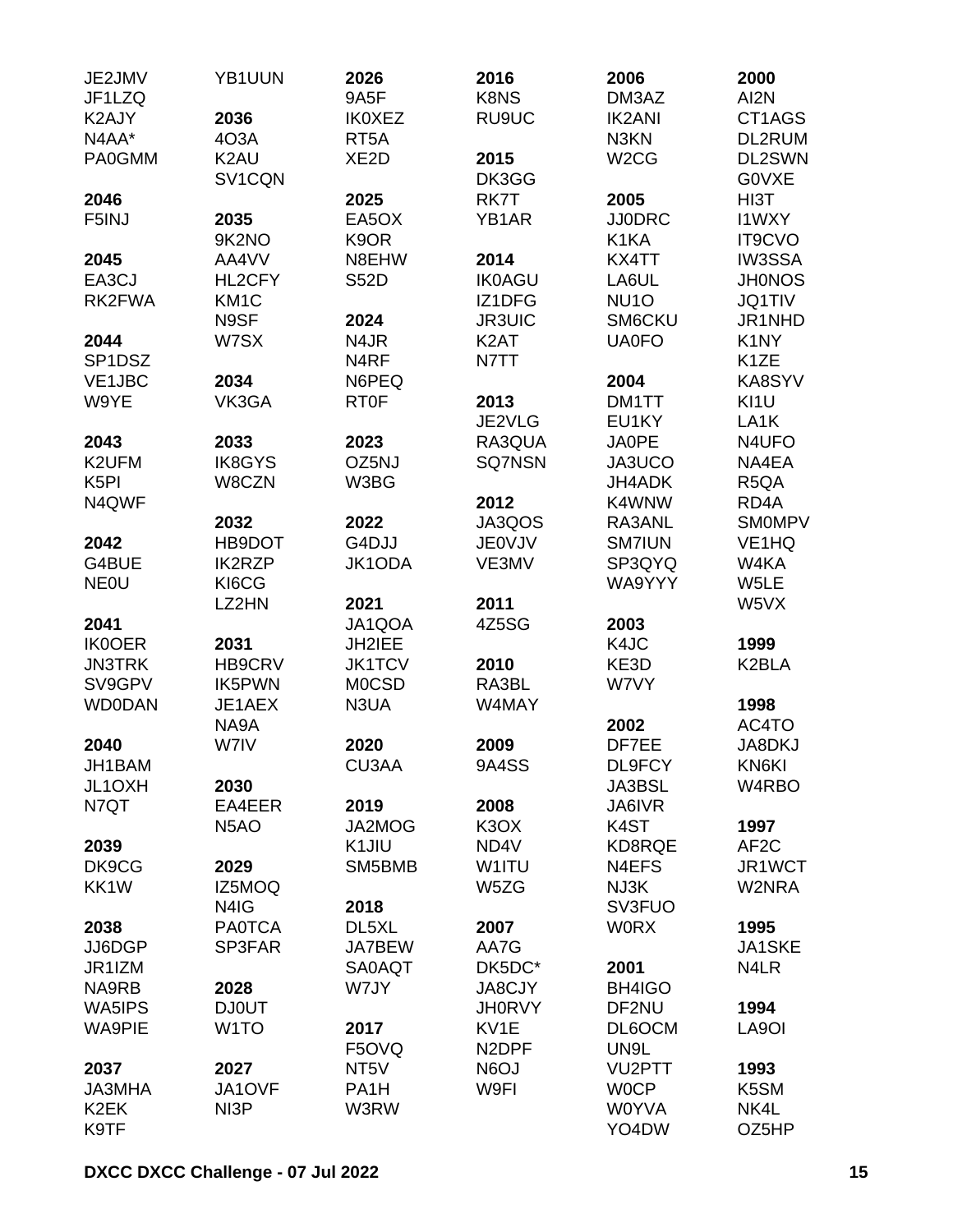| 1991                        | 1977               | N6NO                   | <b>I5MXX</b>                  | 1941                  | YL2TW                   |
|-----------------------------|--------------------|------------------------|-------------------------------|-----------------------|-------------------------|
| HA5GN                       | N6PE               | N7WO                   | K8VC                          | JA1EMQ                |                         |
|                             | <b>WA0ROI</b>      |                        |                               |                       | 1929                    |
| 1990                        |                    | 1964<br>EA8TH          | 1953<br><b>IK1PMR</b>         | 1940<br><b>JN7DOS</b> | JA1OND<br><b>JA7FWR</b> |
| KQ4AV                       | 1976<br>DL5OCE     | EI3IO                  | K4WZ                          | K4WES                 | N <sub>5</sub> BO       |
| 1988                        | <b>JA0EKI</b>      | JI4WAO                 |                               | VE3KI                 | RL3AA                   |
| W <sub>2</sub> TB           | JH8GEU             | WA6JA                  | 1951                          | WB8CQV                | SV8BHN                  |
|                             | KY6R               | WW2DX                  | IZ1GLT                        |                       |                         |
| 1987                        |                    |                        | JH4HMG                        | 1939                  | 1928                    |
| KK2M                        | 1975               | 1963                   | N3KV                          | JA7KE                 | JH1UBK                  |
| WC4H                        | K5QX               | JA1BNW                 | N7TY                          | JH8NBJ                | W5KK                    |
|                             | ON4UN*             | W9SN                   |                               | KE8UM                 |                         |
| 1986                        |                    |                        | 1950                          | ND8L                  | 1927                    |
| K <sub>1</sub> ACL          | 1974               | 1962                   | AF5CC                         | UA9CGL                | EW1P                    |
| N <sub>1</sub> JP           | K8FC               | HA5CW                  | N <sub>5</sub> UW             |                       | <b>IK8CNT</b>           |
| N <sub>1</sub> UK           | W3BJ               | <b>IZ7AUH</b>          | WA4DOU                        | 1938                  | JE1OHL                  |
| <b>WOSR</b>                 |                    | KS4S                   |                               | <b>IW0GBU</b>         |                         |
|                             | 1973               | VE3CV*                 | 1949                          | NA <sub>2</sub> P     | 1926                    |
| 1984                        | DL2NOM             |                        | G3LDI                         |                       | <b>IK2DUW</b>           |
| <b>DS5ACV</b>               | <b>JA2IYJ</b>      | 1961                   | JA1AML                        | 1937                  | JM1VRW                  |
| JI1CQA                      | JA4XH              | K <sub>5</sub> RJ      | JT1BV                         | IK2ILH                | N2SQW                   |
| JR7MAZ<br>N <sub>2</sub> FF | 1972               | K9ALP<br>N9AW          | 1948                          | K4MF<br>KB9VF         | RD3BD<br>UA3FX          |
| SM5AOG                      | JR1UFN             |                        | N <sub>4</sub> O <sub>A</sub> |                       |                         |
|                             |                    | 1959                   | <b>YV5OIE</b>                 | 1936                  | 1925                    |
| 1983                        | 1971               | AB4SF                  |                               | EI8IU                 | W1NA                    |
| DF <sub>2PI</sub>           | <b>G0FUV</b>       | OH <sub>1</sub> NX     | 1947                          | N <sub>9</sub> ZI     | W9IL                    |
| OH <sub>4UI</sub>           | KF2DT              | SM5CAK                 | DL6XK                         |                       |                         |
|                             |                    |                        | <b>K9MMS</b>                  | 1935                  | 1924                    |
| 1982                        | 1969               | 1958                   | N4ENE                         | JA3HBC                | <b>AA0MZ</b>            |
| DG7RO                       | <b>DS3HWS</b>      | <b>IWOHQE</b>          |                               | JE8LWZ                | DL3DTH                  |
| DL1RWN                      | JH2SON             | <b>JH1ACA</b>          | 1946                          | N <sub>1</sub> KC     | HA5BSW                  |
| JA1SGU                      |                    | KI5BLU                 | W9MJ                          |                       |                         |
| N6IE                        | 1968               | N5TW                   |                               | 1934                  | 1923                    |
| YL2KF                       | <b>JH1ORA</b>      |                        | 1945                          | DK4TP                 | NA <sub>2U</sub>        |
|                             | K <sub>1</sub> RI  | 1957                   | DJ8NT                         | F6ECI                 |                         |
| 1980                        |                    | <b>JH2XQY</b>          | DK9HN                         | GW3SFC                | 1922                    |
| IZ4DIW                      | 1967               | K1VW*                  |                               |                       | <b>DL4RCK</b>           |
| JA3EJG                      | <b>JM1TWR</b>      |                        | 1944                          | 1933                  | KV <sub>1</sub> J       |
| JA3WLN                      | V51B               | 1956                   | K3SX                          | <b>CU3AK</b>          | LY3UM                   |
| 1979                        | 1966               | AA6RR<br><b>JK1AJX</b> | NE8Z                          | LA7WCA<br>WN6K        | WC6DX                   |
| AA9GR                       | JG5RVQ             | WA1YTW                 | 1943                          |                       | 1921                    |
| KM6HB                       | K <sub>5</sub> DC  |                        | W8TE                          | 1932                  | JA2KSP                  |
| LA6OP                       | NF4A               | 1955                   |                               | K9GWH                 | JF2DND                  |
| SV <sub>2</sub> DCD         | OH <sub>1</sub> TX | K7KB                   | 1942                          |                       | W2CVW                   |
|                             | OZ4VW              | NE9U                   | CU3EJ                         | 1931                  | WD8ANZ                  |
| 1978                        |                    | SP6EIY                 | CU3EQ                         | JF1IXE                |                         |
| IZ8EJB                      | 1965               | W1CSM                  | <b>HB9CIC</b>                 | UN <sub>2</sub> E     | 1920                    |
| W <sub>4</sub> SO           | DS4AOW             |                        | UA4SKW                        |                       | K9AW                    |
|                             | JA1DDZ             | 1954                   | XE1MEX                        | 1930                  |                         |
|                             | KA1J               | DM2TO                  |                               | K9FZ*                 |                         |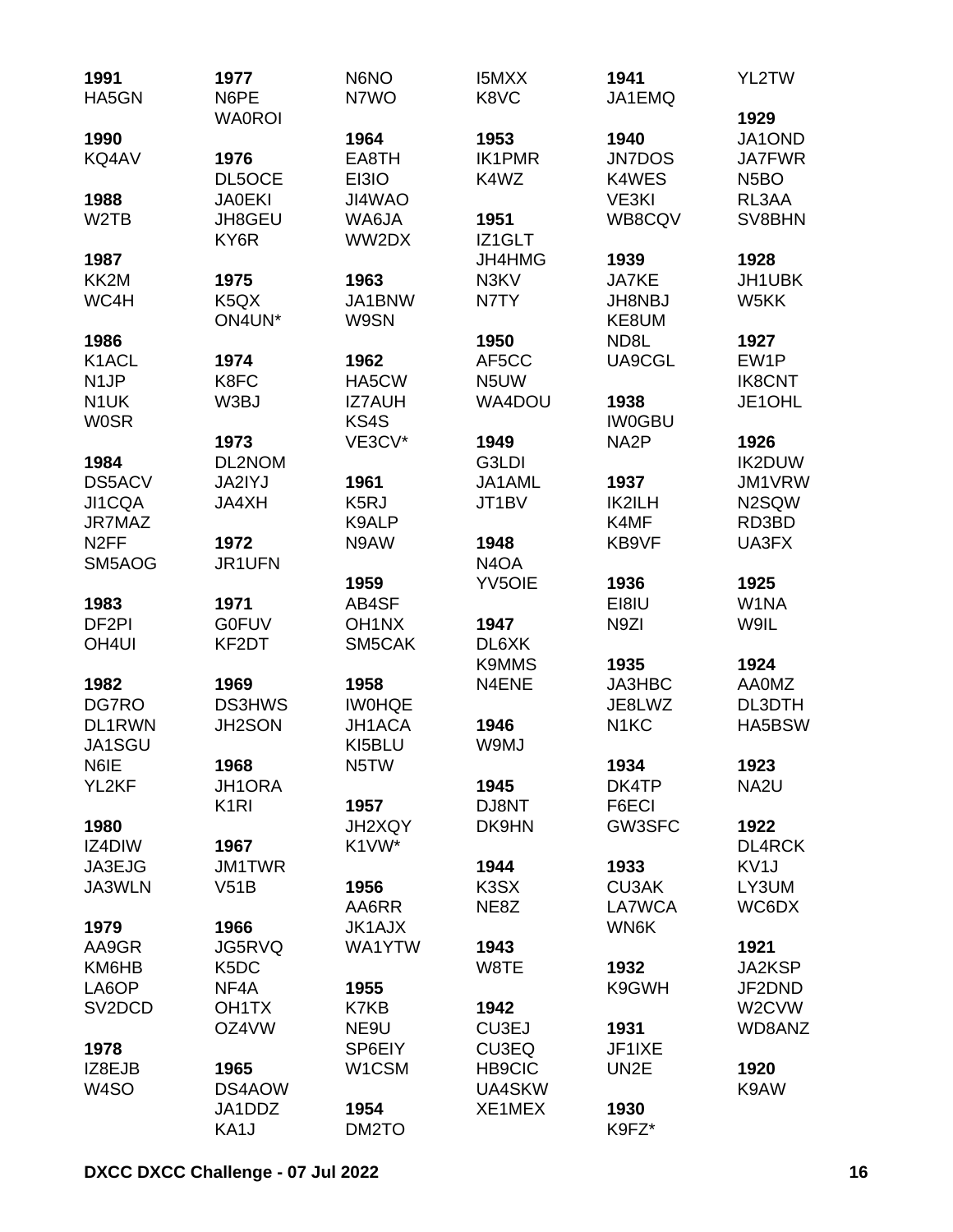| 1919<br>JF2OZH<br>W8QZA         | 1907<br>DL4NBE<br>DL5MHQ      | 1895<br>W7FN                  | 1880<br>AC6DX<br>WB2KSK       | 1869<br>NA6L<br>RU1AO         | 1859<br><b>K3FRK</b><br>N7WS |
|---------------------------------|-------------------------------|-------------------------------|-------------------------------|-------------------------------|------------------------------|
|                                 | K6EME                         | 1894                          | YO4AUL                        | WK7E                          | NF <sub>1</sub> G            |
| 1917                            | WV6E                          | <b>JA0AXV</b>                 |                               |                               |                              |
| K <sub>2</sub> X <sub>B</sub> * |                               | JA4HAW                        | 1879                          | 1868                          | 1858                         |
| K5FZ                            | 1906                          | K <sub>1</sub>                | <b>ISOAFM</b>                 | SV <sub>1</sub> OZ            | EU1M                         |
|                                 | JA1HOM                        | K <sub>5</sub> N <sub>Z</sub> | RD9M                          | UA1ORK                        | SP3F                         |
| 1916                            | K <sub>1</sub> UU             | K6MKF                         |                               |                               |                              |
| <b>JA3NHL</b>                   | KV4FZ*                        | W4HZ                          | 1878                          | 1867                          | 1857                         |
| VR2XMT                          | N3KS                          |                               | K <sub>5</sub> A <sub>B</sub> | JH8KFE                        | JH1VUO                       |
| W3SB                            |                               | 1893                          | K5KG                          | K5FNQ                         | <b>PA0JNH</b>                |
| W8HMK                           | 1905                          | K4JKB                         | K9AU                          | N3ND                          |                              |
| 1915                            | <b>UN7FW</b>                  | KA6BIM<br>UA6AUA              | K9UQN                         | OZ7FOC<br>RA4P                | 1856<br>KI4WCQ               |
| N4QWZ                           | 1904                          |                               | 1877                          | RO <sub>1</sub> B             |                              |
| PA3GRM                          | <b>CU3AN</b>                  | 1892                          | W9JJB                         |                               | 1855                         |
| W <sub>2</sub> W <sub>C</sub>   | DL1DAW                        | K9FD                          |                               | 1866                          | AB4UF                        |
| WA8MCD                          | F <sub>1</sub> ICS            |                               | 1876                          | <b>HB9MFM</b>                 | JT1CO                        |
|                                 | JA4FJL                        | 1891                          | AA4AK                         | JE1BMJ                        | K5CWR                        |
| 1914                            |                               | LA9TY                         | <b>IV3XNF</b>                 | K <sub>1</sub> JB             |                              |
| W <sub>5</sub> GO               | 1902                          |                               | JA6OXT                        | K3VN                          | 1854                         |
| WS1L                            | DL5XAT                        | 1890                          | KW4MM                         | K <sub>9</sub> C <sub>S</sub> | <b>I4JBJ</b>                 |
|                                 | JQ1ALQ                        | W8QID                         | <b>ON7TK</b>                  | RA0BA                         | <b>WA5POK</b>                |
| 1913                            | N <sub>5</sub> D <sub>D</sub> |                               |                               |                               |                              |
| W4ZYT                           |                               | 1888                          | 1875                          | 1865                          | 1853                         |
| WA3I                            | 1901                          | <b>HB9CQK</b>                 | IZ8AJU                        | K3PT                          | N5WA                         |
|                                 | F5JSD                         | <b>MM0BQN</b>                 |                               | K6XN                          | N7MQ                         |
| 1912                            | JH1RFM                        | <b>SMODSF</b>                 | 1874                          | SP6IEQ                        | W2RIJ                        |
| CT1APN                          | <b>S58J</b>                   | W4YCH                         | CT1FCX                        | SV1MO                         |                              |
| EA1JO                           | W8FN                          | WB5TUF                        | SP5IWA                        | W5THT                         | 1852                         |
| <b>JA2ITK</b>                   | WA4CEM                        |                               | UT7KF                         |                               | <b>VE7TK</b>                 |
| JA2KNW                          |                               | 1887                          | W9EWZ                         | 1864                          |                              |
| K <sub>2</sub> EQ               | 1900                          | DF6TC                         |                               | <b>MU0FAL</b>                 | 1851                         |
| 1911                            | G4XEE<br><b>JA7BSD</b>        | KM3J<br>W7NN                  | 1873<br>K7ACZ                 | 1863                          | HA5PT<br><b>IK6GRT</b>       |
| K <sub>2</sub> B <sub>X</sub>   | K8YYY                         |                               | WA4VA                         | G3SBP                         | JA7GYP                       |
| W4DAO                           | KE4UW                         | 1885                          | ZS <sub>1</sub> J             | JA1PAH                        | WA4QMQ                       |
|                                 | KK4OW                         | OZ3SK                         |                               | WO9S                          |                              |
| 1910                            | UA4PCM                        | W9ZCL                         | 1872                          |                               | 1850                         |
| JE2PCY                          |                               |                               | EA8JF                         | 1862                          | JA2KTP                       |
| NC4RB                           | 1898                          | 1884                          | <b>IKOUTM</b>                 | DJ5IO                         | K <sub>4</sub> OY            |
|                                 | DL8OH                         | IZ8EEI                        | N <sub>2</sub> RJ             | N <sub>1</sub> ZZ             |                              |
| 1909                            |                               | SM7EH*                        | SM6CLU                        |                               | 1849                         |
| EA1KP                           | 1897                          | W7IU                          |                               | 1861                          | G4NXG                        |
| HL3AMO                          | W6KK                          |                               | 1871                          | N <sub>1</sub> AC             | N6NU                         |
|                                 | YO2DFA                        | 1882                          | K4EU                          |                               | N6RK                         |
| 1908                            |                               | EA5RU                         | W9VG                          | 1860                          | W3ACO                        |
| CT1FPQ                          | 1896                          | K8KS                          |                               | JA1FJJ                        |                              |
| DJ3AS                           | JA1QXC                        | N6MB                          | 1870                          | K6NR                          | 1848                         |
| K5YCM                           | JA2EWE                        |                               | <b>KLOS</b>                   | K9SG                          | 4X6ZK                        |
| KD4W                            | W2NK                          | 1881                          | N6QI                          | W9HBH                         | AB4I                         |
|                                 | WB5AAA                        | W3ABT                         |                               |                               | <b>JH0EQN</b>                |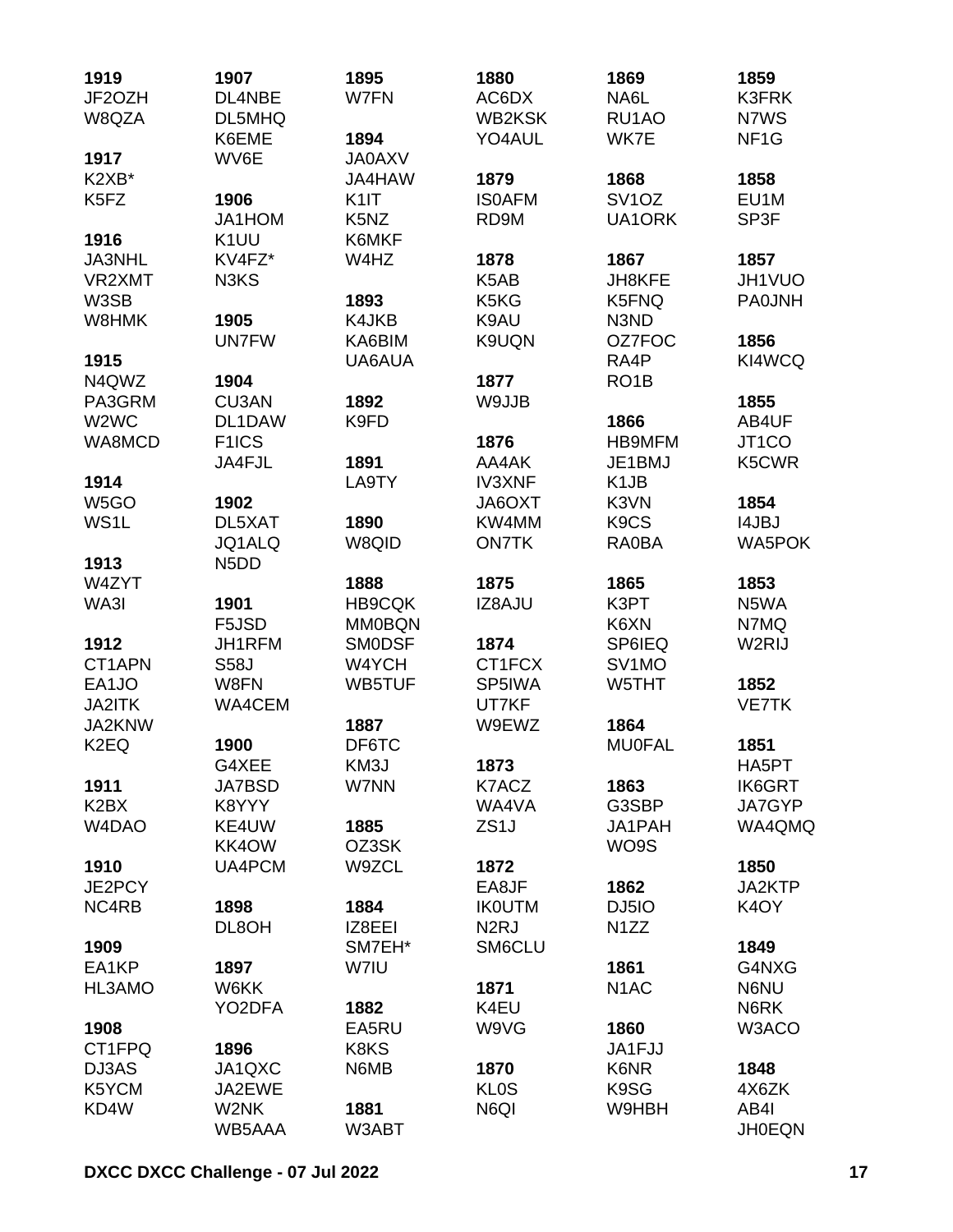| DF3EC<br>PY5IP<br>K6MW<br><b>IK7WPC</b><br>I2YWR<br><b>HA0UZ</b><br>W1PX<br>VK4CAG<br><b>IU0LFQ</b><br>JA2KVB<br>1835<br>N9KW<br>W3KB<br>DK6OR<br><b>W0SZ</b><br>K6MM<br>1803<br>YO3DDZ<br>1814<br>LA4PM<br>JA6HQT<br>EA5RD<br>WX0B<br>OH <sub>3</sub> OJ<br>NR9J<br>K <sub>5</sub> OT<br>1824<br>OH <sub>2</sub> IS<br>1813<br>1846<br>1834<br>JJ1KZZ<br>VE6KC<br>1793<br>JI1LAT<br>WE <sub>1</sub> P<br>W6DE<br>1823<br>K8BKM<br>1802<br><b>JJ2RCJ</b><br>VK6LC<br>1845<br>1833<br><b>JH1BSJ</b><br>1792<br>SM7GIB<br>NI <sub>5</sub> F<br>YO2KHK<br>LU8ADX<br>JH9DRL<br>AG5W<br>W8CD<br>SQ9OH<br>DL3EA<br>KE5PO<br>1812<br>1844<br>WY6N<br>JH4RLY<br>1822<br>KD9HL<br>1801<br>JR6GIM<br>N8SHZ<br>UA3FF<br>1832<br>OM3IM<br>EI2JD<br>EA3EQT<br><b>WB0TVY</b><br>W7CD<br><b>IT9RYJ</b><br>1791<br>1843<br>JH2PWY<br>N <sub>5</sub> PR<br>W3DM<br>KK4CB<br>1821<br>1811<br>NQ3A<br><b>IK3SWB</b><br>1790<br>N <sub>1</sub> M <sub>D</sub><br>IZ3BJK<br>1800<br>K3GT<br>N <sub>1</sub> QY<br>CT1BWU<br>JJ1BMB<br>1831<br>YV <sub>5LI</sub><br>N8NA<br>1842<br>JA2FCZ<br>JA2QXP<br>SV8RX<br><b>I8LWL</b><br>OH <sub>2RI</sub><br>SM3PHM<br><b>JA8UIV</b><br>NE9Z<br>VK3FM<br>1789<br>1820<br>K3GGN<br>JA3EY<br>1810<br>N2NW<br>GM4FDM<br><b>VA7ZT</b><br>1830<br>K8ZM<br>DL1DWT<br>OH <sub>1</sub> ZK<br><b>IK2ZJN</b><br>1841<br>DL8FBD<br>YO3JF<br>IW3GJF<br><b>JI3BFC</b><br>K <sub>1</sub> CA<br><b>KL7HBK</b><br><b>JL3LSF</b><br>NM <sub>5</sub> Z<br>1799<br>K4KAY<br>VA7CRZ<br>WB2AQC<br>1819<br>JE1IBI<br>NF <sub>10</sub><br>K <sub>5</sub> UZ<br>W0ZD<br>1788<br><b>K0ARS</b><br>1840<br>OE1SZW<br>1798<br>EI6IZ<br>1818<br>1809<br>K1IFJ<br>KT <sub>2</sub> C<br>CT1DOF<br>VE3YV<br>1829<br><b>K0THN</b><br>N7ELL<br>LA <sub>1</sub> U<br><b>W0KCJ</b><br><b>IU8FRE</b><br>K3AJ<br><b>JHONEC</b><br>S59DKR<br>SV1FKZ<br>W5GA<br>KD1F<br><b>WOFS</b><br>N4IQ<br>1839<br>1808<br>1787<br>DF9PG<br>1817<br>K5WBM<br>1797<br>JA1UTZ<br>E21EIC<br>W1AW<br>1828<br><b>WOMU</b><br>HB9G<br>K3BR<br><b>I8DVJ</b><br>JA1QIW<br><b>WOQQ</b><br><b>KM7R</b><br>WB2NPY<br>1838<br>LA7XK<br><b>JA7VEI</b><br>1796<br>ON8GT<br><b>SP7ICE</b><br>DJ1TO<br>JF2VAX<br><b>JA0CIU</b><br>K6IPV<br><b>DL2RTL</b><br>1827<br>1807<br>JK1UNZ<br><b>ON4ANN</b><br>W8LKG<br><b>VU2CPL</b><br>W6UC<br>DL4LAM<br>1786<br>HB9DDM<br>WA4BIM<br>AA7XT<br>G4AFJ<br>1837<br>IV3AZZ<br>1806<br>1795<br>LY9Y<br>K <sub>2</sub> MP<br>1816<br><b>PA0MBD</b><br><b>HB9IIO</b><br>W1SSN<br>SK3BG<br>KR <sub>2Q</sub><br>EA7QW<br>JR1DQK<br>1785<br>S52FW<br>JI8PDC<br>N <sub>1</sub> IA<br>K5ZD<br>1836<br>W3FOX<br>1805<br>NA5Z<br>KA9OKH<br>JL1BYZ<br>CT1BXX<br>RC3FL<br>5B4XF<br>K9QFR<br>VE3JV<br>DK1WU<br>WC4B<br>VE4EAR<br>1815<br>W6BK<br>R <sub>5</sub> DU | 1847               | K <sub>0</sub> SD | 1826 | K5ZQ | 1804 | 1794  |
|------------------------------------------------------------------------------------------------------------------------------------------------------------------------------------------------------------------------------------------------------------------------------------------------------------------------------------------------------------------------------------------------------------------------------------------------------------------------------------------------------------------------------------------------------------------------------------------------------------------------------------------------------------------------------------------------------------------------------------------------------------------------------------------------------------------------------------------------------------------------------------------------------------------------------------------------------------------------------------------------------------------------------------------------------------------------------------------------------------------------------------------------------------------------------------------------------------------------------------------------------------------------------------------------------------------------------------------------------------------------------------------------------------------------------------------------------------------------------------------------------------------------------------------------------------------------------------------------------------------------------------------------------------------------------------------------------------------------------------------------------------------------------------------------------------------------------------------------------------------------------------------------------------------------------------------------------------------------------------------------------------------------------------------------------------------------------------------------------------------------------------------------------------------------------------------------------------------------------------------------------------------------------------------------------------------------------------------------------------------------------------------------------------------------------------------------------------------------------------------------------------------------------------------------------------------------------------------------------------------------------------------------------------------------------------------------------------------------------------------|--------------------|-------------------|------|------|------|-------|
|                                                                                                                                                                                                                                                                                                                                                                                                                                                                                                                                                                                                                                                                                                                                                                                                                                                                                                                                                                                                                                                                                                                                                                                                                                                                                                                                                                                                                                                                                                                                                                                                                                                                                                                                                                                                                                                                                                                                                                                                                                                                                                                                                                                                                                                                                                                                                                                                                                                                                                                                                                                                                                                                                                                                          | <b>IT9RTA</b>      |                   |      |      |      |       |
|                                                                                                                                                                                                                                                                                                                                                                                                                                                                                                                                                                                                                                                                                                                                                                                                                                                                                                                                                                                                                                                                                                                                                                                                                                                                                                                                                                                                                                                                                                                                                                                                                                                                                                                                                                                                                                                                                                                                                                                                                                                                                                                                                                                                                                                                                                                                                                                                                                                                                                                                                                                                                                                                                                                                          | JA2MNB             |                   |      |      |      |       |
|                                                                                                                                                                                                                                                                                                                                                                                                                                                                                                                                                                                                                                                                                                                                                                                                                                                                                                                                                                                                                                                                                                                                                                                                                                                                                                                                                                                                                                                                                                                                                                                                                                                                                                                                                                                                                                                                                                                                                                                                                                                                                                                                                                                                                                                                                                                                                                                                                                                                                                                                                                                                                                                                                                                                          | N <sub>5</sub> ZC  |                   |      |      |      |       |
|                                                                                                                                                                                                                                                                                                                                                                                                                                                                                                                                                                                                                                                                                                                                                                                                                                                                                                                                                                                                                                                                                                                                                                                                                                                                                                                                                                                                                                                                                                                                                                                                                                                                                                                                                                                                                                                                                                                                                                                                                                                                                                                                                                                                                                                                                                                                                                                                                                                                                                                                                                                                                                                                                                                                          | N6PSE              |                   |      |      |      |       |
|                                                                                                                                                                                                                                                                                                                                                                                                                                                                                                                                                                                                                                                                                                                                                                                                                                                                                                                                                                                                                                                                                                                                                                                                                                                                                                                                                                                                                                                                                                                                                                                                                                                                                                                                                                                                                                                                                                                                                                                                                                                                                                                                                                                                                                                                                                                                                                                                                                                                                                                                                                                                                                                                                                                                          | VE <sub>1</sub> OP |                   |      |      |      |       |
|                                                                                                                                                                                                                                                                                                                                                                                                                                                                                                                                                                                                                                                                                                                                                                                                                                                                                                                                                                                                                                                                                                                                                                                                                                                                                                                                                                                                                                                                                                                                                                                                                                                                                                                                                                                                                                                                                                                                                                                                                                                                                                                                                                                                                                                                                                                                                                                                                                                                                                                                                                                                                                                                                                                                          | W1WLW              |                   |      |      |      |       |
|                                                                                                                                                                                                                                                                                                                                                                                                                                                                                                                                                                                                                                                                                                                                                                                                                                                                                                                                                                                                                                                                                                                                                                                                                                                                                                                                                                                                                                                                                                                                                                                                                                                                                                                                                                                                                                                                                                                                                                                                                                                                                                                                                                                                                                                                                                                                                                                                                                                                                                                                                                                                                                                                                                                                          |                    |                   |      |      |      |       |
|                                                                                                                                                                                                                                                                                                                                                                                                                                                                                                                                                                                                                                                                                                                                                                                                                                                                                                                                                                                                                                                                                                                                                                                                                                                                                                                                                                                                                                                                                                                                                                                                                                                                                                                                                                                                                                                                                                                                                                                                                                                                                                                                                                                                                                                                                                                                                                                                                                                                                                                                                                                                                                                                                                                                          |                    |                   |      |      |      |       |
|                                                                                                                                                                                                                                                                                                                                                                                                                                                                                                                                                                                                                                                                                                                                                                                                                                                                                                                                                                                                                                                                                                                                                                                                                                                                                                                                                                                                                                                                                                                                                                                                                                                                                                                                                                                                                                                                                                                                                                                                                                                                                                                                                                                                                                                                                                                                                                                                                                                                                                                                                                                                                                                                                                                                          | JA2XW              |                   |      |      |      |       |
|                                                                                                                                                                                                                                                                                                                                                                                                                                                                                                                                                                                                                                                                                                                                                                                                                                                                                                                                                                                                                                                                                                                                                                                                                                                                                                                                                                                                                                                                                                                                                                                                                                                                                                                                                                                                                                                                                                                                                                                                                                                                                                                                                                                                                                                                                                                                                                                                                                                                                                                                                                                                                                                                                                                                          |                    |                   |      |      |      |       |
|                                                                                                                                                                                                                                                                                                                                                                                                                                                                                                                                                                                                                                                                                                                                                                                                                                                                                                                                                                                                                                                                                                                                                                                                                                                                                                                                                                                                                                                                                                                                                                                                                                                                                                                                                                                                                                                                                                                                                                                                                                                                                                                                                                                                                                                                                                                                                                                                                                                                                                                                                                                                                                                                                                                                          |                    |                   |      |      |      |       |
|                                                                                                                                                                                                                                                                                                                                                                                                                                                                                                                                                                                                                                                                                                                                                                                                                                                                                                                                                                                                                                                                                                                                                                                                                                                                                                                                                                                                                                                                                                                                                                                                                                                                                                                                                                                                                                                                                                                                                                                                                                                                                                                                                                                                                                                                                                                                                                                                                                                                                                                                                                                                                                                                                                                                          |                    |                   |      |      |      |       |
|                                                                                                                                                                                                                                                                                                                                                                                                                                                                                                                                                                                                                                                                                                                                                                                                                                                                                                                                                                                                                                                                                                                                                                                                                                                                                                                                                                                                                                                                                                                                                                                                                                                                                                                                                                                                                                                                                                                                                                                                                                                                                                                                                                                                                                                                                                                                                                                                                                                                                                                                                                                                                                                                                                                                          |                    |                   |      |      |      |       |
|                                                                                                                                                                                                                                                                                                                                                                                                                                                                                                                                                                                                                                                                                                                                                                                                                                                                                                                                                                                                                                                                                                                                                                                                                                                                                                                                                                                                                                                                                                                                                                                                                                                                                                                                                                                                                                                                                                                                                                                                                                                                                                                                                                                                                                                                                                                                                                                                                                                                                                                                                                                                                                                                                                                                          |                    |                   |      |      |      |       |
|                                                                                                                                                                                                                                                                                                                                                                                                                                                                                                                                                                                                                                                                                                                                                                                                                                                                                                                                                                                                                                                                                                                                                                                                                                                                                                                                                                                                                                                                                                                                                                                                                                                                                                                                                                                                                                                                                                                                                                                                                                                                                                                                                                                                                                                                                                                                                                                                                                                                                                                                                                                                                                                                                                                                          | LB5WB              |                   |      |      |      |       |
|                                                                                                                                                                                                                                                                                                                                                                                                                                                                                                                                                                                                                                                                                                                                                                                                                                                                                                                                                                                                                                                                                                                                                                                                                                                                                                                                                                                                                                                                                                                                                                                                                                                                                                                                                                                                                                                                                                                                                                                                                                                                                                                                                                                                                                                                                                                                                                                                                                                                                                                                                                                                                                                                                                                                          |                    |                   |      |      |      |       |
|                                                                                                                                                                                                                                                                                                                                                                                                                                                                                                                                                                                                                                                                                                                                                                                                                                                                                                                                                                                                                                                                                                                                                                                                                                                                                                                                                                                                                                                                                                                                                                                                                                                                                                                                                                                                                                                                                                                                                                                                                                                                                                                                                                                                                                                                                                                                                                                                                                                                                                                                                                                                                                                                                                                                          |                    |                   |      |      |      |       |
|                                                                                                                                                                                                                                                                                                                                                                                                                                                                                                                                                                                                                                                                                                                                                                                                                                                                                                                                                                                                                                                                                                                                                                                                                                                                                                                                                                                                                                                                                                                                                                                                                                                                                                                                                                                                                                                                                                                                                                                                                                                                                                                                                                                                                                                                                                                                                                                                                                                                                                                                                                                                                                                                                                                                          |                    |                   |      |      |      |       |
|                                                                                                                                                                                                                                                                                                                                                                                                                                                                                                                                                                                                                                                                                                                                                                                                                                                                                                                                                                                                                                                                                                                                                                                                                                                                                                                                                                                                                                                                                                                                                                                                                                                                                                                                                                                                                                                                                                                                                                                                                                                                                                                                                                                                                                                                                                                                                                                                                                                                                                                                                                                                                                                                                                                                          |                    |                   |      |      |      |       |
|                                                                                                                                                                                                                                                                                                                                                                                                                                                                                                                                                                                                                                                                                                                                                                                                                                                                                                                                                                                                                                                                                                                                                                                                                                                                                                                                                                                                                                                                                                                                                                                                                                                                                                                                                                                                                                                                                                                                                                                                                                                                                                                                                                                                                                                                                                                                                                                                                                                                                                                                                                                                                                                                                                                                          |                    |                   |      |      |      |       |
|                                                                                                                                                                                                                                                                                                                                                                                                                                                                                                                                                                                                                                                                                                                                                                                                                                                                                                                                                                                                                                                                                                                                                                                                                                                                                                                                                                                                                                                                                                                                                                                                                                                                                                                                                                                                                                                                                                                                                                                                                                                                                                                                                                                                                                                                                                                                                                                                                                                                                                                                                                                                                                                                                                                                          |                    |                   |      |      |      |       |
|                                                                                                                                                                                                                                                                                                                                                                                                                                                                                                                                                                                                                                                                                                                                                                                                                                                                                                                                                                                                                                                                                                                                                                                                                                                                                                                                                                                                                                                                                                                                                                                                                                                                                                                                                                                                                                                                                                                                                                                                                                                                                                                                                                                                                                                                                                                                                                                                                                                                                                                                                                                                                                                                                                                                          |                    |                   |      |      |      |       |
|                                                                                                                                                                                                                                                                                                                                                                                                                                                                                                                                                                                                                                                                                                                                                                                                                                                                                                                                                                                                                                                                                                                                                                                                                                                                                                                                                                                                                                                                                                                                                                                                                                                                                                                                                                                                                                                                                                                                                                                                                                                                                                                                                                                                                                                                                                                                                                                                                                                                                                                                                                                                                                                                                                                                          |                    |                   |      |      |      |       |
|                                                                                                                                                                                                                                                                                                                                                                                                                                                                                                                                                                                                                                                                                                                                                                                                                                                                                                                                                                                                                                                                                                                                                                                                                                                                                                                                                                                                                                                                                                                                                                                                                                                                                                                                                                                                                                                                                                                                                                                                                                                                                                                                                                                                                                                                                                                                                                                                                                                                                                                                                                                                                                                                                                                                          |                    |                   |      |      |      |       |
|                                                                                                                                                                                                                                                                                                                                                                                                                                                                                                                                                                                                                                                                                                                                                                                                                                                                                                                                                                                                                                                                                                                                                                                                                                                                                                                                                                                                                                                                                                                                                                                                                                                                                                                                                                                                                                                                                                                                                                                                                                                                                                                                                                                                                                                                                                                                                                                                                                                                                                                                                                                                                                                                                                                                          |                    |                   |      |      |      |       |
|                                                                                                                                                                                                                                                                                                                                                                                                                                                                                                                                                                                                                                                                                                                                                                                                                                                                                                                                                                                                                                                                                                                                                                                                                                                                                                                                                                                                                                                                                                                                                                                                                                                                                                                                                                                                                                                                                                                                                                                                                                                                                                                                                                                                                                                                                                                                                                                                                                                                                                                                                                                                                                                                                                                                          |                    |                   |      |      |      |       |
|                                                                                                                                                                                                                                                                                                                                                                                                                                                                                                                                                                                                                                                                                                                                                                                                                                                                                                                                                                                                                                                                                                                                                                                                                                                                                                                                                                                                                                                                                                                                                                                                                                                                                                                                                                                                                                                                                                                                                                                                                                                                                                                                                                                                                                                                                                                                                                                                                                                                                                                                                                                                                                                                                                                                          |                    |                   |      |      |      |       |
|                                                                                                                                                                                                                                                                                                                                                                                                                                                                                                                                                                                                                                                                                                                                                                                                                                                                                                                                                                                                                                                                                                                                                                                                                                                                                                                                                                                                                                                                                                                                                                                                                                                                                                                                                                                                                                                                                                                                                                                                                                                                                                                                                                                                                                                                                                                                                                                                                                                                                                                                                                                                                                                                                                                                          |                    |                   |      |      |      |       |
|                                                                                                                                                                                                                                                                                                                                                                                                                                                                                                                                                                                                                                                                                                                                                                                                                                                                                                                                                                                                                                                                                                                                                                                                                                                                                                                                                                                                                                                                                                                                                                                                                                                                                                                                                                                                                                                                                                                                                                                                                                                                                                                                                                                                                                                                                                                                                                                                                                                                                                                                                                                                                                                                                                                                          |                    |                   |      |      |      |       |
|                                                                                                                                                                                                                                                                                                                                                                                                                                                                                                                                                                                                                                                                                                                                                                                                                                                                                                                                                                                                                                                                                                                                                                                                                                                                                                                                                                                                                                                                                                                                                                                                                                                                                                                                                                                                                                                                                                                                                                                                                                                                                                                                                                                                                                                                                                                                                                                                                                                                                                                                                                                                                                                                                                                                          |                    |                   |      |      |      |       |
|                                                                                                                                                                                                                                                                                                                                                                                                                                                                                                                                                                                                                                                                                                                                                                                                                                                                                                                                                                                                                                                                                                                                                                                                                                                                                                                                                                                                                                                                                                                                                                                                                                                                                                                                                                                                                                                                                                                                                                                                                                                                                                                                                                                                                                                                                                                                                                                                                                                                                                                                                                                                                                                                                                                                          |                    |                   |      |      |      |       |
|                                                                                                                                                                                                                                                                                                                                                                                                                                                                                                                                                                                                                                                                                                                                                                                                                                                                                                                                                                                                                                                                                                                                                                                                                                                                                                                                                                                                                                                                                                                                                                                                                                                                                                                                                                                                                                                                                                                                                                                                                                                                                                                                                                                                                                                                                                                                                                                                                                                                                                                                                                                                                                                                                                                                          |                    |                   |      |      |      |       |
|                                                                                                                                                                                                                                                                                                                                                                                                                                                                                                                                                                                                                                                                                                                                                                                                                                                                                                                                                                                                                                                                                                                                                                                                                                                                                                                                                                                                                                                                                                                                                                                                                                                                                                                                                                                                                                                                                                                                                                                                                                                                                                                                                                                                                                                                                                                                                                                                                                                                                                                                                                                                                                                                                                                                          |                    |                   |      |      |      |       |
|                                                                                                                                                                                                                                                                                                                                                                                                                                                                                                                                                                                                                                                                                                                                                                                                                                                                                                                                                                                                                                                                                                                                                                                                                                                                                                                                                                                                                                                                                                                                                                                                                                                                                                                                                                                                                                                                                                                                                                                                                                                                                                                                                                                                                                                                                                                                                                                                                                                                                                                                                                                                                                                                                                                                          |                    |                   |      |      |      |       |
|                                                                                                                                                                                                                                                                                                                                                                                                                                                                                                                                                                                                                                                                                                                                                                                                                                                                                                                                                                                                                                                                                                                                                                                                                                                                                                                                                                                                                                                                                                                                                                                                                                                                                                                                                                                                                                                                                                                                                                                                                                                                                                                                                                                                                                                                                                                                                                                                                                                                                                                                                                                                                                                                                                                                          |                    |                   |      |      |      |       |
|                                                                                                                                                                                                                                                                                                                                                                                                                                                                                                                                                                                                                                                                                                                                                                                                                                                                                                                                                                                                                                                                                                                                                                                                                                                                                                                                                                                                                                                                                                                                                                                                                                                                                                                                                                                                                                                                                                                                                                                                                                                                                                                                                                                                                                                                                                                                                                                                                                                                                                                                                                                                                                                                                                                                          |                    |                   |      |      |      |       |
|                                                                                                                                                                                                                                                                                                                                                                                                                                                                                                                                                                                                                                                                                                                                                                                                                                                                                                                                                                                                                                                                                                                                                                                                                                                                                                                                                                                                                                                                                                                                                                                                                                                                                                                                                                                                                                                                                                                                                                                                                                                                                                                                                                                                                                                                                                                                                                                                                                                                                                                                                                                                                                                                                                                                          |                    |                   |      |      |      |       |
|                                                                                                                                                                                                                                                                                                                                                                                                                                                                                                                                                                                                                                                                                                                                                                                                                                                                                                                                                                                                                                                                                                                                                                                                                                                                                                                                                                                                                                                                                                                                                                                                                                                                                                                                                                                                                                                                                                                                                                                                                                                                                                                                                                                                                                                                                                                                                                                                                                                                                                                                                                                                                                                                                                                                          |                    |                   |      |      |      |       |
|                                                                                                                                                                                                                                                                                                                                                                                                                                                                                                                                                                                                                                                                                                                                                                                                                                                                                                                                                                                                                                                                                                                                                                                                                                                                                                                                                                                                                                                                                                                                                                                                                                                                                                                                                                                                                                                                                                                                                                                                                                                                                                                                                                                                                                                                                                                                                                                                                                                                                                                                                                                                                                                                                                                                          |                    |                   |      |      |      |       |
|                                                                                                                                                                                                                                                                                                                                                                                                                                                                                                                                                                                                                                                                                                                                                                                                                                                                                                                                                                                                                                                                                                                                                                                                                                                                                                                                                                                                                                                                                                                                                                                                                                                                                                                                                                                                                                                                                                                                                                                                                                                                                                                                                                                                                                                                                                                                                                                                                                                                                                                                                                                                                                                                                                                                          |                    |                   |      |      |      |       |
|                                                                                                                                                                                                                                                                                                                                                                                                                                                                                                                                                                                                                                                                                                                                                                                                                                                                                                                                                                                                                                                                                                                                                                                                                                                                                                                                                                                                                                                                                                                                                                                                                                                                                                                                                                                                                                                                                                                                                                                                                                                                                                                                                                                                                                                                                                                                                                                                                                                                                                                                                                                                                                                                                                                                          |                    |                   |      |      |      |       |
|                                                                                                                                                                                                                                                                                                                                                                                                                                                                                                                                                                                                                                                                                                                                                                                                                                                                                                                                                                                                                                                                                                                                                                                                                                                                                                                                                                                                                                                                                                                                                                                                                                                                                                                                                                                                                                                                                                                                                                                                                                                                                                                                                                                                                                                                                                                                                                                                                                                                                                                                                                                                                                                                                                                                          |                    |                   |      |      |      |       |
|                                                                                                                                                                                                                                                                                                                                                                                                                                                                                                                                                                                                                                                                                                                                                                                                                                                                                                                                                                                                                                                                                                                                                                                                                                                                                                                                                                                                                                                                                                                                                                                                                                                                                                                                                                                                                                                                                                                                                                                                                                                                                                                                                                                                                                                                                                                                                                                                                                                                                                                                                                                                                                                                                                                                          |                    |                   |      |      |      |       |
|                                                                                                                                                                                                                                                                                                                                                                                                                                                                                                                                                                                                                                                                                                                                                                                                                                                                                                                                                                                                                                                                                                                                                                                                                                                                                                                                                                                                                                                                                                                                                                                                                                                                                                                                                                                                                                                                                                                                                                                                                                                                                                                                                                                                                                                                                                                                                                                                                                                                                                                                                                                                                                                                                                                                          |                    |                   |      |      |      |       |
|                                                                                                                                                                                                                                                                                                                                                                                                                                                                                                                                                                                                                                                                                                                                                                                                                                                                                                                                                                                                                                                                                                                                                                                                                                                                                                                                                                                                                                                                                                                                                                                                                                                                                                                                                                                                                                                                                                                                                                                                                                                                                                                                                                                                                                                                                                                                                                                                                                                                                                                                                                                                                                                                                                                                          |                    |                   |      |      |      |       |
|                                                                                                                                                                                                                                                                                                                                                                                                                                                                                                                                                                                                                                                                                                                                                                                                                                                                                                                                                                                                                                                                                                                                                                                                                                                                                                                                                                                                                                                                                                                                                                                                                                                                                                                                                                                                                                                                                                                                                                                                                                                                                                                                                                                                                                                                                                                                                                                                                                                                                                                                                                                                                                                                                                                                          |                    |                   |      |      |      |       |
|                                                                                                                                                                                                                                                                                                                                                                                                                                                                                                                                                                                                                                                                                                                                                                                                                                                                                                                                                                                                                                                                                                                                                                                                                                                                                                                                                                                                                                                                                                                                                                                                                                                                                                                                                                                                                                                                                                                                                                                                                                                                                                                                                                                                                                                                                                                                                                                                                                                                                                                                                                                                                                                                                                                                          |                    |                   |      |      |      |       |
|                                                                                                                                                                                                                                                                                                                                                                                                                                                                                                                                                                                                                                                                                                                                                                                                                                                                                                                                                                                                                                                                                                                                                                                                                                                                                                                                                                                                                                                                                                                                                                                                                                                                                                                                                                                                                                                                                                                                                                                                                                                                                                                                                                                                                                                                                                                                                                                                                                                                                                                                                                                                                                                                                                                                          |                    |                   |      |      |      |       |
|                                                                                                                                                                                                                                                                                                                                                                                                                                                                                                                                                                                                                                                                                                                                                                                                                                                                                                                                                                                                                                                                                                                                                                                                                                                                                                                                                                                                                                                                                                                                                                                                                                                                                                                                                                                                                                                                                                                                                                                                                                                                                                                                                                                                                                                                                                                                                                                                                                                                                                                                                                                                                                                                                                                                          |                    |                   |      |      |      |       |
|                                                                                                                                                                                                                                                                                                                                                                                                                                                                                                                                                                                                                                                                                                                                                                                                                                                                                                                                                                                                                                                                                                                                                                                                                                                                                                                                                                                                                                                                                                                                                                                                                                                                                                                                                                                                                                                                                                                                                                                                                                                                                                                                                                                                                                                                                                                                                                                                                                                                                                                                                                                                                                                                                                                                          |                    |                   |      |      |      |       |
|                                                                                                                                                                                                                                                                                                                                                                                                                                                                                                                                                                                                                                                                                                                                                                                                                                                                                                                                                                                                                                                                                                                                                                                                                                                                                                                                                                                                                                                                                                                                                                                                                                                                                                                                                                                                                                                                                                                                                                                                                                                                                                                                                                                                                                                                                                                                                                                                                                                                                                                                                                                                                                                                                                                                          | JA1JPM             |                   | AJ4A |      |      | SP5TT |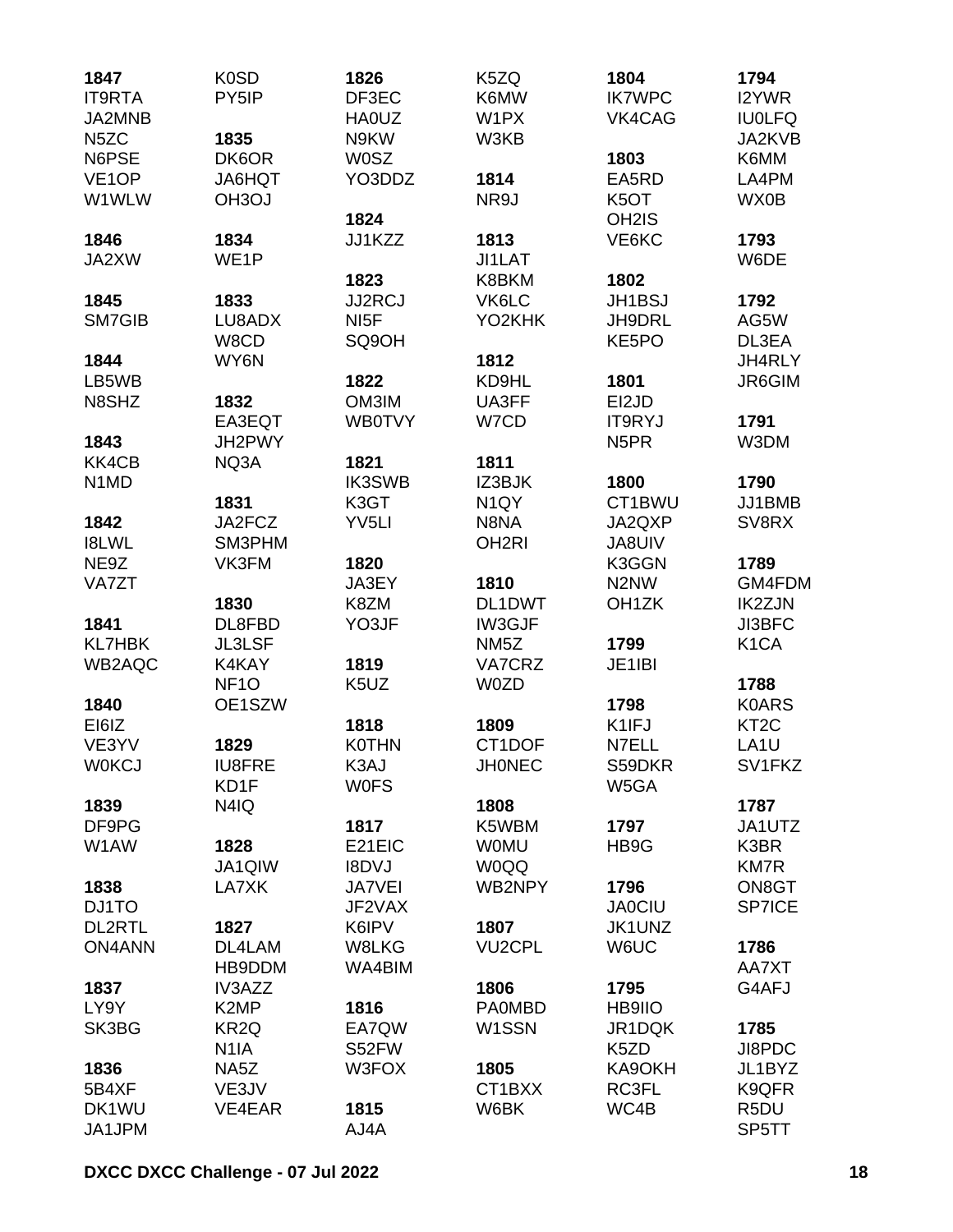| SP6AEG                        | 1775<br><b>I8YAV</b>          | 1765<br>K7XC                  | 1755<br>W8JH       | 1744<br>IZ0GYP                | 1733<br>N6WM      |
|-------------------------------|-------------------------------|-------------------------------|--------------------|-------------------------------|-------------------|
| 1784                          | K <sub>4</sub> SX             |                               |                    | K2MK                          | W8NN              |
| I2TZK                         |                               | 1764                          | 1754               | KS4YT                         | <b>WA0RVK</b>     |
| JJ2ONH                        | 1774                          | DL3LBM                        | JE2UFF             | RX6DX                         |                   |
| LA8AW                         | K2IXQ                         | <b>DS5RNM</b>                 | K7TM               |                               | 1732              |
| TA1CM                         |                               | HB9ZS                         | N9XX               | 1743                          | <b>IK6EIW</b>     |
| W3MF                          | 1773                          | JJ1CZR                        | VK <sub>2</sub> CA | <b>DS5TOS</b>                 | JA5JUG            |
|                               | AJ7G                          | KV4T                          | W8RV               | NU <sub>1</sub> B             |                   |
| 1783                          | JA1CFZ                        | UR4IOR                        |                    |                               | 1731              |
| EI7CC                         | OZ7DN                         | UW7UA                         | 1753               | 1741                          | F5VHQ             |
| IZ0CBB                        | WB4YDL                        |                               | K2HAT              | JH2AJY                        | KR4W              |
| JH1OGT                        |                               | 1763                          | K <sub>5</sub> CR  |                               | N <sub>2</sub> RR |
| JM1LPN                        | 1772                          | AC9EM                         | N6ZN               | 1740                          | SV1FJF            |
| R9MJ                          | K9PG                          | <b>IK4THK</b>                 | NE61               | DK5QK                         | W6WA              |
|                               | R3DG                          | W9ZJ                          |                    | <b>JA0KJE</b>                 | W9GXR             |
| 1782                          | UW2ZO                         |                               | 1752               | <b>VK7CW</b>                  | <b>WA5NFC</b>     |
| <b>SMOXBI</b>                 | <b>WA0SXV</b>                 | 1762                          | AL7R               | W8FIB                         |                   |
| W4UCK                         |                               | <b>WODD</b>                   | G3WW               |                               | 1730              |
|                               | 1771                          |                               | JF2HPA             |                               | JE3EDJ            |
|                               | JO1LVZ                        | 1760                          | KD4S               | 1739                          | K <sub>2</sub> RU |
| 1781                          |                               |                               |                    | AD6ZJ                         |                   |
| DL1FKA                        |                               | <b>DK0EE</b>                  | W3NS               | CT1IZW                        | W1SRD             |
| W6TK                          | 1770                          | <b>HB9TMW</b>                 |                    | EA3WL                         | W8KL              |
| WB2WPM                        | <b>JA1UII</b>                 | JR1EFG                        | 1751               | IZ2EWR                        |                   |
|                               | K3SV                          | K <sub>1</sub> J <sub>D</sub> | <b>KR0P</b>        | K4EB                          | 1729              |
| 1780                          | KE6FV                         | K <sub>5</sub> OA             | LA5XGA             | K6RG                          | DK4PE             |
| AK5X                          | SM5YOC                        | K9DR                          |                    |                               | LA2GH             |
| EA2AAZ                        |                               | YO7NE                         | 1750               | 1738                          | OZ1LWT            |
| N <sub>2</sub> G <sub>Z</sub> | 1769                          |                               | W4CCS              | AA3LX                         | RW9QA             |
| VE3UZ                         | DS5DNO                        | 1759                          |                    | N4GU                          | VK3BDX            |
| W6OD                          | K <sub>1</sub> BZ             | AA6PW                         | 1749               | <b>SM0BYD</b>                 | <b>WD4OIN</b>     |
|                               | WC7N                          |                               | K4YJ               |                               |                   |
| 1779                          | XE1VIC                        | 1758                          | N6BM               | 1737                          | 1728              |
| DL1HBT                        |                               | K <sub>2</sub> PF*            | W <sub>2</sub> CDO | DL9EO                         | K7GS              |
| JA6GIJ                        | 1768                          | KE4S                          |                    | K <sub>1</sub> D <sub>X</sub> | N <sub>4</sub> HN |
| K5TA                          | F5BOY                         | SM5GLC                        | 1748               | K8QKY                         |                   |
| K6IPM                         | K7LAZ                         |                               | OZ1ACB             | <b>S50B</b>                   | 1727              |
|                               | K7NK                          | 1757                          | RM <sub>6</sub> B  |                               | <b>JA3MVI</b>     |
| 1778                          | N3RW                          | JA6GPR                        |                    | 1736                          | JE4CIL            |
| <b>JH1ILX</b>                 |                               | JE1HRC                        | 1747               | AA4DD                         | JP1TRJ            |
| JR3QHQ                        | 1767                          | JI2FBG                        | <b>IK1IYU</b>      |                               | JR5JAQ            |
| K0OK                          | N <sub>5</sub> FF             | JS1NDM                        | K0QQ               | 1735                          | K4AR              |
| SV8DOU                        | VE3VC                         | K1FEV                         | K4LM*              | DL5KUA                        | N3ME*             |
|                               | WK4Y*                         | S53MJ                         |                    | K7FL                          | N7HN              |
| 1777                          |                               | ZS6NJ                         | 1746               | RN9CM                         |                   |
| <b>JA7DYJ</b>                 | 1766                          |                               | SM2DMU             | RU6K                          | 1726              |
| K <sub>2</sub> SN             | IZ8MBW                        | 1756                          | UN7G               |                               | DL9GTB            |
|                               | N <sub>2</sub> K <sub>X</sub> | DF1KG                         |                    | 1734                          | <b>GU0SUP</b>     |
| 1776                          | SP5ELW                        | EA <sub>5</sub> B             | 1745               | 5B4ALJ                        | JI1WLL            |
| JF1LMB                        | SP6AXW                        | NE9R                          | <b>IOOSI</b>       | W2YK                          | K4VNY             |
| W8GEX                         | TF3DC                         | W9NIO*                        | <b>SP9RCL</b>      | <b>WA2USA</b>                 | OH3NDH            |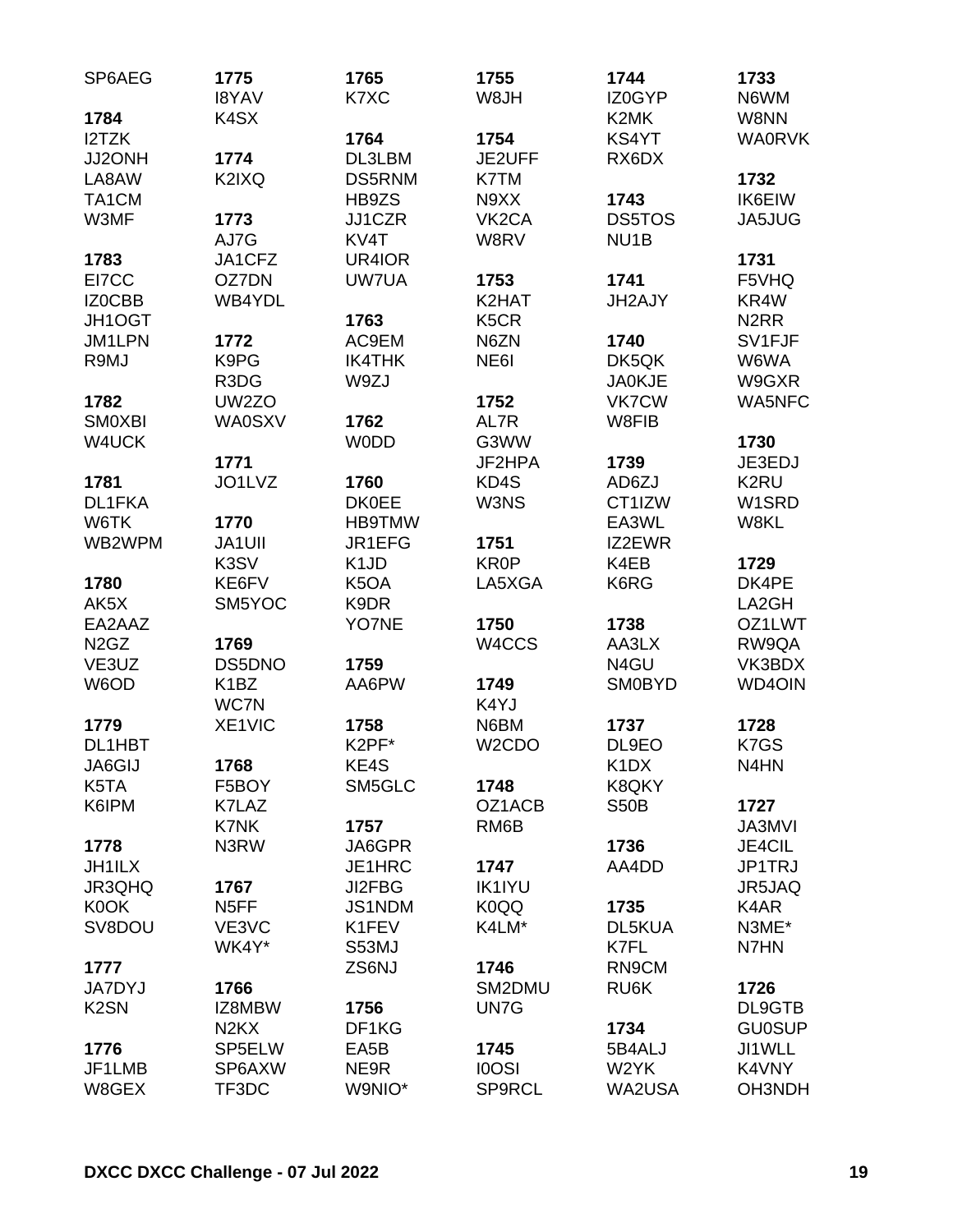| 1725              | 1716               | 1708                           | OH <sub>1</sub> JP | 1691                          | 1682                           |
|-------------------|--------------------|--------------------------------|--------------------|-------------------------------|--------------------------------|
| JA6JEW            | 4Z5LX              | JA1SHE                         | WB0O               | F6HLC                         | K4MIJ                          |
|                   | 9A1CKH             | N <sub>2</sub> C <sub>G</sub>  | WB2RAJ             | <b>HB9FBG</b>                 | LZ2ZG                          |
| 1724              | DK1EI              | N8VV                           |                    | K9WX                          | N6EE                           |
| JA3CSZ            | JG1SWM             | NU4Y                           | 1699               | KE5FXE                        | WR2K                           |
| YO3AIS            | N3RD               | W5UHQ                          | N <sub>1</sub> NU  | N6KK                          |                                |
|                   | NO <sub>9</sub> E  |                                |                    | NX8Y                          | 1681                           |
| 1723              |                    | 1707                           | 1698               | WB6EWM                        | <b>IK8GJR</b>                  |
| AJ8MH             | 1715               | F5JY                           | K5PC               |                               | JA1JYE                         |
| DL7JRD            | K <sub>2</sub> CYE | IZ1JMN                         | <b>KF7NN</b>       | 1690                          | JA4VLK                         |
| JA8EIA            | KK5OQ              | JA1PPW                         | KW9U               | DJ6NI                         | JH1IZR                         |
| JH6EJG            | N4DWK              | JG4BLW                         | SM5API*            | KA1DJ                         | <b>JJ0NSL</b>                  |
| WC7Q              | NU7J               | N <sub>2</sub> WLG             | W8SAX              | W6RFF                         | K9MUF                          |
|                   | SP9WZS             | SM5CSS                         |                    |                               | OK <sub>1</sub> D <sub>X</sub> |
| 1722              | W3IP               |                                | 1697               | 1689                          | RL3AW                          |
| <b>IK2GPQ</b>     | W7WZ               | 1706                           | <b>9A1R</b>        | W4GMY                         | W4UEF                          |
| JA3BXF            | <b>WA2UBK</b>      | AC6HY                          | DJ9WH              |                               | WB6L                           |
| K <sub>1</sub> XV |                    | <b>I4JEE</b>                   | <b>DL6LIM</b>      | 1688                          |                                |
| <b>MOIKW</b>      | 1714               | PA3BWD                         | KK9T               | AA0ZP                         | 1680                           |
| N <sub>1</sub> WQ | <b>JA8XQI</b>      | W9BP                           |                    | K5MT                          | DL7KL                          |
| W6PBI*            | K8JE               |                                | 1696               |                               | W1MR                           |
|                   | N7KO               | 1705                           | N4AOE              | 1687                          |                                |
| 1721              | W8ZF               | K4XU                           | NA6MG              | AD5MN                         | 1679                           |
| <b>DL1TS</b>      |                    | K7GQ                           | W9GG               | EC6AAE                        | DH <sub>2</sub> PC             |
| DM2RM             | 1713               | K8SMC*                         |                    | G3YQA                         | JA4IYL                         |
| NP4G              | <b>HA7LW</b>       |                                | 1695               | <b>JA3UNA</b>                 | N7ZO                           |
| RT3M              | JA1WWO             | 1704                           | EU4A               | N <sub>2</sub> L <sub>Q</sub> |                                |
|                   | ND4X               | N7FU                           | HK3JJH             | N3TR                          | 1678                           |
| 1720              | ZS6UT              | W7FP                           | JH3HGH             | W6GRV                         | OE1ALW                         |
| K6UFO             |                    |                                | K <sub>1</sub> DW  |                               | W <sub>2</sub> KA              |
| N4XYZ             | 1712               | 1703                           | KC5LK              | 1686                          |                                |
| W1UK              | <b>IK7YZG</b>      | <b>IZ0BTV</b>                  | KF4VTT             | AG3V                          | 1677                           |
|                   | JF1KMC             | <b>JA0LFV</b>                  | LX1DA              | DF1ZN                         | DL7UVO                         |
| 1719              | K3MSB              | NA2X                           |                    | F6DAM                         |                                |
| AE4CW             | K8SIA              |                                | 1694               | JA1NRH                        | 1676                           |
| IT9BLB            | KB2FCV             | 1702                           | EA6EE              | K6LRN                         | AH <sub>0</sub> U              |
| K4WY              | N5EPA              | JA1ETN                         | <b>HBOWR</b>       | LZ2HM                         | DL4FAP                         |
| W6SFK             |                    | JG3HBO                         | UA1ANA             | NA4M                          | K <sub>2</sub> RR              |
|                   | 1711               | JH1MFN                         |                    |                               | PA9M                           |
| 1718              | JA1GVM             | NA2AA                          | 1693               | 1685                          | W1KDA                          |
| K6CF              |                    |                                | HC <sub>1</sub> BI | BV1EK                         |                                |
| N4TOL             | 1710               | 1701                           | K9SM               | K4QE                          | 1675                           |
| N <sub>5</sub> KO | JE1HPM             | DL6KO                          | R <sub>1</sub> QA  | W <sub>1</sub> OG             | K5AV                           |
| NX <sub>2</sub> X | K5TN               | JA6JNF                         |                    |                               |                                |
| OE3KLU            | <b>KG4CUY</b>      | <b>JH9AUB</b>                  | 1692               | 1684                          | 1674                           |
| W2DXE             | <b>KS0M</b>        |                                | CT1ELF             | <b>IK0EFR</b>                 | W3UM                           |
|                   | W2/CT1GIF          | 1700                           | JA3KZV             | <b>IK6OIN</b>                 |                                |
| 1717              | W4GP               | G8AJM                          | <b>K0KP</b>        | KK9H                          | 1673                           |
| <b>JH3FHQ</b>     |                    | HL5BMX                         | PT7ZT              | KW4CQ                         | EA7DUD                         |
| <b>SP7CVW</b>     | 1709               | JA8OW                          | W1UE               |                               | HB9DQL                         |
| SV1GRE            | G7VJR              | K <sub>2</sub> C <sub>IB</sub> | W4LIA              | 1683                          | NU4I                           |
| W6WF              | JA7BME             | K8EAB                          |                    | W1JA                          |                                |
|                   |                    | KE5TD                          |                    | WA2UUK                        |                                |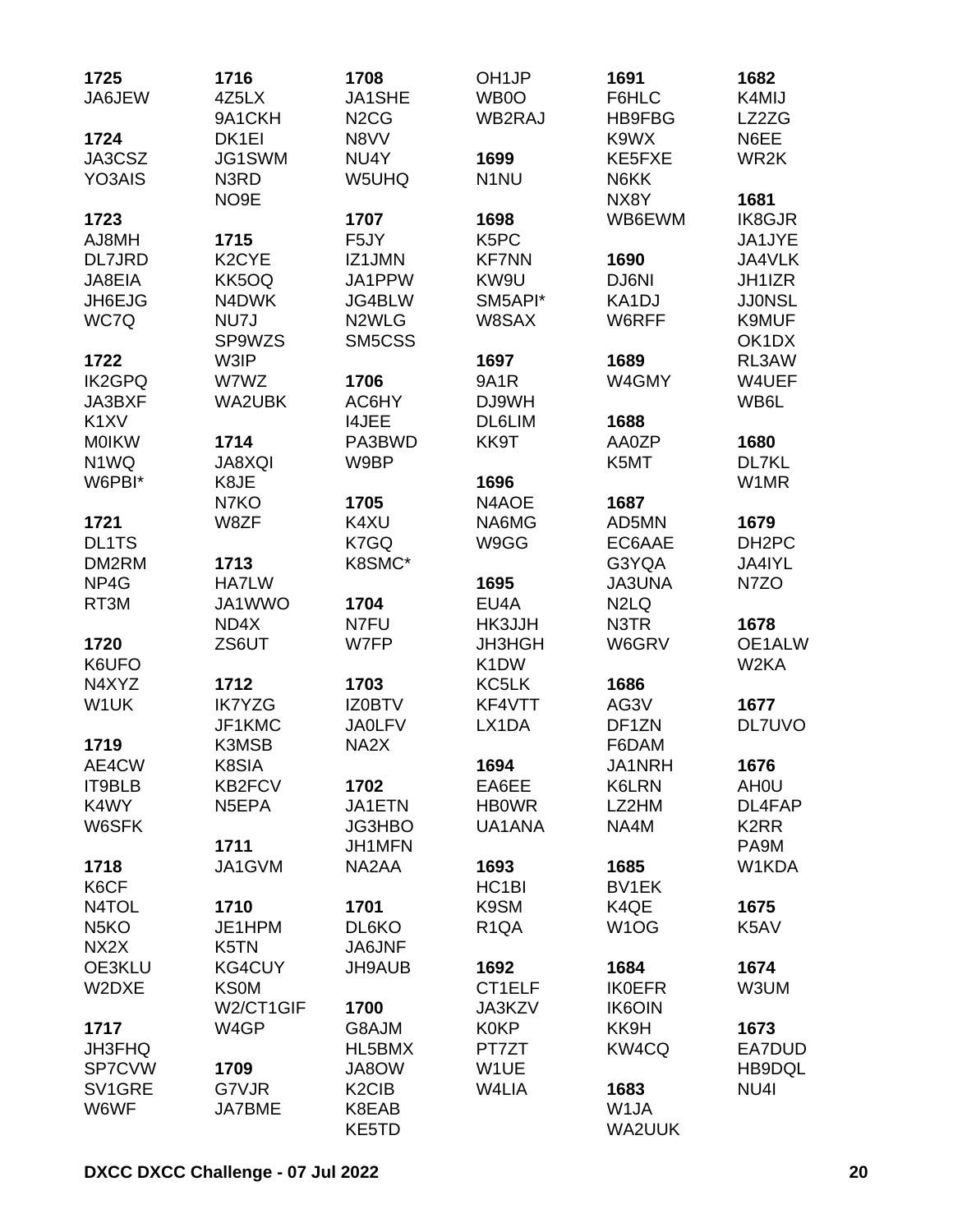| 1672                          | 1662              | 1652             | KQ4EE              | W7JW                | W4AG               |
|-------------------------------|-------------------|------------------|--------------------|---------------------|--------------------|
| DJ7ZG<br>PY2GG                | DJ3XG             | GM3WIL           |                    | WX6V                | W6AER              |
|                               | <b>DL6UNF</b>     | JH1NYN           | 1642               |                     |                    |
|                               | <b>IOLYO</b>      | K3WI             | DL1EK              | 1632                | 1625               |
| 1671                          | <b>JR0EQQ</b>     | N <sub>4FY</sub> | W1HEO              | AA3TH               | AB2E               |
| AC0X                          |                   | OH1NPW           | W8UQ               | IK3DVY              | CT1BOY             |
| N3XM                          | 1661              | VA2IG            |                    | JA4CZM              | DF <sub>2</sub> UA |
| SV1FJP                        | JH6WDG            |                  | 1641               | <b>JR7GBL</b>       | JH1FSB             |
| W7QHE                         | <b>K7FEL</b>      | 1650             | 7M4AOE             | <b>S51MA</b>        | RV4LC              |
|                               | K8ZZU             | HB9CQL           | DJ7JC              | UN3G                | W3OOU              |
| 1670                          | RL <sub>2</sub> A | <b>JA1FUI</b>    | K4RG               | WF4G                |                    |
| JA1BNL                        |                   | N9TF             | KB4MRX             |                     | 1624               |
| JA2OLJ                        | 1660              | OZ8X             |                    | 1631                | DL5CL              |
| JH4JLV                        | K8SL              | W1EG             | 1640               | <b>IK7EOT</b>       | HB9DVZ             |
| NY <sub>3</sub> C             | LA4WJ             |                  | K6XM               | <b>JM1JIV</b>       | N8WRL              |
|                               | ZP5YW             | 1649             | N4XMX              | K6UNE               | NO <sub>4</sub> J  |
| 1668                          |                   | EA1DLU           | <b>SP7QHR</b>      | PT7DX               | UA9CNX             |
| 7K3QPL                        | 1659              | W7HR             | W4DEE              | SM5BNK              |                    |
| HA5LQ                         | JA1OVD            |                  |                    |                     | 1623               |
| K <sub>2</sub> D <sub>C</sub> | JG3WCZ            | 1648             | 1639               | 1630                | AC5AA              |
| KZ9DX                         |                   | AB2RF            | JH2GZY             | K7HC                | N0ODK              |
| NE3H                          | 1658              | EI9FVB           | <b>JQ1YIW</b>      |                     | N4BAF              |
| <b>WA1ZIC</b>                 | DL2JIM            | NH6T/W4          | W6DR               | 1629                | W <sub>1</sub> OK  |
| YO3FGO                        | <b>DL7APK</b>     | WA6TLA           |                    | <b>DL7UIO</b>       | <b>XE1FAS</b>      |
|                               | KZ1W              |                  | 1638               | EA5DFV              |                    |
| 1667                          | VR2KW             | 1647             | K9GS               | G4ZOY               | 1622               |
| 4X6UU                         |                   | CT1AHU           | N9TK               | JF1RPZ              | <b>IU0HDC</b>      |
|                               | 1657              | JH4RUF           |                    | K4WW                | <b>K7CMR</b>       |
| EC <sub>5</sub> A             |                   |                  |                    |                     |                    |
| W9RXJ                         | SM6AOU            | YV5KTM           | 1637               | KW3W                | KF4NEF             |
|                               |                   |                  | DK3BK              | YL3DQ               | KI <sub>6</sub> X  |
| 1666                          | 1656              | 1646             | JA9RT              |                     |                    |
| F <sub>5</sub> CT             | DK3QM             | <b>CS8ABF</b>    | W3UL               | 1628                | 1621               |
| JA1TD                         | N <sub>2</sub> CQ | HL1AV            |                    | AD4AA               | KA2MGE             |
| N7BD                          | <b>W0KEU</b>      | IZ5EBL           | 1636               | JA6BZA              | W6CUA              |
|                               |                   | <b>NOAMI</b>     | JL2PQV             | K9SE                |                    |
| 1665                          | 1655              | YO3VU            | RN6AJ              | KE4KY               | 1620               |
| <b>K7AWB</b>                  | <b>DH0GSU</b>     |                  | WA3FRP             | N8GP                | 9A6ST              |
| OH1NDA                        | GW4MVA            | 1645             |                    | NW4M                | <b>I7LGM</b>       |
| SM2EJE                        | HB9MEJ            | N1BCL*           | 1635               | SV <sub>1</sub> BYI | <b>IV3ARJ</b>      |
| SV2HXX                        | HB9RYZ            | R7HF             | AA4A               | VE1RGB              | IZ1JLG             |
| <b>UA0SC</b>                  | JA1HSF            | RX9JX            | EA2AFV             | W6DX                | K5ALQ              |
| WA4MME                        | <b>JI6IHG</b>     | SM4DDS           | K6TAR              |                     | SM5OJH             |
|                               | NF3R              | W8OM             | W4GE               | 1627                | VE <sub>1</sub> JF |
| 1664                          | UA3AKI            |                  |                    | EA4EPY              | W7YW               |
| EA7BJ                         |                   | 1644             | 1634               | <b>K0EOO</b>        | WC4X               |
| <b>IK1MEG</b>                 | 1654              | EA4DB            | K <sub>5</sub> TR  | N8AGU               |                    |
| <b>IK3ITX</b>                 | RN3OA             | GI4DOH           |                    | NL7S                | 1619               |
| WE2N                          | SM4CTT            | JL1WQO           | 1633               |                     | K3EA               |
|                               |                   | KG5UZ            | K <sub>2</sub> RET | 1626                | KU4BP              |
| 1663                          | 1653              | WT3Q             | N <sub>1</sub> API | F6GCP               | WA6G               |
| <b>IK0XIH</b>                 | <b>K0MD</b>       |                  | RA6AAW             | K8ZT                |                    |
| <b>JI1MNT</b>                 | SE2T              | 1643             | RW9SG              | N <sub>3</sub> OC   | 1618               |
|                               |                   | K4FX             | VE3IQ              | W2RA                | AD4Z               |
|                               |                   |                  |                    |                     |                    |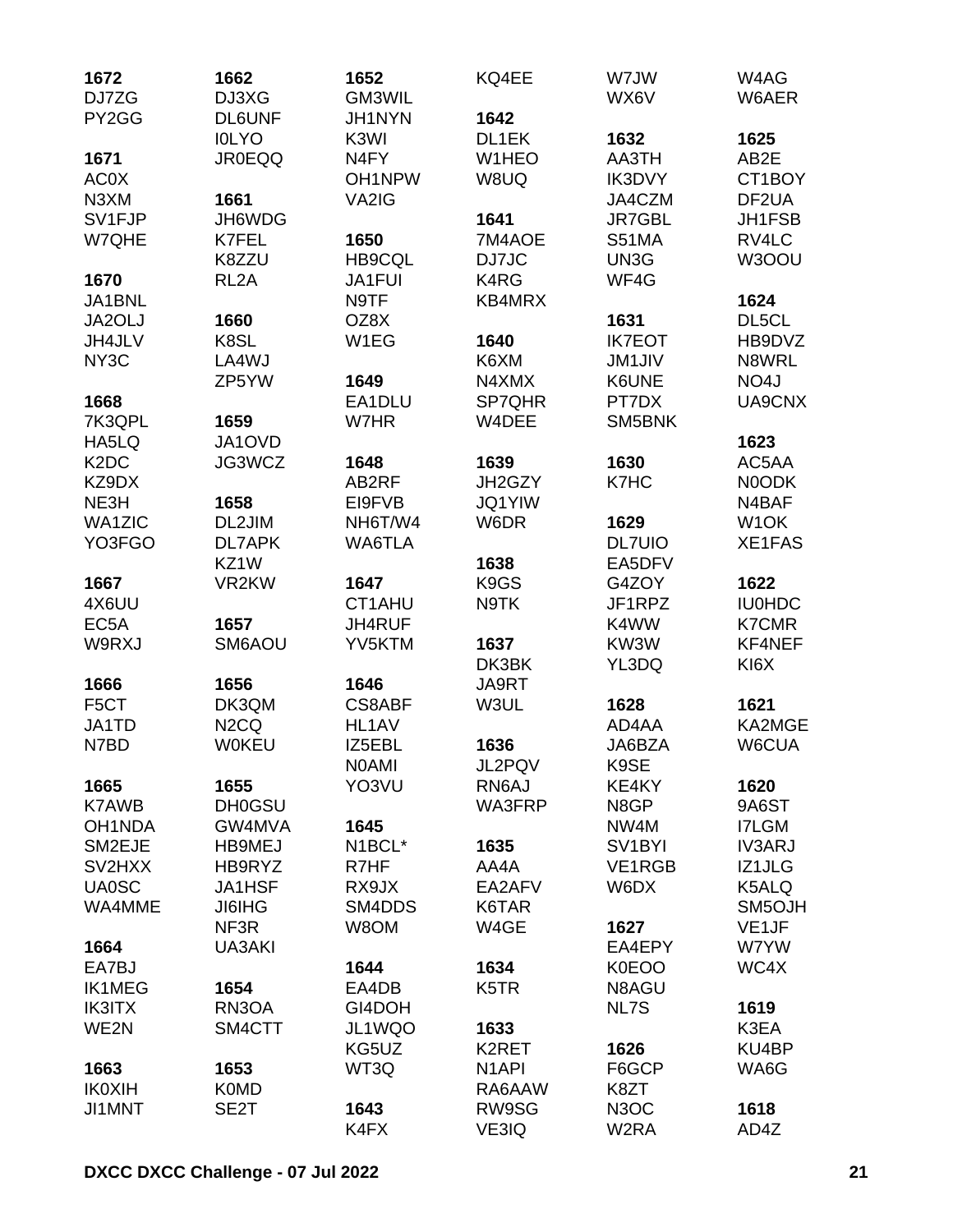| KF4MH               | JA1PCM             | K6KZM         | JE3GUG            | 1587                | 1578                          |
|---------------------|--------------------|---------------|-------------------|---------------------|-------------------------------|
| <b>UA0FDX</b>       | JM1SZY             | OZ4AAL        | <b>JL3MCM</b>     | <b>IWOBYL</b>       | JH1AQN                        |
| W8WVM               | W2UDT              | W5NUT         | K4OCE             | JG1OWV              | K4QD                          |
|                     |                    |               |                   | RO7T                | K7LY                          |
| 1617                | 1610               | 1602          | 1594              | <b>W0AD</b>         | LZ1MS                         |
| EC1AIJ              | JA3OOK             | <b>JH8SIT</b> | <b>E74A</b>       |                     | UN <sub>10</sub>              |
| <b>I5XFD</b>        | JH2AQI             | N3VA          | JH2BNL            | 1586                |                               |
| <b>KOCF</b>         | JI3CJP             |               | JJ6WZS            | IZ8EKL              | 1577                          |
| ON6AA               | N <sub>5</sub> PA  | 1601          | K5CD              | K4GK                | IZ5YHD                        |
| WB2HJV              | VE7SZ              | KF7F          | <b>KD0AA</b>      | W5DM                | <b>JH0OXS</b>                 |
|                     | W <sub>2</sub> GFF | KY9KYO        |                   | W7TSQ               | JH1EDD                        |
| 1616                |                    | SP4K          | 1593              | <b>WB4DNL</b>       | JL1ELQ                        |
| <b>I5FLN</b>        | 1609               | YL2TD         | HB9AAA            |                     | K8DE                          |
| N4ZY*               | IW5AB              |               | K3MD              | 1585                | N <sub>5</sub> P <sub>G</sub> |
| W <sub>1</sub> OP   | <b>RA0R</b>        | 1600          | N7GR              | AB4GE               | W6HDG                         |
|                     | W8NJR              | JN1NOP        | NA4MM             | KE4SCY              | WB8ART                        |
|                     |                    | JR5VHU        | W <sub>1JQ</sub>  | KN4JX               | WS9W                          |
| 1615                |                    |               |                   | W8LMG               | YV5AM                         |
| VA3MO               | 1608               | K4AB          |                   |                     |                               |
| W7IUO               | <b>IOKDF</b>       | K6BV          | 1592              |                     |                               |
|                     | <b>IZ0BVU</b>      | KB2XJ         | KU <sub>2</sub> A | 1584                | 1575                          |
| 1614                | JA2CUS             | KJ7M          | VE7CV             | AG7N                | AC9S                          |
| JA1XEL              | K9JU               | ND7J          | <b>VR2XLN</b>     | <b>E70T</b>         | JA1NQU                        |
| KB9DAK              | N7MB               | W6BCQ         |                   | N6WT                | K7LFY                         |
| LX1CW               | R3IS               | <b>WA1EHK</b> | 1591              | VR2MY               | KD8F                          |
| OK2ZA               | W5ZE               | <b>WA9GON</b> | JF1WQC            |                     | NS3L                          |
| UA4PK               |                    |               | N7RD              | 1583                | W8GNM                         |
| <b>W0ZS</b>         | 1607               | 1599          | UT5URW            | JA1GVT              |                               |
| W5WLA               | G4FKA              | JA1XRA        | W5VU              | KJ5PQ               | 1574                          |
| WB3D                | N9AKR              | <b>JHOMXV</b> | WO <sub>2</sub> X | N6GP                | <b>ABORX</b>                  |
|                     | <b>ON6NR</b>       | KO8SCA        |                   |                     | G3LAS*                        |
| 1613                | SM3DXC             |               | 1590              | 1582                | <b>IWOBCF</b>                 |
| AA4U                | W6OUL              | 1598          | JL2KEQ            | JA3EEM              | JA2HNP                        |
| AA5JF               | WB1EAZ             | CT1ELC        | K0BX*             | JG1DUZ              | N8NB                          |
| DL5NO               | WB6BFG             | EA4DL         | SM5HJZ            | <b>NOKK</b>         | RU3A                          |
| EA2J                |                    | KI8L          | W8MIL             | W4UFO               | W7/DL1UF                      |
| JA2ODB              | 1606               | N4XX          | WA4FLZ*           |                     | WD5BJT                        |
| K5EWJ               | K <sub>2</sub> SY  | W7TUS         | WB7QXU            | 1581                | YV4DYJ                        |
| W7LGG               | K3KY               |               |                   | DM3ZF               |                               |
| W9CSX               | W7VS               | 1597          | 1589              | <b>JG6NGS</b>       | 1573                          |
|                     |                    | <b>I8MTQ</b>  | F6FYD             | JR4VMS              | <b>DL2HRT</b>                 |
| 1612                | 1605               | K3IE          | IZ4AIB            | VE <sub>1</sub> JS  | HB9BOU                        |
| AE5B                | OM8FR              | K3LR          | KE9U              | VE <sub>1</sub> ZZ* | <b>JH7BKN</b>                 |
| HB9DQV              | WF5E               | OZ1HPS        | KM <sub>2</sub> E |                     | N6PAT                         |
| <b>IZONRG</b>       |                    | W1KMA         | <b>OH3NHF</b>     | 1580                | WA3GNW                        |
| JE1CTA              | 1604               | W5RYA         | W4QK              | F5LIW               |                               |
| N9AOL               | JA1IAZ             | XE2MX         |                   | <b>HB9KNY</b>       | 1572                          |
| SV <sub>2</sub> CLJ | JA5DBE             |               | 1588              | JJ2VLY              | HI8RD                         |
|                     | W5UE               | 1596          | FM5CD             | OE6CLD              | <b>JM3GXU</b>                 |
| 1611                | WB5STU             | K9ARZ         | KE3X              | W1FA                |                               |
| EA5AR               |                    | N8DUY         | N3ZOM             |                     | 1571                          |
| F6KOP               | 1603               |               | N9MR              | 1579                | FG4NO                         |
| <b>IV3TMV</b>       | IZ5FSA             | 1595          | WA2MBP            | K3STX               | HL5FBT                        |
| IW9HII              |                    | DK5HZ         | WQ5R              | LU1FAM              | <b>JJ3FRB</b>                 |
|                     | JA1CCO             |               |                   |                     |                               |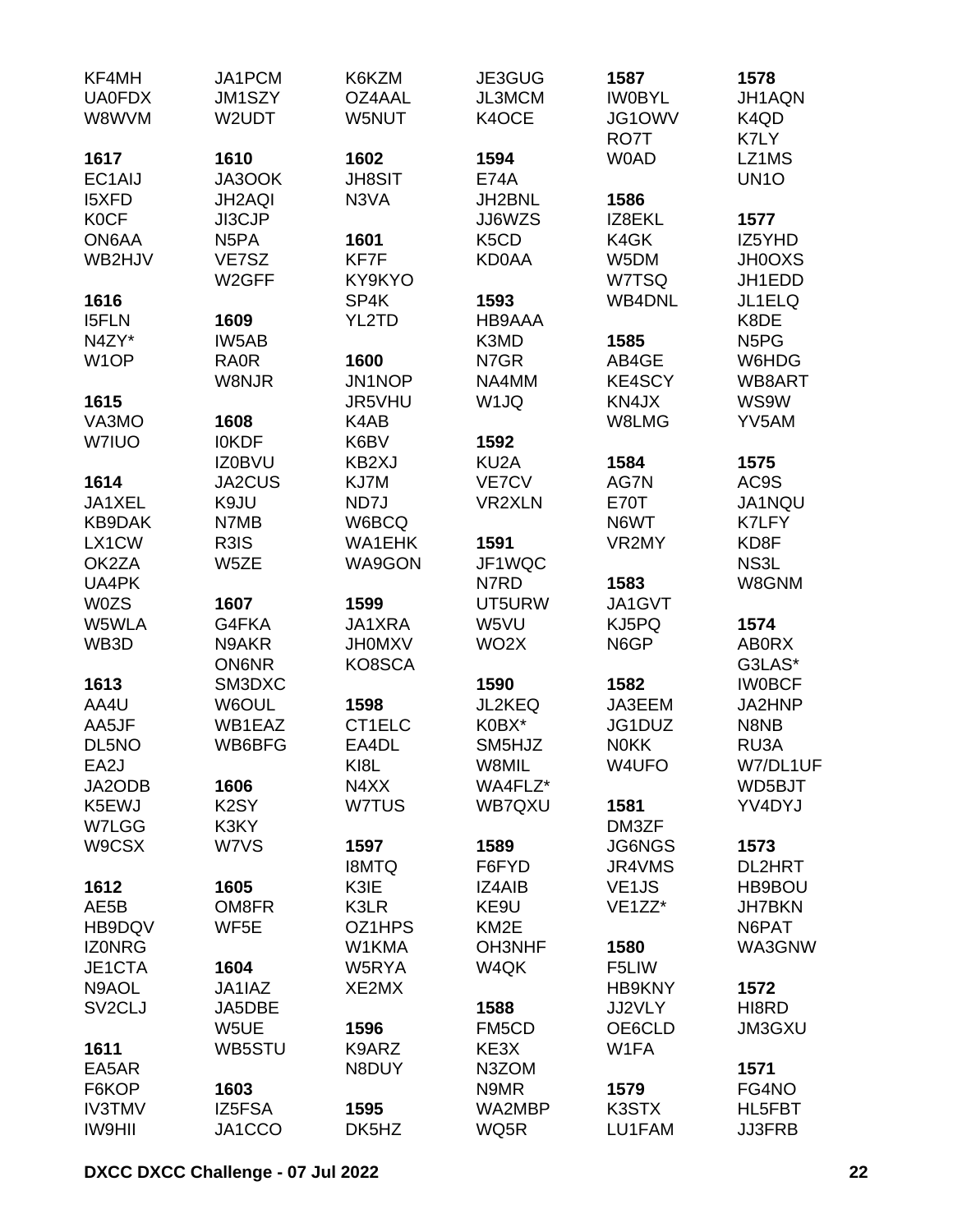| K7CU              | KR8T              | KA6A              | K8LO                | 1541                          | JH2KXN            |
|-------------------|-------------------|-------------------|---------------------|-------------------------------|-------------------|
| US1CT             | LZ2XF             | <b>KK7YC</b>      | PY4AZ               | <b>IK4YCQ</b>                 | KD <sub>2</sub> T |
| XE <sub>1</sub> R | N <sub>2</sub> ZZ | <b>VA7KO</b>      |                     | JA1XPH                        | KI7AO             |
|                   | W9QO              | VE3NI             | 1548                | JG1ULT                        | W9MO              |
| 1570              | WA6EZV            | VK3TC             | JL1OEC              | K3NF                          |                   |
| <b>JA7NLW</b>     |                   |                   | KF <sub>2</sub> TI  | W4NE                          | 1532              |
| K <sub>2</sub> BB | 1562              | 1554              | W <sub>2</sub> GS   |                               | <b>DL3NSM</b>     |
| <b>KE0A</b>       | IZ6CST            | AA6K              |                     | 1540                          | HK3CW             |
| W9HP              | JA6AVT            | CT1ZW*            | 1547                | JP7FSO                        | K9JN              |
|                   | <b>YBONFL</b>     | <b>HB9AWS</b>     | JH2AYB              | W2DEN                         |                   |
| 1569              |                   | K <sub>2</sub> ZD | JR1VAY              |                               | 1531              |
| K6BZS             | 1561              | KE9S              | K6QU                | 1539                          | <b>IV3IXN</b>     |
| SP5LKJ            | <b>E73W</b>       | TF4M              | <b>KZ7N</b>         | HL4CBX                        | N <sub>4</sub> FN |
| UA1TAN            | JE1VTZ            |                   | N7OJ                | HL4XM                         | N5MT              |
|                   | JL1VAL            | 1553              | WA3GFM              | N <sub>5</sub> I <sub>D</sub> | W3ML              |
| 1568              | K9CJM             | 7M4CLF            |                     | VE2BWL                        | WS4C              |
| BA4TB             |                   | AC4VM             | 1546                |                               |                   |
| DL6DQW            | 1560              | <b>HL3ERJ</b>     | HI3Y                | 1538                          | 1530              |
| <b>IK1UGX</b>     | CT2IUK            | JM2QWQ            | JE1LPZ              | <b>I5MPN</b>                  | 5T5PA             |
| <b>JA0CVC</b>     | K9DT              | JP1SRG            | OZ2RH               | YB2DX                         | JA1DFK            |
| LU6ETB            | KG6D              | JR1AIB            | WW8W                |                               | JA8AZN            |
|                   | ND <sub>1</sub> Y | <b>K0PC</b>       |                     | 1537                          | JH1FVE            |
| 1567              | UA1CKC            | SV3KH             | 1545                | <b>IZ0ADG</b>                 | K7CMZ             |
| DK5JI             |                   | W4CSW             | EA4DUT              | JH1RVQ                        | UR4CWQ            |
| DL4UCS            | 1559              |                   | <b>I1YDT</b>        | N7TR                          | W3WST             |
| <b>ISOMVE</b>     | <b>JG1LFR</b>     | 1552              | JQ2QHQ              | OE1PMU                        | W7BEB             |
| US8UA             | N6PM              | HL4CCM            | N6AX                | RZ3EM                         | WE4S              |
|                   | ON4ACG            | <b>JH8JYV</b>     |                     | W <sub>4</sub> OV             |                   |
| 1566              |                   | RA9SC             | 1544                | W6DCK                         | 1529              |
| <b>E77S</b>       | 1558              | WQ7B              | 7L4VYK              | WW1V                          | 6K5YIA            |
| LA5SJA            | AL7TC             | ZL3TE             | CT <sub>2</sub> GLO |                               | EA <sub>1</sub> P |
| RA4WE             | DL8SDC            |                   | <b>JA2ACI</b>       | 1536                          | <b>I1CMA</b>      |
| Z32ZM             | KI4TZ             | 1551              | JH1DGJ              | DL5ZB                         | <b>JL3JRY</b>     |
|                   | N6VS              | AA3AZ             | JH6DUL              | EA5GHD                        | N8PCN             |
| 1565              | N8IL              | <b>JA0NPQ</b>     | N <sub>2</sub> ZN   | <b>IK4FNF</b>                 | UT2AB             |
| <b>I2EAY</b>      |                   | KD4POJ            |                     | <b>JH7DFZ</b>                 |                   |
| <b>JA0EIY</b>     | 1557              | RD <sub>9U</sub>  | 1543                | K <sub>1</sub> OT             | 1528              |
| KE <sub>1</sub> B | OZ3SM             | V51YJ             | N5CQ                | K4CGY                         | AA9LC             |
|                   | W1JGS             | W4WT              | N6MXU               | N3MK                          | GW4BKG            |
| 1564              | YV5KAJ            |                   | RZ6DX               |                               | <b>HB9TOC</b>     |
| EA5K              |                   | 1550              | SM5ACQ              | 1535                          | JA6GXP            |
| <b>IK4TVP</b>     | 1556              | JA4HXF            | UA6J                | UR5WIF                        | <b>JR3TOE</b>     |
| JH1FNU            | EA4DEI            | JA8RRF            |                     | ZL3RJ                         | K <sub>1</sub> DJ |
| K8AO              | IV3AVQ            | N6EM              | 1542                |                               | KE6V              |
| N6RFM             | K4WFM             | N8AYY             | HK4L                | 1534                          | SV8LMQ            |
| NA1DX             | R3DL              | SP5APW            | <b>JA0EVI</b>       | DF2WF                         | WA1SXK            |
| UT6UA             | RA3M              | WA4USA            | JD1AMA              | DJ2VO                         |                   |
|                   | WJ3A              | WY1G              | JF4EQJ              | K <sub>2</sub> OP             | 1527              |
| 1563              | WV2I              |                   | <b>JL3DGI</b>       | VA2LM                         | JH1ERJ            |
| <b>IV3BSF</b>     |                   | 1549              | <b>JR0PJR</b>       |                               | K3GW              |
| JF6XQJ            | 1555              | AC6BW             | K4JWA               | 1533                          | N <sub>3</sub> AO |
| KC6JAM            | <b>JH5HDA</b>     | K1CBK             | <b>MW0CBC</b>       | FG8OJ                         | WB6JJJ            |
| KC8RP             | JJ2WOC            | K5AC              | W <sub>2</sub> GB   | JA8ECS                        |                   |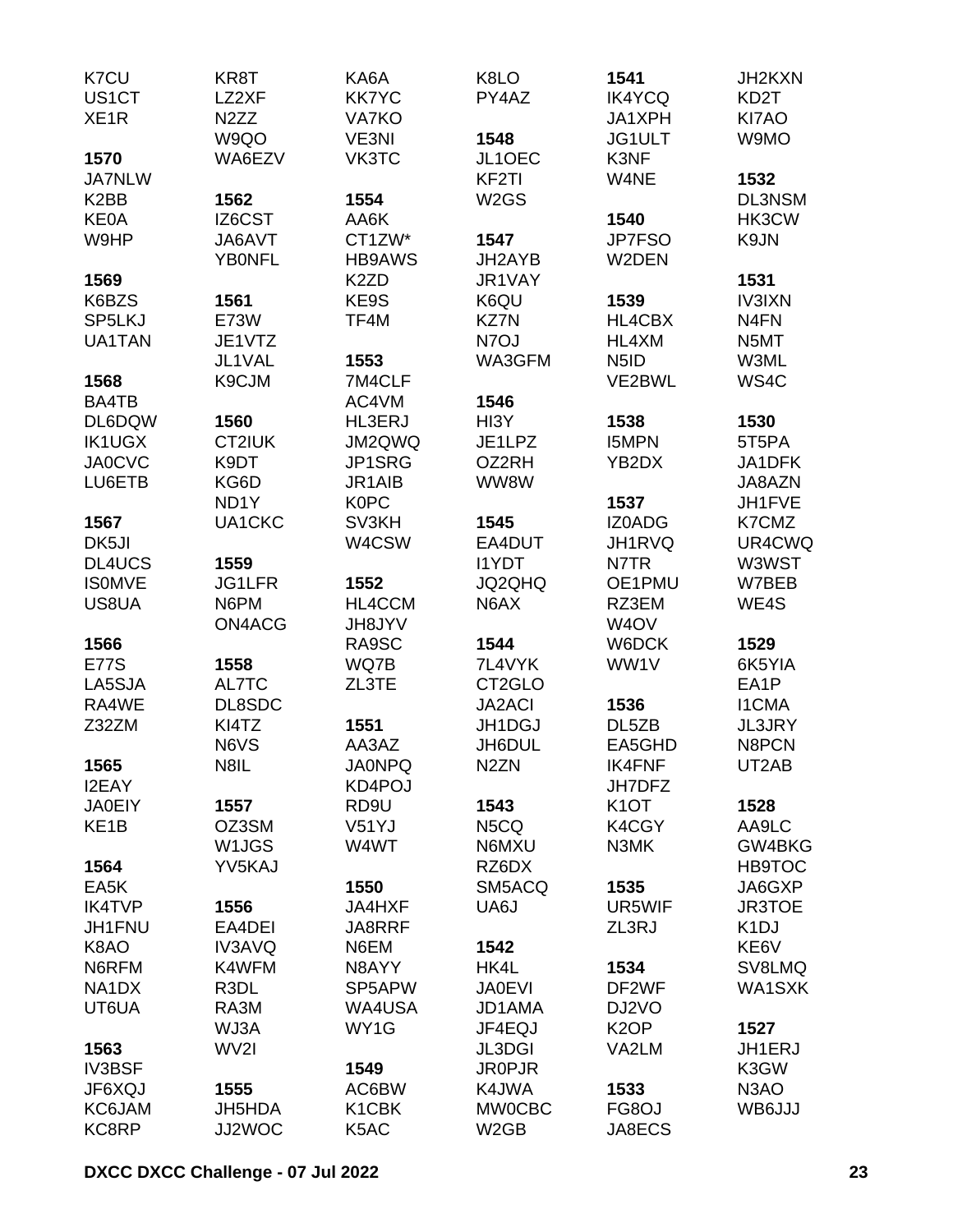| 1526                          | NA3F               | K8EB                | 1508              | 1503               | KU8X                            |
|-------------------------------|--------------------|---------------------|-------------------|--------------------|---------------------------------|
| DS2BGV                        | SP3EPG             | KA5V                | AD4ES             | 4X1SK              | N <sub>1</sub> K <sub>D</sub> O |
| G4DXW                         |                    | R7IA                | <b>DLOWW</b>      | DK3UA              | N5VYS                           |
| IK2CHZ                        | 1519               | UA3DK               | IK4DCX            | G3XLF              | N <sub>5</sub> XJ               |
| JH1CML                        | AA4FU              | <b>VE7UF</b>        | K3FM              | HK3PJ              | N6NR                            |
| K <sub>1</sub> AJ             | K <sub>5</sub> HK  | WQ1H                | NN6K              | <b>IK4IYC</b>      | N7QU                            |
| K8JJC                         | <b>K7DSE</b>       |                     | SV1NJW            | K4KGG              | OK8DD                           |
| UA9AGX                        | N1EVK              | 1512                | W9ROG             | K8MN               | R5AK                            |
| <b>VA7RY</b>                  | <b>WB4SON</b>      | 4X4MF               | WA8A              | N9LJX              | UT2VC                           |
|                               | YO9BLY             | AA9RR               | WD8KND            | SQ7FPH             | VR2XYL                          |
| 1525                          |                    | EI8GS               | YL2EC             | UT7EC              | W1DYJ                           |
| EW2DZ                         | 1518               | <b>HB9FBM</b>       |                   |                    | W <sub>2</sub> PA               |
| IT9GSF                        | HK6K               | <b>JA7BAL</b>       | 1507              | 1502               | W6ZQ                            |
| JF2ICB                        | <b>IV3FFI</b>      | <b>JH6WMJ</b>       | KR4BD             | JA1XPQ             | <b>WA0JZK</b>                   |
| KE8G                          | <b>JE2KSM</b>      | KD4SN               | <b>NOVVV</b>      | <b>JH7QLR</b>      | <b>WJ0T</b>                     |
| NG7M                          | JI1VVB             | NV <sub>1Q</sub>    | N9CDX             | K9LCR              | WO <sub>5</sub> I               |
| UR5ECW                        | JK1UVP             | RA9LT               | NY4I              | KB5HC              | YL2BR                           |
| UT3UX                         | JP1HDK             | UW2XW               | OE3HWC            | KF <sub>1</sub> C  |                                 |
|                               | K4HQK              | VE7VF               | OT <sub>1</sub> A | <b>KM4NS</b>       | 1499                            |
| 1524                          | N7DED              | W1ZS                | <b>WOBBI</b>      | <b>KN7K</b>        | KF6A                            |
| K <sub>2</sub> C <sub>S</sub> | RK9UN              | W4MA                | W4NBS             | <b>W0PSY</b>       | LB7ZG                           |
| K6FM                          | <b>WA4NUF</b>      | W5FL                | W8NGA             | WK8A               | N7ZA                            |
| LY3BY                         |                    | W6ZO                |                   | YB4IR              | <b>NEODX</b>                    |
| W3KHZ                         | 1517               | <b>WA2MCR</b>       | 1506              | YL2CA              | SM5APS                          |
| W8WM                          | CX <sub>2</sub> CC |                     | CE3FZ             |                    | VE6TL                           |
| WA9JWL                        | JA8EJZ             | 1511                | I2YPY             | 1501               | W7BQ                            |
| WR7Q                          | <b>WOANZ</b>       | DK8UH               | <b>JA0ED</b>      | AA4M               |                                 |
|                               | WB2BIN             | K3WWT               | K <sub>5</sub> DV | DK5RL              | 1498                            |
| 1523                          |                    | N1CGP               | <b>S59SV</b>      | F5UKW              | K4AU                            |
| EA3ESZ                        | 1516               | N <sub>1</sub> PM   | W5RF              | HB9AGO             | <b>KA2CYN</b>                   |
| HK1X                          | EA5KA              | UU7JM               | W6GJB             | <b>JH7CUO</b>      |                                 |
| <b>IK0CHU</b>                 | K0GSV*             | <b>W0SD</b>         | WR <sub>2</sub> G | K <sub>2</sub> SD  | 1497                            |
|                               | <b>VE1DUN</b>      | W4ID*               |                   | K <sub>2</sub> SHA | JR2IMJ                          |
| 1522                          |                    |                     | 1505              | KT8Y               | K3WGR                           |
| CT3CD                         | 1515               | 1510                | JA4GXS            | KU1T               | K5YG                            |
| DL2RD                         | <b>CU7MD</b>       | F1RAF               | <b>JH3PAS</b>     | N9JR               | KY <sub>5</sub> I               |
| DL8DXF                        | DL1MDZ             | JA5JGY              | WK9U              | NK <sub>5</sub> B  | N3NR                            |
| HL2EIZ                        | <b>JG6MQI</b>      | VU <sub>2</sub> CDP | YB2TX             | ON5GQ              |                                 |
| <b>KC9FFV</b>                 | <b>KE4BKL</b>      | W1SLF               | ZS <sub>1</sub> C | R <sub>0</sub> QA  | 1496                            |
| KP3AH                         | N <sub>1</sub> ZJ  | WB4GLI              |                   | R <sub>2</sub> DO  | <b>E73M</b>                     |
| UA9LAO                        | N9LEO              |                     | 1504              | UA1OM              | JH1LAH                          |
| WB2ZAB                        | WA5NOM             | 1509                | DJ6TF             | <b>WOQC</b>        | N4ZR                            |
|                               |                    | AJ8B                | <b>GM0VRP</b>     | W1EL               |                                 |
| 1521                          | 1514               | JE4FNC              | JA3AVO            | WA5CMI*            | 1495                            |
| 4X6GP                         | JR1WYW             | JK1MZT              | JE1PHH            | <b>YB0MWM</b>      | 7K1CPT                          |
| K3VAR                         | KJ4R               | K0KL*               | <b>JR0AMD</b>     | YP3A               | AK1N                            |
| ON6YH                         | <b>MOTTB</b>       | N <sub>2</sub> YBB  | <b>KB5UNX</b>     |                    | <b>ON7DR</b>                    |
| SK0QO                         | N6VNI              | R3BM                | NS4P              | 1500               |                                 |
| WA5UA                         |                    | UA9MC               | VE7XT             | AA4US              | 1494                            |
|                               | 1513               | W3FJ                | W3BNN             | GW4TSG             | G4AFU                           |
| 1520                          | AB1J               | W4REX               | W4UAT             | JG1OGM             | KI4TWA                          |
| <b>IT9AAI</b>                 | AG1I               | W5JMW               |                   | K <sub>1KI</sub>   | W4PNY                           |
| N6WIN                         | DL6DCD             |                     |                   | K <sub>1VI</sub>   |                                 |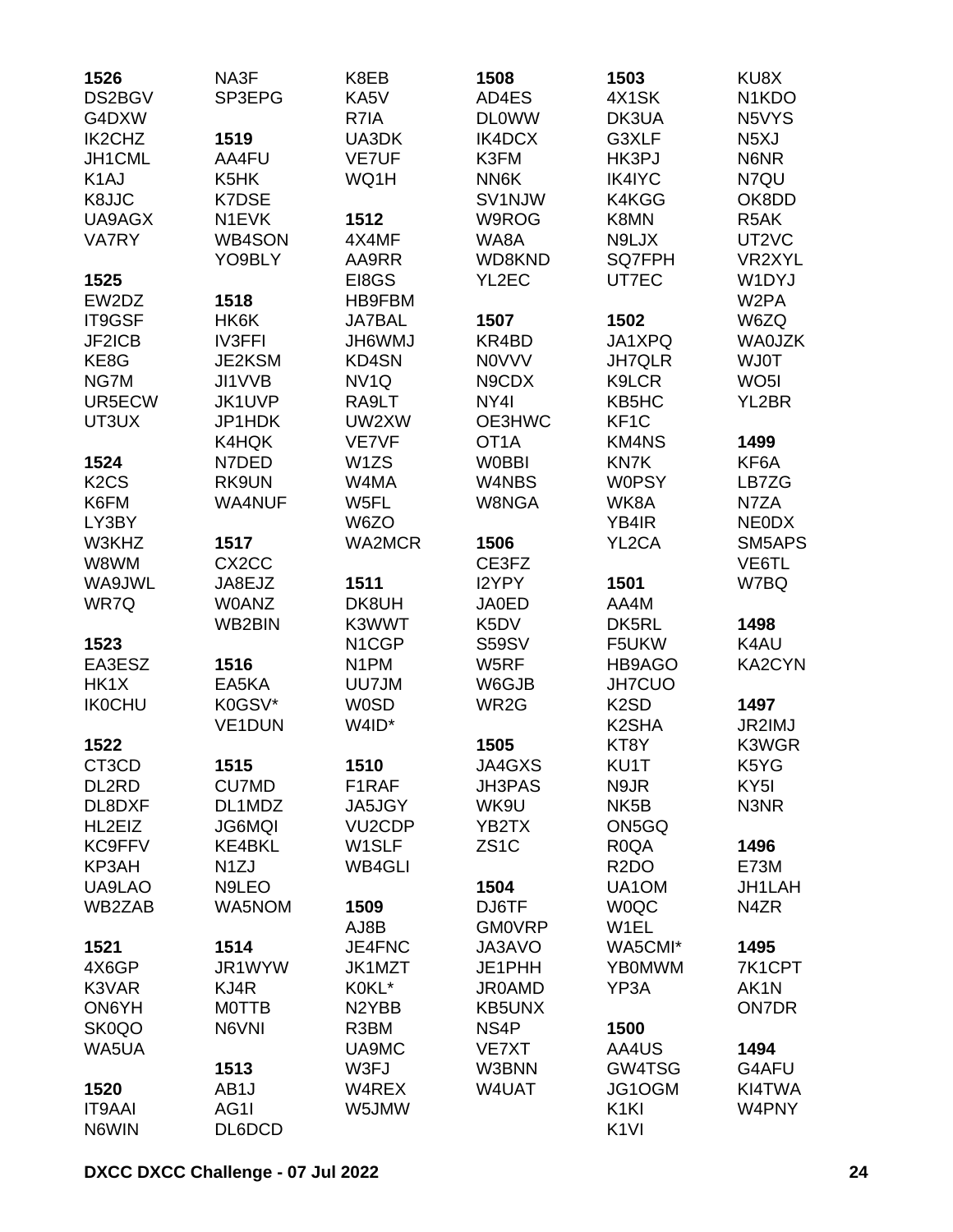| 1493               | HP3TA             | 1475                          | N0YY          | G4FAL            | 1445              |
|--------------------|-------------------|-------------------------------|---------------|------------------|-------------------|
| GU4YOX             | W8JA              | G0SYP                         | UA7T          | <b>K0BRO</b>     | EA1PP             |
| JA3CMD             |                   | JI1UHZ                        | W8LR          | K2KIB            | KJ4UZU            |
| JP7EIP             | 1484              |                               |               | UT5IP            | KT8D              |
|                    | DL5RDI            | 1474                          | 1465          |                  |                   |
| 1492               | <b>IK7YCE</b>     | W <sub>2</sub> GDJ            | AA5N          | 1454             | 1444              |
| K5NOF              | <b>KOMFI</b>      | WV4TN                         | JA4EVN        | AA6RE            | <b>JA0BOV</b>     |
| N4PGL*             | <b>UN7JID</b>     |                               | K5YU          | JA1NLX           | JA3FHL            |
|                    | W5FPT             | 1473                          | K7VC          | JA1UPT           | JR4ABB            |
| 1491               | <b>WB0N</b>       | LX1KC                         | N4WE          | JF1MTV           | K1KNJ             |
| <b>I8NHJ</b>       | YU3MAY            | SM5BS                         |               |                  | K8ZH              |
| JL6USD             |                   | UN1L                          | 1464          | 1453             | VK5GR             |
| <b>K0JN</b>        | 1483              |                               | KB1HY         | K4IE             | W4QG              |
| ON4LG              | JA3WMS            | 1472                          |               | W5QP*            | W6SIY             |
| W8BI               | RU3UN             | CT1BOH                        | 1463          | WA4TII           | WF1H              |
| XE <sub>1ILI</sub> | S57UX             | JH1APZ                        | <b>IWOAFS</b> |                  |                   |
|                    | W0OGH             | LU2DSL                        | <b>MOURX</b>  | 1452             | 1443              |
| 1490               |                   | N6AWD                         |               | <b>KB4CRT</b>    | JR1CAD            |
| JA6HUG             | 1482              | W1XV                          | 1462          | NX4TT            | N <sub>5</sub> DT |
| JE1NVD             | <b>DL3IAC</b>     | W4WG                          | DJ1OJ         | VE1VOX           | W8TM              |
| VE3QAA             | <b>IOGKP</b>      |                               | <b>JG1LRE</b> | W <sub>5KI</sub> |                   |
|                    | JM1GHT            | 1471                          | VA3HP         |                  | 1442              |
| 1489               |                   | 4X4JU                         | WB3BFC        | 1451             | EA1AZ             |
| F <sub>9</sub> Cl  | 1481              | K5LY                          |               | HL2VA            | K3VPZ             |
| IZ0COK             | W <sub>2</sub> TX | <b>WOPR</b>                   | 1461          | N9OY             | K4NC              |
| JR2BJE             |                   |                               | <b>IK8YFU</b> |                  | KO4PY             |
| SM5ELV             | 1480              | 1470                          | W1FC          | 1450             | KP4N              |
| <b>WOJM</b>        | K0XN              | G4FTC                         | WA6POZ        | DJ5DT            | NN6L              |
| WN7J               | KX1A*             | IZ8DUD                        | WB5NHL        | JA2BUR           | <b>SP7UWL</b>     |
|                    | N7VPN             | <b>KF0RQ</b>                  |               | K2QMF            | <b>WA8RCK</b>     |
|                    |                   | NU <sub>4</sub> B             |               |                  |                   |
| 1488               | W4UW              |                               | 1459          | K5OVC            | 1441              |
| JH3GFA             |                   | WS1F                          | F5BEG         | W4TUN            | DL2VFR            |
| K8AJR              | 1479              |                               | HA5UK         |                  |                   |
| W6JTI              | JA9APM            | 1469                          | <b>S50U</b>   | 1449             | K7PT*             |
|                    | JJ1KXB            | HB9CYV                        | <b>WOVHF</b>  | DM5EM            | K7QBO             |
| 1487               | K4KEW             | <b>K8AJK</b>                  |               | <b>KL7TS</b>     | KF4ZZ             |
| LA8WG              | VA3AYA            | SM6WET                        | 1458          | KP4DS            | UR4QFP            |
| N3AIU              | VE3UTT            | W6FL                          | JN1NBU        | WV4V             |                   |
| N6IG               | <b>WOYK</b>       |                               | K8CQ*         | XE1HG            | 1440              |
| W4PGC              | YL2CZ             | 1468                          |               |                  | G1VDP             |
|                    |                   | DC8TS                         | 1457          | 1448             | JA8BOV            |
| 1486               | 1478              | JG3RWX                        | <b>IK5EKB</b> | K1IED*           | NE <sub>5</sub> S |
| CU <sub>2</sub> CE | A71AM             | K <sub>2</sub> Q <sub>B</sub> | PY3VB         |                  | <b>WA7BNG</b>     |
| DH3KM              |                   | N9LQ                          |               | 1447             |                   |
| <b>ER0FEO</b>      | 1477              |                               | 1456          | <b>GOMTN</b>     | 1439              |
| <b>I2DMI</b>       | AA4LR             | 1467                          | LU2AH         | K8KI             | DL1VDL            |
| N8XI               | <b>HB9EFK</b>     | <b>JA7MYQ</b>                 | PB9FN         | WA3GM            | K <sub>2</sub> WJ |
| W4PG               | <b>WOIKD</b>      | K8LN                          | W1EBM         | WM4AA            | K4EA              |
| W7HUY              |                   | VE3MM                         | W5RDW         |                  | KJ6Y              |
|                    | 1476              |                               |               | 1446             | N2XQM             |
| 1485               | N <sub>2</sub> BI | 1466                          | 1455          | KH6U             | XE1EE             |
| DM9EE              | W7FI              | EI4CF                         | AK5Q          | N9JCS            |                   |
| EA4UV              | W7IAN*            | JA3MIO                        | ES1FB         | YO9IKW           |                   |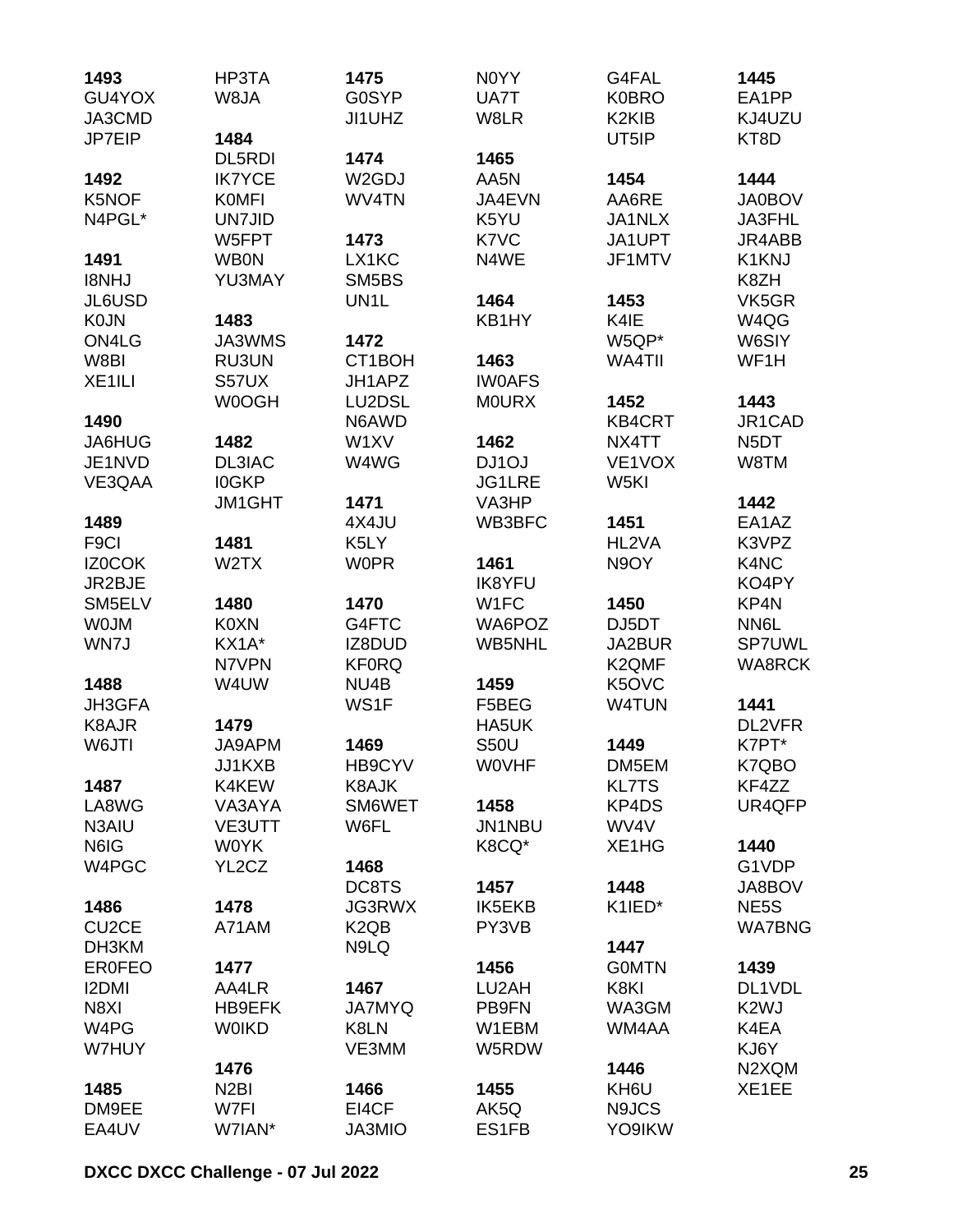| 1438               | 1430               | 1422              | 1413                           | TF <sub>3</sub> Y  | 1396                           |
|--------------------|--------------------|-------------------|--------------------------------|--------------------|--------------------------------|
| K1TKL              | EA3EQS             | <b>I4ACO</b>      | JA5XPD                         |                    | DJ8WD                          |
| WW5G               | K3WC               | <b>UQUBHL</b>     | JF1AGB                         | 1404               | DL9DRA                         |
|                    | VK3KE              | K <sub>5</sub> QR | LU3VA                          | AB6CF              | K8LY                           |
| 1437               |                    | KB4CL             | N6XT                           | <b>IK7HDY</b>      | NG6R                           |
| JK1EBA             | 1429               | W9SE              | RX3BP                          | RN3QO              | YO6HOY                         |
| VE3BZ              | AA4ZK              |                   | WB5ZAM                         |                    |                                |
| <b>W0ZR</b>        | EA7AN              | 1421              |                                | 1403               | 1395                           |
| YO9BXE             | <b>JJ1LID</b>      | DJ4KW             | 1412                           | 9H1AE              | <b>JH3HTD</b>                  |
| ZS6KR              | SV <sub>1</sub> XV | HB9DQD            | K7PO                           | JA1ERB             | JI8XLD                         |
|                    | TA1L               | <b>IK2SGB</b>     | W1LY                           | JR1TNE             | NJ5N                           |
| 1436               | W1MJB              | JA3AYU            | WA2VQV                         | ND <sub>9</sub> G  | VA3IC                          |
| AD7L               | W4HGW              | <b>K0IO</b>       |                                | W <sub>1</sub> GF  | W5LUA                          |
| <b>KK4CLY</b>      | W4WJ               |                   | 1411                           |                    | W7QC                           |
| <b>ON6KE</b>       |                    | 1420              | AI9U                           | 1402               |                                |
|                    | 1428               | EA2AA             | EI1DG                          | 5Q2J               | 1394                           |
| 1435               | N0OK               |                   | <b>IW2ETR</b>                  | J68HZ              | K2DH                           |
| A92IO              | N3HBX              | 1419              | NU <sub>2</sub> Q              | JL1GYZ             | VE3OTL                         |
| JG1HVC             | <b>WOFG</b>        | JH6WHN            | WB4QOC                         | <b>UA0SE</b>       |                                |
| K <sub>1</sub> WO  | <b>WA0WWW</b>      | JR6DM             |                                | WB9PNU             | 1393                           |
| K6KR               |                    | LA9PJA            | 1410                           |                    | EI4BZ                          |
| NY4G               | 1427               | <b>NOSTL</b>      | JA1BON                         | 1401               | K <sub>1</sub> EO              |
| PY2RN              | <b>IW7EBE</b>      | W6SHY             | <b>JA9NUN</b>                  | HL2DBP             | N <sub>1</sub> LI <sub>D</sub> |
| <b>VE3FRR</b>      | JF2SKV             |                   |                                | JA1DXA             | N <sub>4</sub> MI              |
| W3WH               | OZ2ABI             | 1418              | 1409                           | JM1JZN             | PY2DY                          |
| W4GF               | W9UM               | JP1LRT            | DL2MIH                         | KK8MM              | PY6HD                          |
|                    | WC1M               | W <sub>5</sub> GJ | W5KFT                          | <b>SV3ICK</b>      | RL3BZ                          |
| 1434               | WC3W               | WA8CDU            |                                | W3IZ               |                                |
| CU3BL              |                    |                   | 1408                           |                    | 1392                           |
| JH8WXF             | 1426               | 1417              | G3VQO                          | 1400               | 9K2BM                          |
| OZ6EI              | 9H1EJ              | 9A0W              | JA6XE                          | K <sub>2</sub> TER | EA1BLA                         |
| ZL <sub>1</sub> HD | DF7FC              | <b>DL9MEN</b>     | <b>JG3KLF</b>                  | K4MY               | G4RGK                          |
|                    | SM4GVR             | <b>JA0NZR</b>     |                                | <b>NOTK</b>        | IU8HEP                         |
| 1433               | WA5KBH             | NX9T              | 1407                           |                    | <b>JA0VSH</b>                  |
| JA6SRB             |                    | PY3SB             | K <sub>1FT</sub>               | 1399               | KA1CRP                         |
| <b>K7ORK</b>       | 1425               | W8HB              | K3ATO                          | F5AQB              | VE3CX                          |
| R6FFB              | <b>DL6NW</b>       | WA3WZR            | PB <sub>2</sub> A              | JR4VEV             | WA3SKQ                         |
| W4HOG              | JA3BKP             |                   | WY0V                           | N <sub>2</sub> ED  | YB3MM                          |
| W6OPO              | <b>JH3PRR</b>      | 1416              |                                | N4UA               | ZS6IR                          |
| WC <sub>2</sub> C  | K0XR               | DL4FDM            | 1406                           | N9RD               |                                |
|                    | UA9FFV             |                   | <b>IOEKY</b>                   | WZ8P               | 1391                           |
| 1432               | W9BS               | 1415              | LB <sub>2</sub> H <sub>G</sub> |                    | SP5GQX                         |
| G4AYU              |                    | G4PVM             | N4VN                           | 1398               | VK <sub>2</sub> GR             |
| N4UFP              | 1424               | <b>IK8UHA</b>     | N <sub>5</sub> TF              | <b>K0SQ</b>        | W7AJ                           |
| PS8ACL             | A61BK              | K6LPO             | W5AP                           | <b>K0SRL</b>       | <b>WBOULX</b>                  |
| W8AKS              | G3PSM              | KB8GAE            | W6DPD                          | <b>K8JRK</b>       | WB8FIW                         |
| <b>WC0W</b>        |                    | LA2IR             |                                |                    |                                |
|                    | 1423               | PV8DX             | 1405                           | 1397               | 1390                           |
| 1431               | AA1M               |                   | G7SSE                          | DL <sub>2</sub> CC | DL4ZAB                         |
| K8MVZ              | G4DYC              | 1414              | <b>IK0TUM</b>                  | HB9BMY             | DM3CW                          |
| <b>KN7Y</b>        | N4NQ               | JH5RXS            | K6XJ                           | <b>IZ0FUW</b>      | K4TR                           |
| W4AO               |                    | W4AXL             | KE8KMX                         | JR2PAU             | N8II                           |
|                    |                    |                   | N1WON                          | W1ASB              |                                |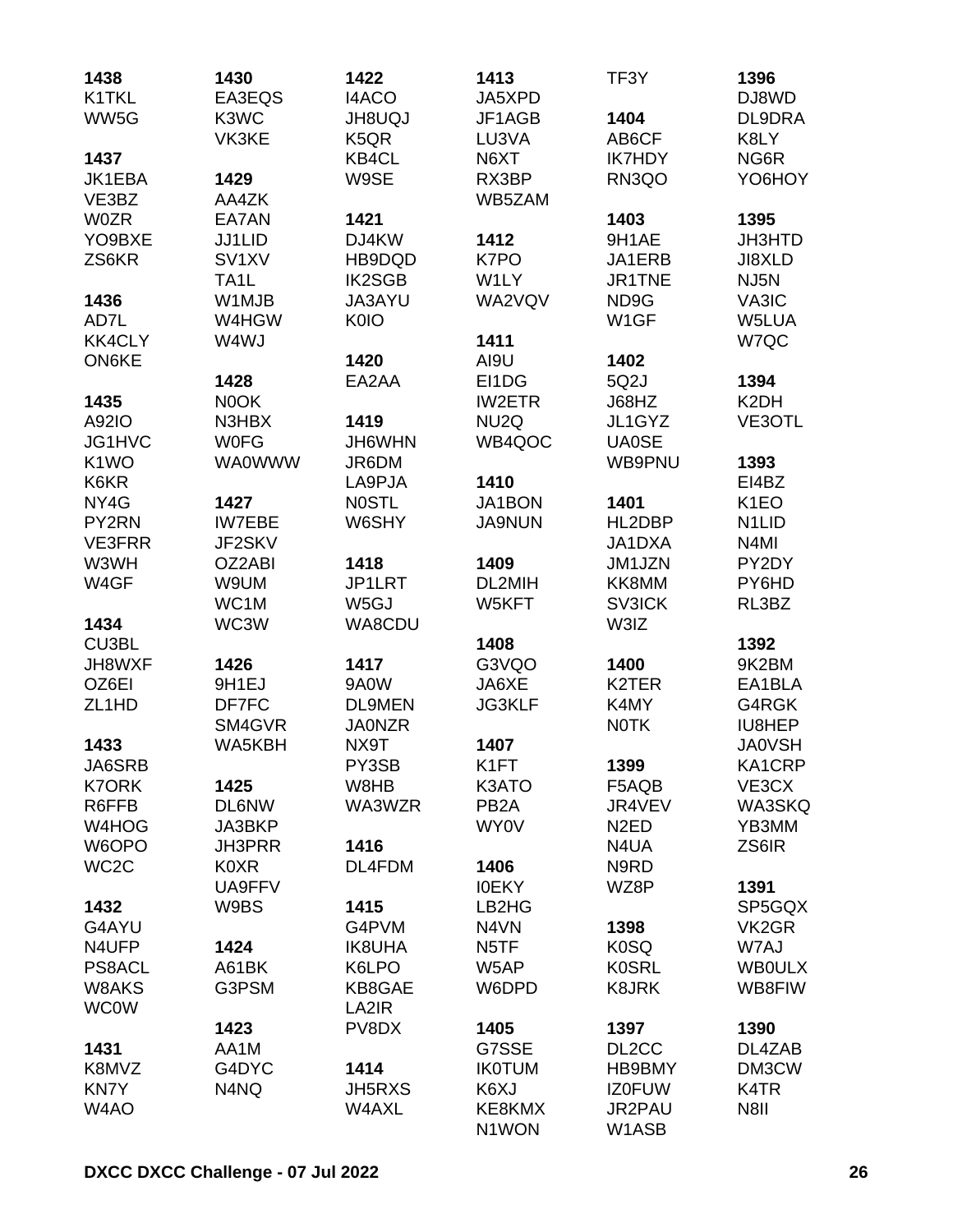| 1389              | <b>WB1ASL</b>      | LX2SM                           | W9GE               | K5HTE                           | 1349                          |
|-------------------|--------------------|---------------------------------|--------------------|---------------------------------|-------------------------------|
| G8BCG             |                    | W4DTA                           | WA8LOW             | K9SUH                           | K <sub>2</sub> QL             |
| I5YDO             | 1380               | ZL3PAH                          |                    |                                 | KD3HN                         |
| K <sub>5</sub> LC | <b>KB9LIE</b>      |                                 | 1363               | 1355                            |                               |
| W7KW              |                    | 1371                            | 9A3NM              | EA3ELW                          | 1348                          |
|                   | 1379               | JH8LEY                          | NX <sub>1</sub> P  | HL3EHK                          | <b>AA7UN</b>                  |
| 1388              | <b>I5GKS</b>       | K4JPD                           | W6FEL              | K8EJ                            | AK3E                          |
| A92AA             | JA8EKU             | N <sub>2</sub> D <sub>X</sub> J |                    | KI7HO                           | JA1ITJ                        |
| CT7ANG            | K6UXO              | WB8EJN                          | 1362               | N0YO                            | N3AF                          |
| <b>JA7FAS</b>     | KB7V               |                                 | DK8IZ              | WA6URY                          | XE1MW                         |
| JR6CSY            | <b>NOIW</b>        | 1370                            | <b>DL2TOS</b>      | WB2KSP                          |                               |
| W <sub>1</sub> PR | W5EC               | KU <sub>2</sub> C               | <b>JA1TOU</b>      |                                 | 1347                          |
|                   |                    |                                 | K3SUI              | 1354                            | <b>GW0ANA</b>                 |
| 1387              | 1378               | 1369                            | K6JAT*             | <b>IT9JPS</b>                   | <b>HB9FMT</b>                 |
| <b>IKOWRB</b>     | K9JE*              | <b>JH3KAI</b>                   | PT7CB              | W4DCY                           | JJ10KK                        |
| W3US              | UA1CEI             |                                 | R3BB               | W4WX                            | K3BZ                          |
|                   |                    | 1368                            | UR9IDX             | W7VAS                           | K8VD                          |
| 1386              | 1377               | DM5JBN                          |                    | W8SET                           | KP3V                          |
| KE4FW             | <b>IU8FRF</b>      | KC4HW                           | 1361               |                                 | N <sub>4</sub> T <sub>D</sub> |
|                   |                    | N4LV                            | AD5WB              |                                 |                               |
| NP3CW             | K5RKS              |                                 |                    | 1353                            |                               |
| R7LP              | W4DN               | NA9Q                            | <b>IV3KCB</b>      | K3HW                            | 1346                          |
| <b>WOSHL</b>      | W4PRO              | NG <sub>0</sub> G               | JH1SOD             | KG8CW                           | EA3NY                         |
| W1GY              | W4UDH              | ON4EB                           | KM4A               |                                 | JA6JPS                        |
|                   |                    | PA <sub>5</sub> A               | TA6N               | 1352                            | K5DCW                         |
| 1385              | 1376               | W <sub>1</sub> GQ               | VU2LBW             | K <sub>2</sub> C <sub>D</sub> J | <b>VU2ABS</b>                 |
| DG5LAC            | JA2LHG             |                                 |                    | KA3CRC                          |                               |
| KG4JSZ            | N <sub>9</sub> CO  | 1367                            | 1360               | KE <sub>1</sub> VT              | 1345                          |
|                   | ND7K               | DL5CT                           | 4Z5IW              | N4MIK                           | F6DHI                         |
| 1384              | RA3CO              | <b>K0FF</b>                     | <b>CU7AA</b>       | N7TP                            | JG1IEF                        |
| AD <sub>3</sub> C |                    | <b>KB9AIT</b>                   | RU3UR              | NC4AA                           | R7FF                          |
| <b>JK1LUY</b>     | 1375               | N4XU*                           |                    | NZ9Z                            | SP <sub>5</sub> DL            |
| K3SF              | IZ7GXB             | TF3JB                           | 1359               | S57AL                           |                               |
| RW3SU             | <b>JA7SFD</b>      | W6ZPL                           | 4X1RU              | WS4H                            | 1344                          |
| SV1IXK            | KD <sub>2</sub> GC |                                 | <b>IK8VRH</b>      | XE <sub>2</sub> B               | IZ3GOO                        |
| UN7BK             | N <sub>1</sub> BZ  | 1366                            | JA2QVP             |                                 | K9HQM                         |
|                   | NZ <sub>50</sub>   | K8GWU                           | WA1NXC             | 1351                            | LU2JCW                        |
| 1383              |                    |                                 | WI4T               | HB9ESS                          | N <sub>5</sub> KA             |
| F5EOT             | 1374               | 1365                            |                    | <b>HB9IJC</b>                   | N <sub>5</sub> VR             |
| K4DET             | DJ9SO              | AK7O                            | 1358               | <b>IK4HLO</b>                   | PY2ADR                        |
| OE1JIS            | NI7F               | G3KAF                           | ON <sub>4</sub> CN | K <sub>1</sub> OYQ              | WA8VSJ                        |
| OZ7AM             | <b>WOFK</b>        | HB9BEM                          |                    | ND3L                            |                               |
|                   | <b>WOMS</b>        | KM8AM                           | 1357               |                                 | 1343                          |
| 1382              | WB4CW              | N <sub>2</sub> FY               | 7J1ADJ             | 1350                            | EA5HM                         |
| E73D              |                    |                                 | DF <sub>1</sub> IR | EW4A                            | G4VMX                         |
| KD5QHV            | 1373               | 1364                            | G3VAO              | IK2HDF                          | <b>JK3GWT</b>                 |
| <b>WORXL</b>      | <b>DL7UGO</b>      | JA1UOA                          | <b>IK6RFQ</b>      | <b>JA0NFP</b>                   | <b>KOLU</b>                   |
| W3XY              | KJ9X               | JA2CGH                          | JA1VRY             | JI1CYX                          |                               |
|                   | W <sub>2</sub> PS  | JM1ESG                          | K5CQT              | <b>JI3KHV</b>                   | 1342                          |
| 1381              | W4TNX              | K1LTJ                           | N9LF               | K <sub>0</sub> Q <sub>B</sub>   | AA8M                          |
| DK3TL             |                    | K4RDU                           | W9ZT               | N6DHZ                           | DK8FS                         |
| <b>IK4DKO</b>     | 1372               | <b>KK0DX</b>                    |                    | N7GCO                           | HK6P                          |
| K7WE              | AC4BT              | N3FG                            | 1356               | OE1HHB                          | <b>IK0PRG</b>                 |
| KK4XL             | KB1DMX             | N3KR                            | 7L1CYC             | W6KGP                           | N9IO                          |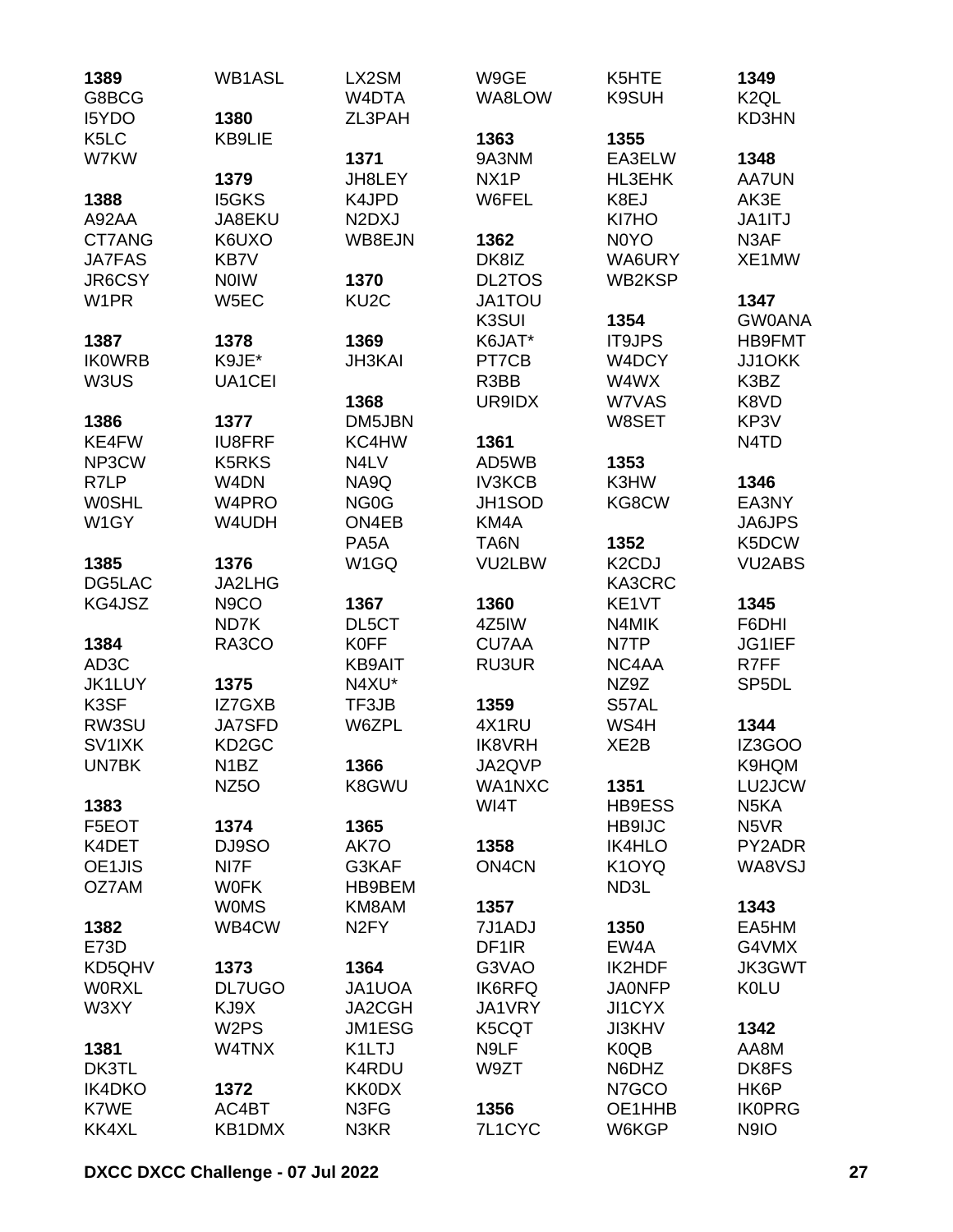| VA3VET                          | K7RR            | AF3X                          | DL3ZH              | TF8GX             | IK8MRD                     |
|---------------------------------|-----------------|-------------------------------|--------------------|-------------------|----------------------------|
| W6VNR                           | N7JB            | JA4QAD                        | EA1EA              |                   | IZ6ERS                     |
| WB2GOK                          | N9HF            | JE7JZT                        | KM3V               | 1312              | <b>KL7TC</b>               |
| WD9Q                            | SM7DXQ          | N7TM                          | KN7D               | W4PV              | W <sub>2</sub> FB          |
|                                 | W5TFW           | NR4M                          | ND3F               | WQ8T              |                            |
| 1341                            | W5WS            | W3TC                          | RN5AA              |                   | 1305                       |
| <b>IK5ZUK</b>                   |                 |                               | VE7VV              | 1311              | AA6PI                      |
| <b>MOVAA</b>                    | 1333            | 1325                          | WA5TXY             | CT7AUP            | <b>K0TV</b>                |
| N4MEC                           | <b>IK2RGT</b>   | K4GHS                         | ZS <sub>2</sub> I  | KD4OS             | <b>WD0EVR</b>              |
| <b>OH7TV</b>                    | JA1GUC          | SM <sub>1NJC</sub>            |                    | VA7XX             |                            |
| PV8ABC                          | K5GM            | SM5AKS                        | 1318               | W <sub>2</sub> GR | 1304                       |
| W4UT                            | ND6S            | W3NRJ                         | G4ZWY              | W4HM              | 4Z5GV                      |
| WD8LTM                          |                 |                               | JA9ESZ             |                   | DL5JS                      |
|                                 | 1332            | 1324                          | <b>JI1HNC</b>      | 1310              | IZ8DEO                     |
| 1340                            | DJ6BN           | K7VV                          | <b>K0HQW</b>       | AG1A              | <b>KI3O</b>                |
| GM4YMM                          | HB9BNQ          | KI7M                          | K <sub>1</sub> OR  | <b>DL5KUT</b>     | WG0G                       |
| IK5LSQ                          | <b>K0COM</b>    | NA <sub>2</sub> R             | W4QNW              | <b>IK0PRP</b>     |                            |
| <b>KB0EL</b>                    | KA3GWD          | SM7BHM                        | W7YA               | JA1VRU            | 1303                       |
|                                 | KC2SST          | SP6OUQ                        | W8VI               | JH1DSF            | DL1SDH                     |
| 1339                            | KC2STA          |                               |                    | <b>K0AU</b>       | JA2XLV                     |
| AA4EA                           | N5OHL           | 1323                          | 1317               | VA6JV             | <b>JR6GHN</b>              |
| <b>K8ROK</b>                    | NA5S            | JI1QIO                        | EA1KE              |                   | K9EXY                      |
| KM <sub>5VI</sub>               | SV2BXA          | JL1BTJ                        | K5TIA              | 1309              | OE1TKW                     |
| KP4DKE                          |                 |                               | KR4U               | JG1BOK            | TA1AL                      |
|                                 | 1331            | 1322                          | N <sub>1</sub> SZ  | JI2KUJ            | W9RB                       |
| 1338                            | JA3KWZ          | DL6KVA                        | <b>SMOW</b>        | K7WK              |                            |
| 9A9L*                           | RA3SD           | <b>IT9CMU</b>                 | UT4EK              | K8ARY             | 1302                       |
| AJ4F                            |                 | IZ4VSD                        | VE6SV              | <b>KM2O</b>       | JE1CSW                     |
| IZ3GOG                          | 1330            | JA9FO                         |                    | UB3A              | K0ABC                      |
| JA8ANQ                          | DL3ANK          | JI1QZQ                        | 1316               | W1JMM             | K2MHE                      |
| KM <sub>2</sub> L               | K3LA            | JR1JGA                        | F4FLF              | YV5JGO            | LA5LT                      |
| SM2HWG                          | <b>OH3TY</b>    | K9QJ                          | <b>GMOVIT</b>      |                   | N9AVY                      |
| W7PAQ                           | 1329            | PY <sub>2</sub> OP            | <b>JF7NNI</b>      | 1308<br>DL1SVA    | TF <sub>5</sub> B<br>W5HNK |
|                                 |                 | W4DVG                         | K <sub>2</sub> JK  |                   |                            |
| 1337                            | G3YBO<br>JA1MLY | W5JE                          | N4QM<br>WA2QAU     | HC8N<br>K4KAL     | ZS2Y                       |
| <b>JH1XFR</b><br>KF8PD          | W5SUM           | 1321                          | ZL <sub>2</sub> AO | N4HGZ             | 1301                       |
|                                 |                 | DJ5EY                         |                    | N9RV              | AA4MM                      |
| 1336                            | 1328            | JA1BWA                        | 1315               | WD4IXD            | <b>JH0AWC</b>              |
| AB5YI                           | EA3HRE          | K4LQ                          | KOIL               |                   |                            |
| KP3V*                           | F5NTV           | OH <sub>5</sub> LLR           | K <sub>2</sub> OGD | 1307              | 1300                       |
| <b>NOTR</b>                     | KN9P            | R <sub>3</sub> Q <sub>X</sub> | K4JUZ              | G6NHU             | DG1NPM                     |
| VU3WEW                          |                 | TG9AJR                        |                    | IZ5EKW            | <b>JA7HRM</b>              |
| YB1TJ                           | 1327            | W6HYI                         | 1314               | N <sub>1</sub> BY | JE6UWU                     |
|                                 | BX5AA           |                               | <b>DL6NDW</b>      | S59DJK            | K4TXJ                      |
| 1335                            | JA1PUK          | 1320                          | G4IDL              | VA2LC             | KE4KMG                     |
| NC4MM                           | <b>UA0APV</b>   | DH4JQ                         | JA3HBF             |                   | <b>KJ7NO</b>               |
| SV <sub>1</sub> C <sub>IB</sub> | <b>WOIJN</b>    | JA2DLM                        | W <sub>2</sub> FCR | 1306              |                            |
| W5BK                            | WR5Y            | W <sub>1</sub> RG             | <b>WB7VNY</b>      | AI2S              | 1299                       |
|                                 | WZ4RC           | W6BBS                         |                    | <b>BH4SYG</b>     | CT1AUO                     |
| 1334                            |                 |                               | 1313               | CT1FJK            | OK2RZ                      |
| JH1OVY                          | 1326            | 1319                          | K4ZA               | DJ4PT             |                            |
| K4IA                            | AC0B            | DL1QQ                         | KP3R               | <b>HB9FAX</b>     |                            |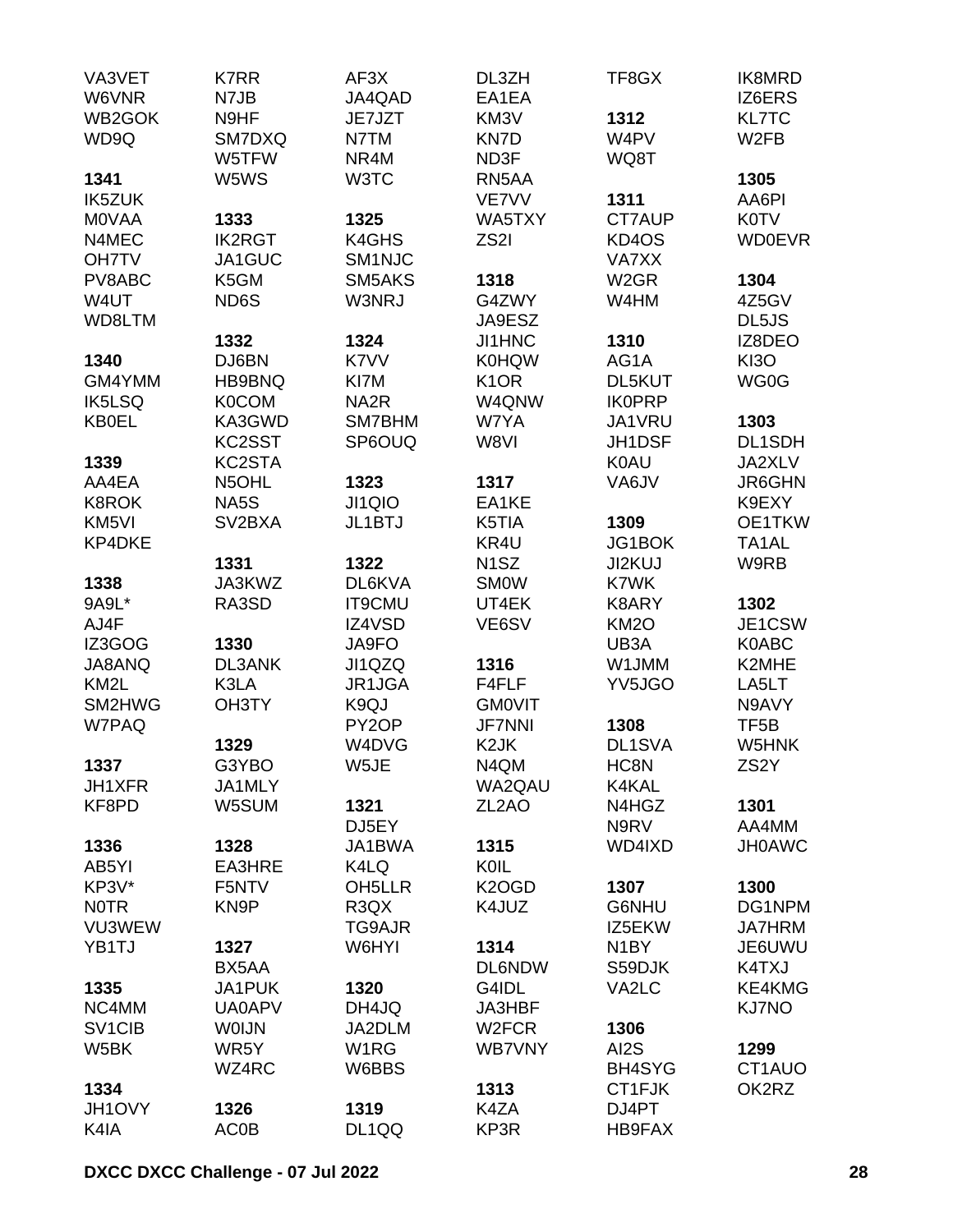| 1298              | W9MAK                          | K6GFJ             | 1276              | <b>JA9IWR</b>      | 1261               |
|-------------------|--------------------------------|-------------------|-------------------|--------------------|--------------------|
| CT3BD             | WP4EJH                         | KW1DX             | I2LXA             | K <sub>4</sub> GO  | IK5BSC             |
| NI <sub>5</sub> G |                                | Z34K              | <b>IK1ZOF</b>     | <b>RN0C</b>        | K3TLP              |
| UA3GT             | 1290                           |                   | KE5BR             | SQ5NRY             | WB8YTZ             |
|                   | BG8PA                          | 1283              | N5QS              | <b>W0ZT</b>        |                    |
| 1297              | DJ2UU                          | K8DJC             | NY <sub>6</sub> C |                    | 1260               |
| AB6L              | N9MW                           |                   |                   |                    | JF1WLK             |
|                   |                                | N4KM              | W2EQ              | 1268               |                    |
| HL1VAU            | UA1CGS                         |                   | WB8RFB            | EA5XV              | K9GY               |
| JA9BEK            | VR2VAZ                         | 1282              |                   | F <sub>1</sub> JKJ |                    |
| JF1JTQ            | WQ6Q                           | A71EM             | 1275              | GI4OWA             | 1259               |
| TA2RC             |                                | JL1IHE            | <b>IK7YTT</b>     | <b>I8PND</b>       | AA2DT              |
| UN7TX             | 1289                           | K9MX              | UA4PT             | KG5VK              | DF3FJ              |
| XE2YWH            | OZ7QB                          | VE3TM             | ZS5LEE            | PY2XAT             | G3HSR              |
|                   |                                | WW4LL             |                   | ZP9MCE             | <b>JS6TWW</b>      |
| 1296              | 1288                           |                   | 1274              |                    | LB5GI              |
| 4X6KJ             | HB9FAZ                         | 1281              | F5TMJ             | 1267               | NE <sub>1</sub> F  |
| CE3EEA            | I5SDG                          | DJ9CW             | K7CO              | G3PLP              | OK1MBW             |
| K4MQM             | JA1XQC                         | JJ1BDX            | <b>WOPE</b>       | JA4HDO             | UZ1WW              |
| NE8P              | N7NR                           | K7JH              | W <sub>2</sub> UB | <b>JHOCLK</b>      | WW8RT              |
| W3KHQ             | OE3JAG                         | KB5IY             |                   | OK1ADM             |                    |
|                   |                                | KC9G              | 1273              | W4KK               | 1258               |
| 1295              | 1287                           | SV1HEP            | PA7MM             | YU1FJK             | F4CPF              |
| G3GAF             | CT3BX                          |                   | W3HKK             |                    | JF7RJM             |
| G4SGX             | DJ8SN                          | 1280              |                   | 1266               | <b>K0LB</b>        |
|                   | <b>DS4DRE</b>                  |                   |                   | GM1BSG             | K6EGF              |
| PA3FWV            |                                | DF8FT             | 1272              |                    |                    |
| RX4HW             | EA6AZ                          | JA3MNP            | EA5GXI            | K4ZNC              | W8PAT              |
| W2NY              | IZ7EVZ                         | JR2BYJ            | <b>HB9DRS</b>     | <b>SMONUE</b>      |                    |
| WB9DLC            | JH3GRO                         | N6VH              | JA7GAP            | US5CB              | 1257               |
| WU4B              | KC4AA                          | W4DKB             | JE4WOK            |                    | 4Z5FL              |
|                   | KU9S                           | W7GA              | K4FDP             | 1265               | EA8DIB             |
| 1294              | KV4AA                          |                   | KB3LIX            | <b>IK1NLZ</b>      | <b>IK8TEM</b>      |
| DK3FB             | OH <sub>1</sub> WR             | 1279              | NA5NN             | OZ1BXG             | <b>JA7DOT</b>      |
| KN6H              |                                | JA3BG             | SM5BFJ            |                    | JR4CZM             |
| PF7M              | 1286                           | K4GN              |                   | 1264               | <b>NOACH</b>       |
| W1PY              | DJ2RB                          | LA7EIA            | 1271              | DL7AA              | <b>S51DV</b>       |
| W7NP              | K <sub>2</sub> DF              | WA2ALY            | <b>DL7ACN</b>     | HB9Q               |                    |
| WJ2R              | K9JP                           | ZS1EL             | ND <sub>6</sub> G | JL1BDI             | 1256               |
|                   | KA1API                         |                   | W5GVP             | K8CR               | K3JWI              |
| 1293              | N5TU                           | 1278              |                   | W2EJG              | K4MIL              |
| <b>IK2WPO</b>     |                                | <b>JA7KQC</b>     | 1270              | W9WO               | <b>KB6CIO</b>      |
| YO2LLL            | 1285                           | K6LD              | DL2AMD            |                    | VE3PJ              |
|                   | 7Z <sub>1</sub> SJ             | KQ5M              | <b>IOYR</b>       | 1263               | W <sub>2</sub> SKI |
| 1292              | KG6B                           | ON8VM             | <b>IN3EQZ</b>     | R6MO               |                    |
| K8MRT             | N <sub>4</sub> AN <sub>V</sub> | W9OSI             | JA6JYM            | W5WI               |                    |
|                   |                                |                   |                   |                    | 1255               |
| KG4USN            | <b>NU0C</b>                    | WX0Z              | K9KEU             | W6DVS              | F5IYJ              |
| WD8NVN            | <b>SMOHEV</b>                  |                   | KC5PL             | YO <sub>2</sub> BS | JG1BKX             |
| WY7FD             | <b>WOJMP</b>                   | 1277              | R <sub>3</sub> QJ |                    | JH1SWD             |
|                   | W4CMM                          | K7EV              | WM9Q              | 1262               | JH4VDP             |
| 1291              |                                | N3AE              | ZP6CW             | 7J1ABD             | NE5W               |
| AE6Y              | 1284                           | N3ER              |                   | JA9CGW             | UN7BY              |
| K9ZG              | <b>HA7GN</b>                   | R <sub>3</sub> CR | 1269              | K <sub>1</sub> FE  | W3HER              |
| NY9H              | K1PTF                          | W9DX              | EA2BFM            | <b>WOUVC</b>       |                    |
| W8FAX             | K5FXB                          |                   | JA1FVS            | WB8BZK             |                    |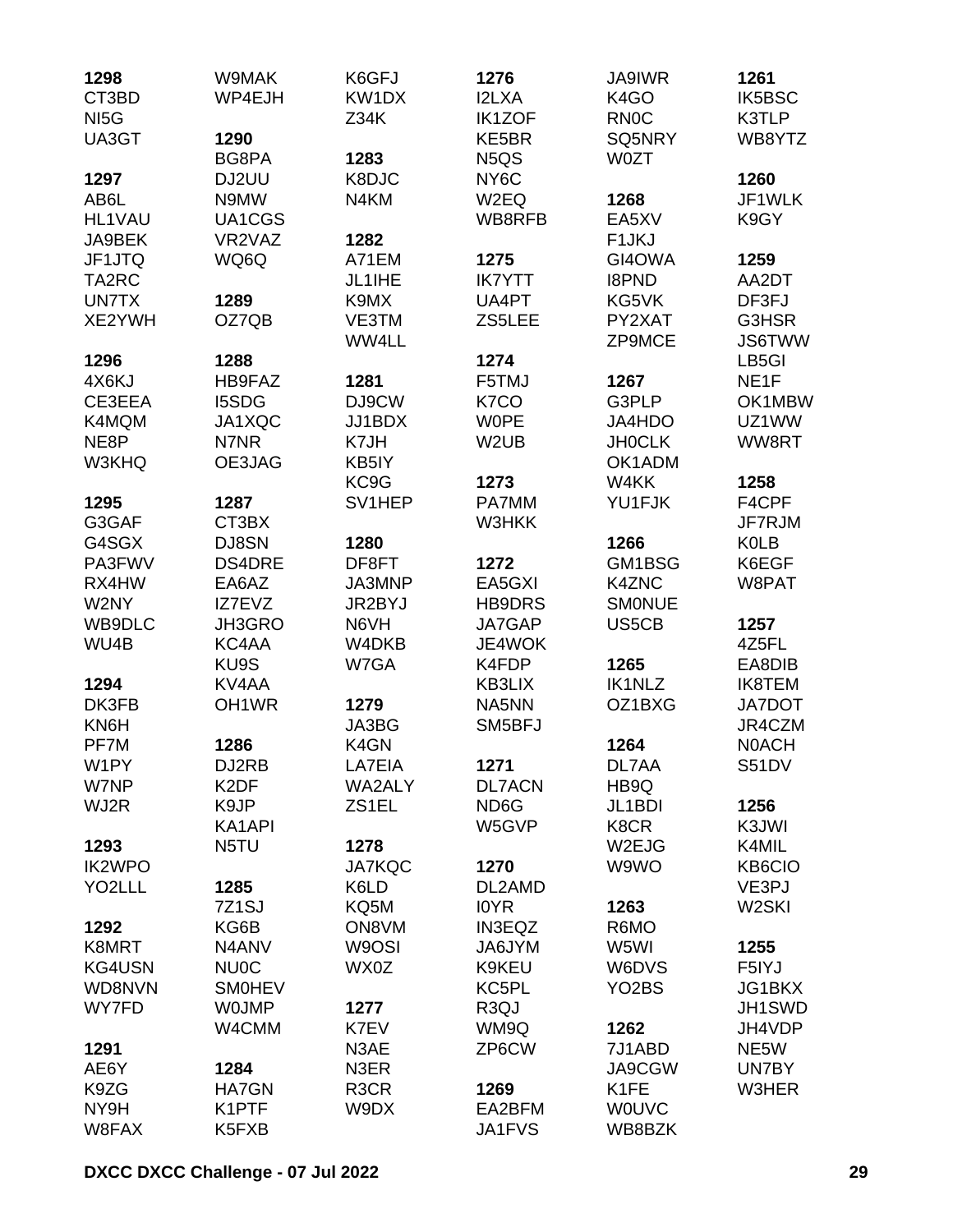| 1254                | 1248                          | WA8Y              | JA6MWW                        | WA2C                | K9IA               |
|---------------------|-------------------------------|-------------------|-------------------------------|---------------------|--------------------|
| EW1LM               | IW5EIJ                        | XE1YD             | N8KU                          | <b>WA7HQD</b>       | N3WD               |
| VE3YXO              | JA4CSJ                        |                   | <b>OM0AST</b>                 | WB1AEL              | PY2HH              |
|                     | SP5JXK                        | 1241              | R <sub>2</sub> AB             |                     | W4DSM              |
| 1253                | SV3RKM                        | JF3DRI            | W4TE                          | 1229                | WD6T               |
| JH8CFZ              |                               | JH4CPC            |                               | EA1AHA              |                    |
| OH <sub>1</sub> LAR | 1247                          | <b>JK7LXU</b>     | 1235                          | <b>JHOLME</b>       | 1222               |
| PY5VC               | <b>AA0FT</b>                  | <b>JL3JTD</b>     | EW7A                          | K4MQ                | DK3PZ              |
| W4RQ                | <b>IZ2FOS</b>                 | K <sub>1</sub> JX | JE4NAN                        | LA7QI               | W5RY               |
| W8MSP               | JP1EWY                        | <b>NJ0F</b>       | JI2EMF                        | <b>NOFCD</b>        |                    |
|                     | KC <sub>9</sub> K             | NS7K              | KD <sub>5</sub> R             | N7TK                | 1221               |
| 1252                | N6ORB                         | SV8CKM            | PT7YV                         | OE7SEL              | JA1QVR             |
| 9A6T                | UA6XT                         |                   | SM2YIP                        | W3JXP               | KF8HR              |
| AA9D                |                               | 1240              | W6IZT                         | WA3IIA              | PR7AB              |
| AB9KZ               | 1246                          | K2FL*             |                               | WA4MIT              |                    |
| <b>K0KO</b>         | DJ9BX                         | K4KL              | 1234                          |                     | 1220               |
| K2RNY               | <b>I2XIP</b>                  | KF9AF             | AB <sub>2</sub> DP            | 1228                | HA3OU              |
| K5DNL               | <b>I4JED</b>                  | KX <sub>6</sub> C | <b>JA1XUY</b>                 | IK0OZD              | K0GEO              |
| LU5FCI              | JH1EVD                        |                   | K4LRX                         | <b>IZ0CKJ</b>       | OH <sub>2</sub> TA |
| <b>MU0GSY</b>       | KN9N                          | 1239              | K6RR                          | JA3BLN              | VE7VZ              |
| SM4BNZ              | <b>NOVD</b>                   | AB6Z              | <b>KD0S</b>                   | OH <sub>1</sub> XFE | <b>VU2IBI</b>      |
| SP3FYX              | N9OF                          | AB9M              | N9NM                          | UR7CQ               | W8PI               |
|                     | W1ECS                         | CE3CT             |                               |                     | WA1HEW             |
| 1251                |                               | DL5MM             | 1233                          | 1227                |                    |
| EA1WX               | 1245                          | K7MY              | DL4HRM                        | 8P6SH               | 1219               |
| HL4RBR              | EA6AJ                         | K8WHA             | <b>JG2TSL</b>                 | K6JW                | AC <sub>2</sub> G  |
| K <sub>2</sub> HT   | HB9ERU                        | KO6KD             | JR3MTO                        | NZ <sub>0</sub> O   | K8YE               |
| LZ3CB               | K <sub>2</sub> S <sub>Z</sub> | N9EAJ             | KF <sub>2</sub> T             | W4PGM               | WA4TMJ             |
| PY2GM               | KK9M                          | NA8W              |                               | <b>WA0BZA</b>       |                    |
| S51AD               | KQ5U                          | W4MPY             | 1232                          |                     | 1218               |
| UA2CZ               | N7RP                          |                   | CT1DSV                        | 1226                | AD6DK              |
| VE3VV               | VA3NXM                        | 1238              | EA7LS                         | DL3BUE              | K4VZ               |
| VK5CE               | <b>WOCK</b>                   | 4X1VF             | JA4FKO                        | HA5FA               |                    |
| W8LIG               | W4ARK                         | DL7BO             | N <sub>5</sub> H <sub>C</sub> | HB9DLE              | 1217               |
| WP3R                | W5MF                          | JG1LBN            | N8NH                          | <b>IW9DNI</b>       | VK7ZE              |
| XE2AU               |                               | LZ1XL             | NM <sub>1</sub> G             | JA1IFD              | <b>WOVD</b>        |
|                     | 1244                          | VR2PX             | SM6CGI                        | K <sub>1</sub> PT   | <b>YB0EIN</b>      |
| 1250                | A65BD                         | W6PG              | <b>W0GN</b>                   | PJ4LS               |                    |
| AA6XV               | AA5B                          | WC4V              | WB6AXD                        |                     | 1216               |
| KB8U                | NN7X                          |                   | YB0AZ                         | 1225                | CU <sub>2</sub> AF |
| KE4WI               |                               | 1237              |                               | OZ9XU               | DF <sub>2QC</sub>  |
| NV <sub>4</sub> B   | 1243                          | EU4T              | 1231                          |                     | HI3AA              |
| R4FAN               | <b>NOUN</b>                   | K7EKD             | KU <sub>5</sub> B             | 1224                | <b>IK2GAJ</b>      |
| SM3CZS              | <b>WA7RLL</b>                 | KH6XT             | W2FKF                         | AB4FH               | <b>WOIZ</b>        |
| W5SJ                |                               | KR <sub>0</sub> O |                               | DL2VWR              | WF4B               |
|                     | 1242                          | N8RF              | 1230                          | JH4ADF              |                    |
| 1249                | AC6DD                         | NV <sub>4</sub> A | JA1QOQ                        | K <sub>1</sub> ROA  | 1215               |
| CT1HHP              | G4DDL                         |                   | JA4OPW                        | NX4D                | CT3DZ              |
| EW7DK               | G6GA                          | 1236              | <b>K0ZR</b>                   | WA6KHK              | JA1JMF             |
| KK6T                | IC8SQS                        | EA3HDZ            | KX9X                          |                     | N9DR               |
| VE3SKX              | JA8DBU                        | JA1SZN            | KZ5DX                         | 1223                | NY7T               |
|                     | W4AVY                         | JA1TGO            | SP7MOC                        | EI7JZ               | W1MO               |
|                     | W9XQ*                         | JA2CPD            | W2IZN                         | JA1CPU              |                    |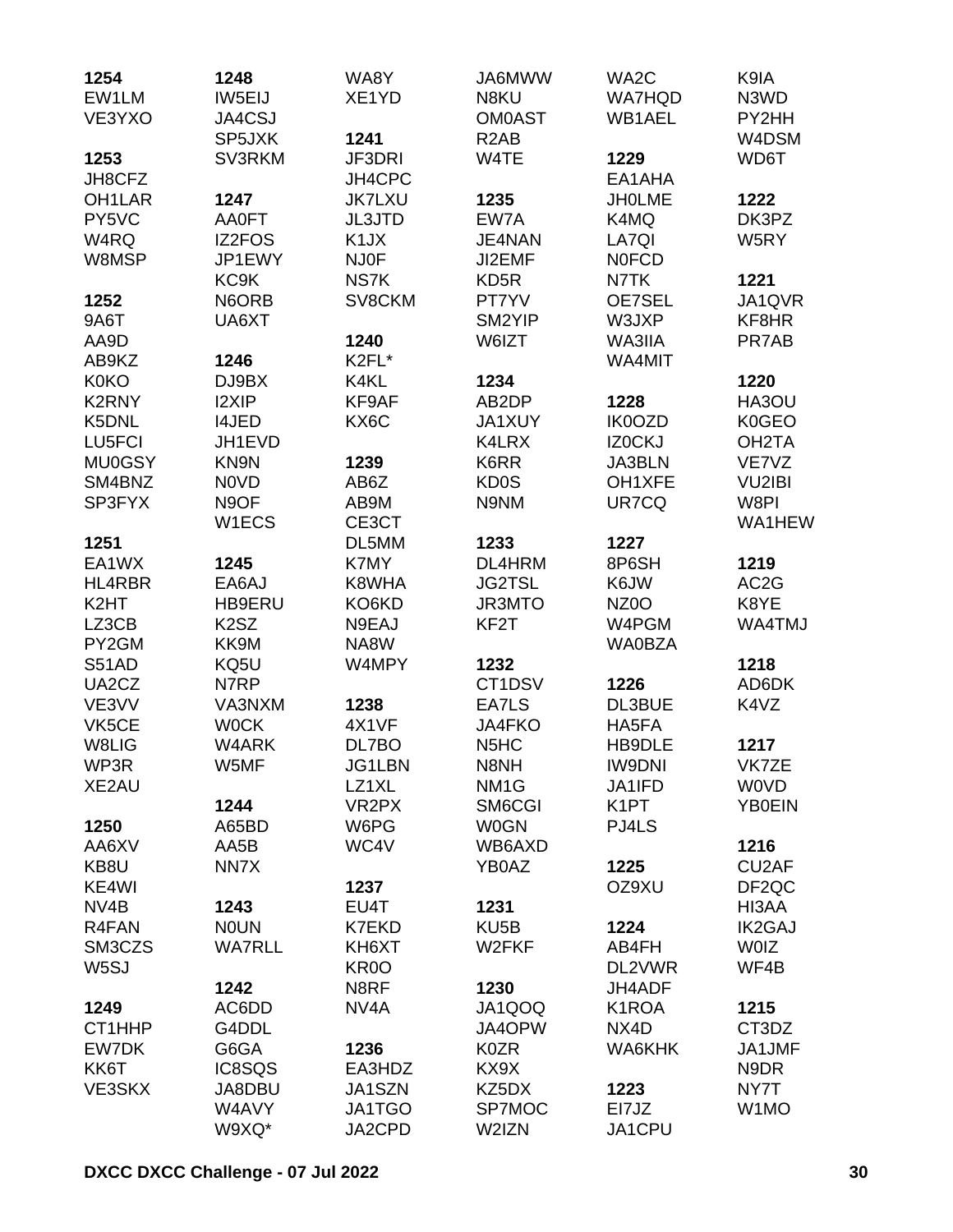| 1214<br>IT9ODQ                | N3ZP<br>WX4F      | W4GH<br>W6CN                    | R <sub>2</sub> ARR<br>WX2U | 1186<br>CT1EPJ      | KD9ZR<br>N5WNG                |
|-------------------------------|-------------------|---------------------------------|----------------------------|---------------------|-------------------------------|
| N <sub>5</sub> RZ             |                   | W7RN                            |                            |                     | W7LEA                         |
| N9BVA                         | 1207              |                                 | 1193                       | 1185                |                               |
|                               |                   |                                 |                            |                     |                               |
| N9QQK                         | DJ3CQ             | 1200                            | EA5FCW                     | AB1QB               | 1179                          |
| <b>W3ICM</b>                  | <b>HB9FAI</b>     | <b>DD0VU</b>                    | K3TRM                      | JA1EYN              | EA2RY                         |
| WB9IWN                        | JA4KDT            | EA1NK                           | N <sub>5</sub> XE          | N <sub>5</sub> YY   | <b>IU4CHE</b>                 |
|                               | JL1MWI            | <b>JA7JND</b>                   | PY8WW                      | N6KJ                | JR6LDE                        |
| 1213                          | KC4GL             | JH6RTO                          | R <sub>5</sub> AA          | OE5TXF              | <b>UA3NFI</b>                 |
| HK3CQ                         | NM <sub>9</sub> P | <b>K2RSK</b>                    | WB3AVD                     |                     | UA6FZ                         |
| JH4GNE                        | NS4F              | <b>ND0C</b>                     |                            | 1184                | VK6OZ                         |
| K <sub>2</sub> JL             | WB8EKG            | <b>VE3TKI</b>                   | 1192                       | DL6ZBN              | W4GHW                         |
| K6VVA                         | WW1L              | W7YED                           | <b>DJ0IF</b>               | HA8FW               | WX2CX                         |
| N9FH                          |                   |                                 | <b>IW1CAB</b>              | HB9GWJ              |                               |
| S57TA                         | 1206              | 1199                            | LU5OM                      | JF1KML              | 1178                          |
| SM5FQQ                        | IZ2EIH            | <b>JA0TEA</b>                   | NC6K                       | JH8BOE              | AA9WO                         |
| W4NK                          | K7SO              | KF3N                            | NS4X                       | K4JGR               | AC6T                          |
|                               | W4UR              | N <sub>2</sub> ZL               | W6HGF                      | K7YZO               | <b>IK0CNA</b>                 |
| 1212                          |                   | N3RR                            |                            | LU2DX               | KT5V                          |
| AA2IL                         | 1205              | SV <sub>2</sub> D <sub>SJ</sub> | 1191                       | NR <sub>0</sub> P   | VK3OT                         |
| <b>DJ0AH</b>                  | <b>I4FTU</b>      | W1DXH                           | DL8OK                      |                     |                               |
| OK1UU                         | JA4SSM            | WE2K                            | LA9VBA                     | 1183                | 1177                          |
| UU2JQ                         | K8YAH*            | ZS6C*                           | LU9DO                      | AG4Q                | <b>IK2OVC</b>                 |
| <b>WOMAN</b>                  | NI4Y              |                                 | OZ9GA                      | <b>ISOEBO</b>       | JH1EIG                        |
| W1UU                          | W7XZ              | 1198                            | <b>W0SA</b>                | JO3WHB              | K <sub>1</sub> IB             |
|                               |                   | AB5GU                           | ZL3NB                      | K <sub>4</sub> RP   | W <sub>1</sub> H <sub>S</sub> |
| 1211                          | 1204              | DM2HK                           |                            | K7MO                | W3DIY                         |
| <b>IZ3KNK</b>                 | G3CWW             | <b>JI1FXS</b>                   | 1190                       | SM <sub>2</sub> OTU | WO <sub>5</sub> D             |
| JK2VOC                        | HB9HVG            | KA5VFU                          | AA5TL                      | VE3VGI              | ZL1ANH                        |
| K <sub>3</sub> X <sub>C</sub> | IK5BOH/2          |                                 | DD1JN                      | W9FXA               |                               |
| <b>WX0Y</b>                   | <b>JA0BES</b>     | 1197                            | HL2FDW                     | WA9MAG              | 1176                          |
|                               | JA0GZZ            | DS4DBF                          | <b>IV3BBR</b>              | YO9FLD              | CT1DIZ                        |
| 1210                          | <b>JA4HWX</b>     | HB9ACC                          | KJ5Y                       |                     | <b>DL0AVH</b>                 |
| <b>G0FWX</b>                  |                   | K4GM                            |                            | 1182                | <b>IK2WSO</b>                 |
|                               | JH2NWP            |                                 | KM7DX                      |                     |                               |
| JL4BSE                        | JR4PMX            | K <sub>4</sub> OP               | W1BYH                      | AH <sub>2</sub> O   | IZ3XEF                        |
| JR3ADB                        | ZS6RJ             | NW6V                            |                            | JH1BNC              | JA4DEY                        |
| K5VR                          |                   | <b>RU0A</b>                     | 1189                       | KI <sub>5</sub> T   | JA9LSZ                        |
| LA1CO                         | 1203              |                                 | AA9AA                      | N5KUC               | KC4HN                         |
| OH1ECQ                        | JF7DZA            | 1196                            | F4GTB                      | W4HY                | KW4J                          |
| W9GM                          | <b>KA7CVJ</b>     | DL1ECG                          | G4YCS                      |                     | OZ1DSD                        |
|                               | ON4AGX            | EW3CW                           | HB9VAB                     | 1181                | <b>VE7ON</b>                  |
| 1209                          | SP1NEN            | JA6WIF                          | WY4I                       | K9BQL               | W9LQI                         |
| DF7GG                         |                   | <b>JH8NQV</b>                   |                            | N9IXD               |                               |
| EA5BD                         | 1202              | WA8IQF                          | 1188                       | <b>SMOEUI</b>       | 1175                          |
| EW4C                          | N8WD              | <b>WW0E</b>                     | IQ2VA                      | VK2AAH              | DL7XU                         |
| N6MA                          | WP4CQ             |                                 | JG6CDH                     | W5XU                | JH8LLE                        |
| OK2FB                         |                   | 1195                            | N3HYB                      |                     | K <sub>1</sub> TU             |
| VE6BMX                        | 1201              | LA8PDA                          | SP3UY                      | 1180                | K8ESQ                         |
| VE6SH                         | CT3EE*            | UN8GA                           | YT7T                       | G8APB               | K8LBT                         |
| VK2HV                         | EI7GY             | WA9DU                           |                            | <b>IK2GOQ</b>       | LA <sub>1</sub> J             |
|                               | IS0/YO3RA         |                                 | 1187                       | <b>IK6DEN</b>       | LB7Q                          |
| 1208                          | JR6PGB            | 1194                            | G3EKJ                      | JH1SBE              | N <sub>1</sub> RP             |
| <b>KOUU</b>                   | PW7T              | <b>I8OCA</b>                    | OZ1RE                      | K <sub>2</sub> SG   | N8QGC                         |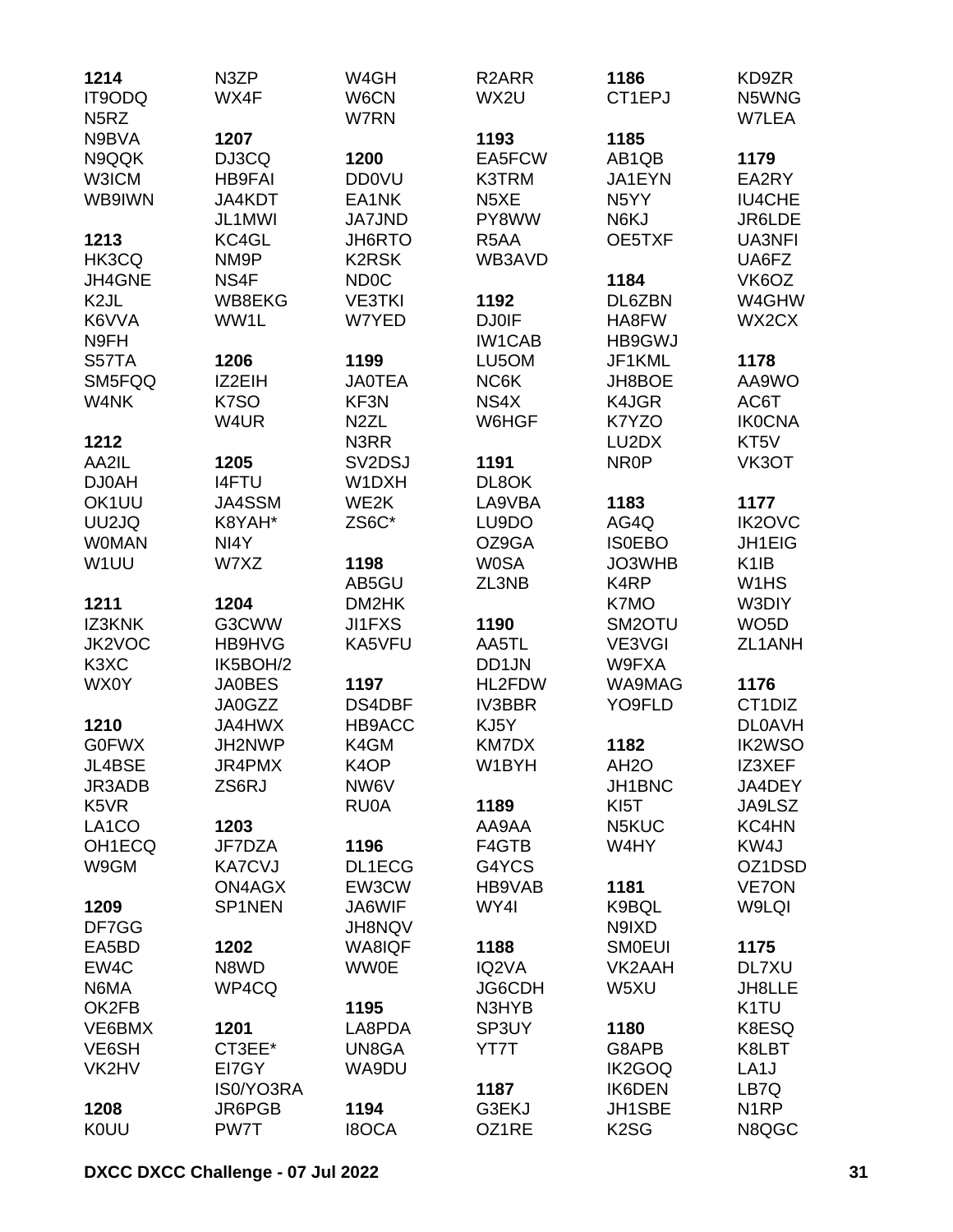| W6NK<br>WN7S        | F5VML<br><b>IONUM</b><br>I1FBJ | KB2ZPB<br>N8DC<br>UN <sub>2</sub> G | 1155<br>K6ASK<br>K7JY | RM4C<br>VA7DXX    | N6TR<br>ND4DX<br>R8IA |
|---------------------|--------------------------------|-------------------------------------|-----------------------|-------------------|-----------------------|
| 1174                | <b>JA0KJD</b>                  |                                     | N <sub>2</sub> CJ     | 1149              | UA9AEU                |
| <b>IK6CAC</b>       | K0XM                           |                                     | SP7ASZ                | <b>IK8OZV</b>     |                       |
|                     |                                | 1160                                | W <sub>4</sub> RS     |                   | W6MYN                 |
| JA2AYH              | K <sub>1</sub> RM              | DM <sub>1</sub> DK                  |                       | N8AID             |                       |
| K6AWR               | K4CSB                          | F6FFR                               |                       | WB4M              | 1142                  |
| W4SKW               | <b>KL7RA</b>                   | HL4GAV                              | 1154                  |                   | <b>JH1HGI</b>         |
| WE9A                | NA4CW                          | JA1DOT                              | <b>IOKRP</b>          | 1148              | K <sub>2</sub> GLS    |
|                     | NF7D                           | K3PH                                | <b>JE7RJS</b>         | <b>JH7WQX</b>     | OH <sub>2</sub> DW    |
| 1173                | OE6VHF                         | OV <sub>5</sub> O                   | <b>JN3ONX</b>         | NK7Z              |                       |
| DJ3GW               | W7JET                          | W7BJN                               | K5CKS                 | OM2AGN            | 1141                  |
| DJ3XD               |                                |                                     | NC <sub>1</sub> M     | WB4KTC            | JA5BZL                |
| JA6CM               | 1166                           | 1159                                | WB8IZM                |                   | <b>JK1WSH</b>         |
| JF1KIG              | DJ6TK                          | KB9S                                | WB9WHQ                | 1147              | KZ1X                  |
| NN <sub>1</sub> SS  | F8EZE                          | RA3LAL                              |                       | CT1ESO            | OM3CND                |
| VU <sub>2</sub> DED | K4IU                           | WA0GUD*                             | 1153                  | EA8TK             |                       |
|                     | V31MA                          |                                     | EA1WH                 | JG1WNO            | 1140                  |
| 1172                | W5CWQ                          | 1158                                | F5MZE                 | K5WQG             | DJ4JZ                 |
| JA4BUA              | WB1DX                          | DD9WG                               | IT9YOZ                | NZ6E              | DJ9FK                 |
| W1FZ                |                                | DJ4DN                               | <b>IZOLNP</b>         | UX7VA             | DL1DH                 |
|                     | 1165                           | JA2AXB                              | JA1PVX                | W <sub>2</sub> PP | <b>HB9PUE</b>         |
| 1171                | EA4S                           | JA3AAW                              | <b>JH7IQQ</b>         |                   | <b>JH8KIY</b>         |
| 6K5AQY              | JR1LZK                         | JA3VUI                              | N <sub>1</sub> FOJ    | 1146              | K1BG                  |
| DG5DBT              | JT1CS                          | JH1BUO                              | OH3PYY                | DF3VG             | N9RE                  |
| JA1DIO              | K4EQ                           | <b>JJ1IRS</b>                       | VA3YP                 | NG3J              | NW8U                  |
| KA3S                | PA5CW                          | K <sub>1</sub> YT                   | <b>VE2NGH</b>         | <b>ON7LX</b>      | WQ5C                  |
| W4ASE               |                                | K4MV                                |                       | <b>ROSR</b>       |                       |
|                     | 1164                           | N <sub>2</sub> WM                   | 1152                  | W8AAX*            | 1139                  |
| 1170                | JR1FHP                         | W6IS                                | <b>IK0FUR</b>         | <b>WA7AVL</b>     | AI4QQ                 |
| AA4UC               | KS4V                           |                                     | JE3PCP                |                   | <b>JA0HWF</b>         |
| K3CWF               | OZ9U                           | 1157                                | K4AV                  | 1145              | <b>JR0RBY</b>         |
| K3SW                |                                | DH5JG                               | KD8FO                 | <b>JR7COH</b>     | K1XE                  |
| LZ1CY               | 1163                           | DK1AX                               | KP4P                  | <b>KOUBR</b>      | SP9PRO                |
|                     |                                |                                     |                       |                   |                       |
| PA <sub>2</sub> R   | JA3EUB                         | F5VMN                               | VK4BUI                | K4HEB             | W5MJ                  |
| VE3XO*              | JE2RBK                         | <b>IW0AGX</b>                       | <b>WA8NLX</b>         | K4RW              | <b>WA7YAZ</b>         |
|                     | N7FF                           | IZ4ORF                              | WM <sub>5</sub> H     | K5MO              |                       |
| 1169                | NI8Z                           | JA5CDL                              |                       | K9QA              | 1138                  |
| 7N4OBV              | RU3U                           | JA7GDU                              | 1151                  | YU1JF             | EA1IO                 |
| DL5KW               | YO4NA                          | K <sub>6</sub> OJ                   | DF9HI                 |                   | HL2ZN                 |
| ES4AW               |                                | K6SY                                | DK7VW*                | 1144              | K8POM                 |
| K <sub>2FJ</sub>    | 1162                           | N7NW                                | <b>JH1AWJ</b>         | EA5DKU            | K9BO                  |
| VE3XB               | DL9GOA                         | WU <sub>2</sub> G                   | K1WY                  | F6IMB             | LA4RT                 |
| W4EJG               | JJ1QUV                         | ZL3REX                              | K5EWS                 | JA3RAZ            |                       |
|                     | JJ2PIK                         |                                     | KC2LSD                | JE7BUH            | 1137                  |
| 1168                | W5MO                           | 1156                                | LB2TG                 | JR1KAG            | JH1XXB                |
| F4GVO               | YO9GJY                         | 7L3SQL                              | N <sub>5</sub> CR     | <b>NA7RH</b>      | K7VL                  |
| <b>IK4RQJ</b>       |                                | IK5IFH                              | <b>WN0L</b>           | W8GU              | KZ2R                  |
| NE <sub>1</sub> RD  | 1161                           | K1VSJ                               |                       |                   | LA3PK                 |
| NT <sub>50</sub>    | AA4OC                          | K3WJV                               | 1150                  | 1143              | NN <sub>5</sub> G     |
|                     | JA4RED                         | KM8V                                | <b>DS4NPL</b>         | EA5BZS            | <b>RAOLQ</b>          |
| 1167                | <b>K0YL</b>                    | PH7A                                | KF <sub>2</sub> OG    | EI5GM             |                       |
| 9A4BL               | K6ME                           |                                     | N4UP                  | ER1LW             |                       |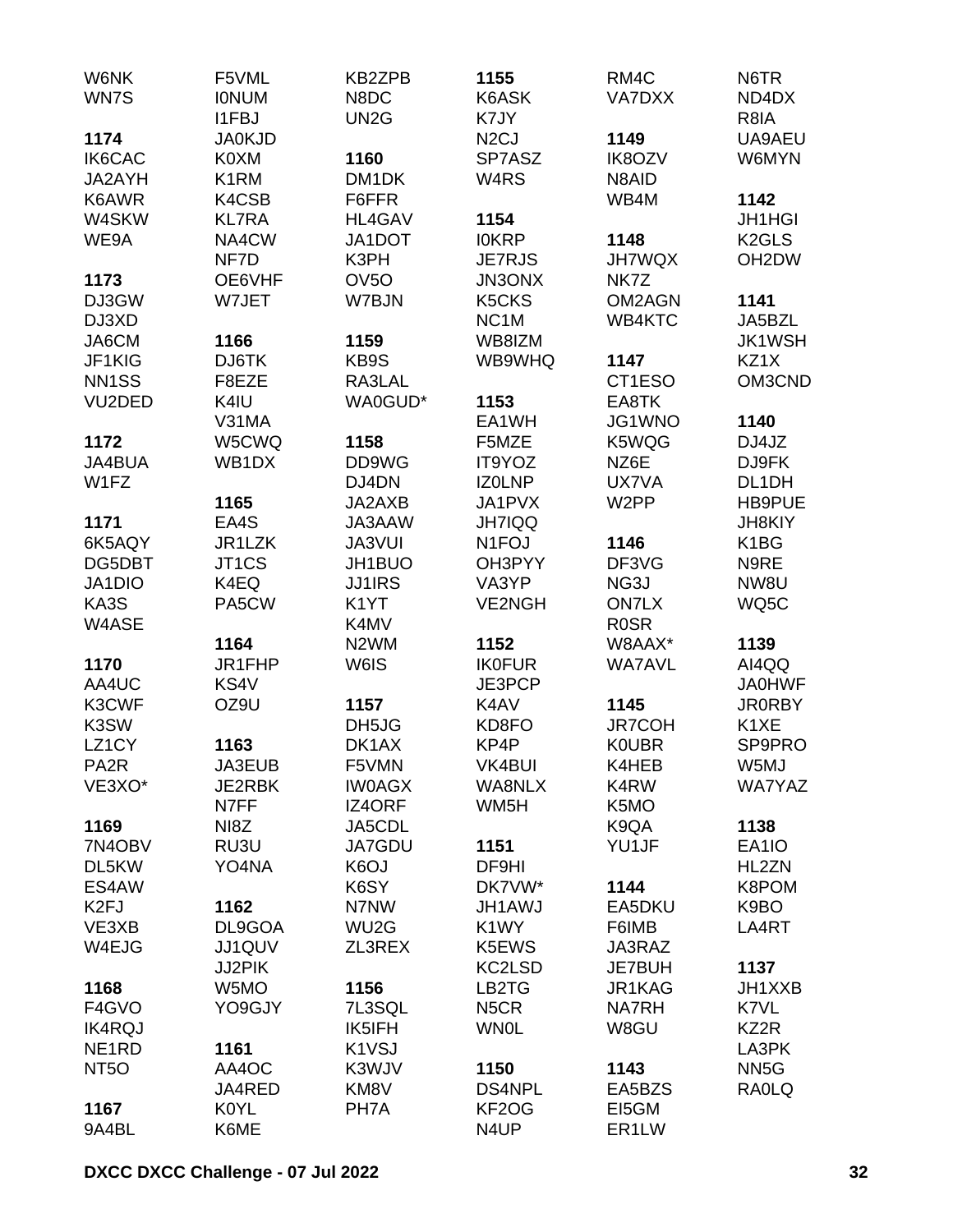| 1136                | DH8GV             | <b>I1LGR</b>        | VE <sub>1</sub> SK | IZ8CCW             | UN7ED               |
|---------------------|-------------------|---------------------|--------------------|--------------------|---------------------|
| AG6HE               | DL4MM             | IK6ZDC              |                    | K9DY               | W3ATV               |
| CP6XE               | <b>HL4GHT</b>     | JE2SOY              | 1116               | W4CZ               | W9VA                |
| K8CC                | <b>JA2THS</b>     | KC4PX               | DJ7AO              |                    | WB5TOI              |
| KC1OPD              | JH2MYN            | PY2FZ               | F5JGA              | 1110               | WO7V                |
| LZ1MDU              | JH8CXW            |                     | <b>IT9ABN</b>      | DL1CF              |                     |
| RN <sub>3</sub> A   | N <sub>5</sub> BA | 1122                | IZ4COT             | JA4GCF             | 1104                |
| SP5ZCC              | UA3LIU            | E20YLM              | <b>JA4OIJ</b>      | JA6ATL             | JI1DMH              |
|                     | W7AM              | SQ8J                | JA8ALB             | JR1SLU             | K <sub>2</sub> UF   |
| 1135                |                   | SV <sub>1</sub> AOZ | <b>JG2KKG</b>      | K6DJ               | K7MH                |
| EA7LL               | 1128              | UA4ARL              | K9KU               | PT7NK              | N7EO                |
| <b>KP4JRS</b>       | DS5JMG            | YB9AY               | M3DFW              |                    | OE7FMJ              |
| N <sub>2</sub> WN   | EA1T              |                     | RJ6J               | 1109               | OH <sub>1</sub> LR  |
| RN7G                | JA3AOP            | 1121                | US3IZ              | K3FT               | OZ6TL               |
| VA2MM               | K <sub>5</sub> NV | AG5Z                | W5WZ               | KD3UY              | VU <sub>2</sub> DCC |
|                     | K7KJ              | JA2PTQ              |                    | <b>PA0VLY</b>      | W9BB                |
| 1134                |                   | <b>JA7FVA</b>       | 1115               | RT <sub>20</sub>   | YO9FQT              |
| <b>IK0UUM</b>       | 1127              | SP5MXZ              | IZ5BYJ             | RW6MBC             |                     |
| N4WMB               | <b>JA0AVS</b>     | WA4YYM              | KG6WIK             | W8VK               | 1103                |
| N9DD                | KM4HQE            | YO9FFX              | KI6MQX             |                    | AK1P                |
| VE3KKB              | WV8DX             |                     | KM3T               | 1108               | DJ5KL               |
| W7VV                |                   | 1120                | LA7MFA             | 9A2GA              | IK5XLB              |
|                     |                   | JH1LZU              | WO6T               | AD4XV              | <b>JA8NSF</b>       |
| W9HZ                | 1126              | <b>KX7DX</b>        |                    |                    |                     |
|                     | AD4EB             |                     |                    | AJ4IM              | NC4RY               |
| 1133                | EI3CTB            | N3YZ                | 1114               | DL3NM              | RD8X                |
| AD4RE               | N2MEE             | <b>NA6O</b>         | JE2VYM             | <b>KB4KBS</b>      | RN3TT               |
| JR1EYB              | RC <sub>2</sub> A | W1RZF               | KA4H               | N <sub>1</sub> CC* | SM6TKG              |
| SV3EXP              | W5HY              |                     | KE1IU              | W3UTD              |                     |
| WA4AFE              |                   | 1119                | W3TI               |                    | 1102                |
|                     | 1125              | AB4H                | ZL <sub>2</sub> CC | 1107               | DS4CNB              |
| 1132                | F8GB              | <b>AD0TR</b>        |                    | DK2GP              | F8DZY               |
| JH1GNU              | JP1GVC            | HC1HC               | 1113               | EA1AA              | JA3DAY              |
| K8ZR                | <b>K3RWN</b>      | OH <sub>8</sub> JK  | DK4MX              | K1KU*              | K3NW                |
| NT6AA               | KK8X              | PP7LL               | DU1KT              | K6IRA              | ON6ZV               |
| UA9JLL              | N <sub>2</sub> IC | SP6BXZ              | HA5KFV             | K6JJ               | PA <sub>5</sub> O   |
| WB2UFF              | N3GS              | WN1M                | JE2EBT             | KA5M               | VK4OQ               |
|                     | N7UJJ             |                     | LU1HLH             | KE3ZT              | <b>W0ZX</b>         |
| 1131                | PT2ADM            | 1118                | UA4CX              | <b>VE7ACN</b>      | WG9L                |
| CT1ETE              | SK5PZ             | DL1MAJ              | W4PJW              |                    |                     |
| YO <sub>5</sub> OEF | YO3HOT            | DL8TV               |                    | 1106               | 1101                |
|                     |                   | G3YFE               | 1112               | G3PMR              | 9A2WJ*              |
| 1130                | 1124              | HB9HBZ              | DL6DH              | <b>K0KM</b>        | AB5RM               |
| <b>JR7ILA</b>       | EA8TZ             | <b>IU0ICA</b>       | <b>JL7BRH</b>      | K7IA               | HB9JNM              |
| KG2GL               | <b>K0MP</b>       | JA1CC               | <b>JM7TKK</b>      | PY <sub>2</sub> CP | HK4EI               |
| KJ6MBW              | KT4AC             | K9AAN               | KN4FO              | RT <sub>0</sub> Q  | IZ3DBA              |
| W3XX                | VE7NY             | N4VAN               | W5SG               | <b>W0QD</b>        | IZ6ELF              |
| W <sub>4</sub> CC   | W1ATV             |                     | W8YV               |                    | <b>LU7HN</b>        |
| W5SV                | W5FK              | 1117                |                    | 1105               | N <sub>2</sub> SU   |
|                     | W6AYC             | AA2WC               | 1111               | DJ3AK              | W1XK                |
| 1129                |                   | AB9YC               | AA8SW              | <b>IK0ZIO</b>      | W5TUF               |
| AK6I                | 1123              | AE9DX               | <b>DD0VE</b>       | <b>IK7MXB</b>      |                     |
| BD4SX               | AC7ZG             | JI1BJB              | F8AMV              | <b>IV3NVB</b>      | 1100                |
| DF2UH               | F6BLP             | KJ9B                | <b>IW7DOL</b>      | <b>IW7DHC</b>      | <b>I0ZUT</b>        |
|                     |                   |                     |                    |                    |                     |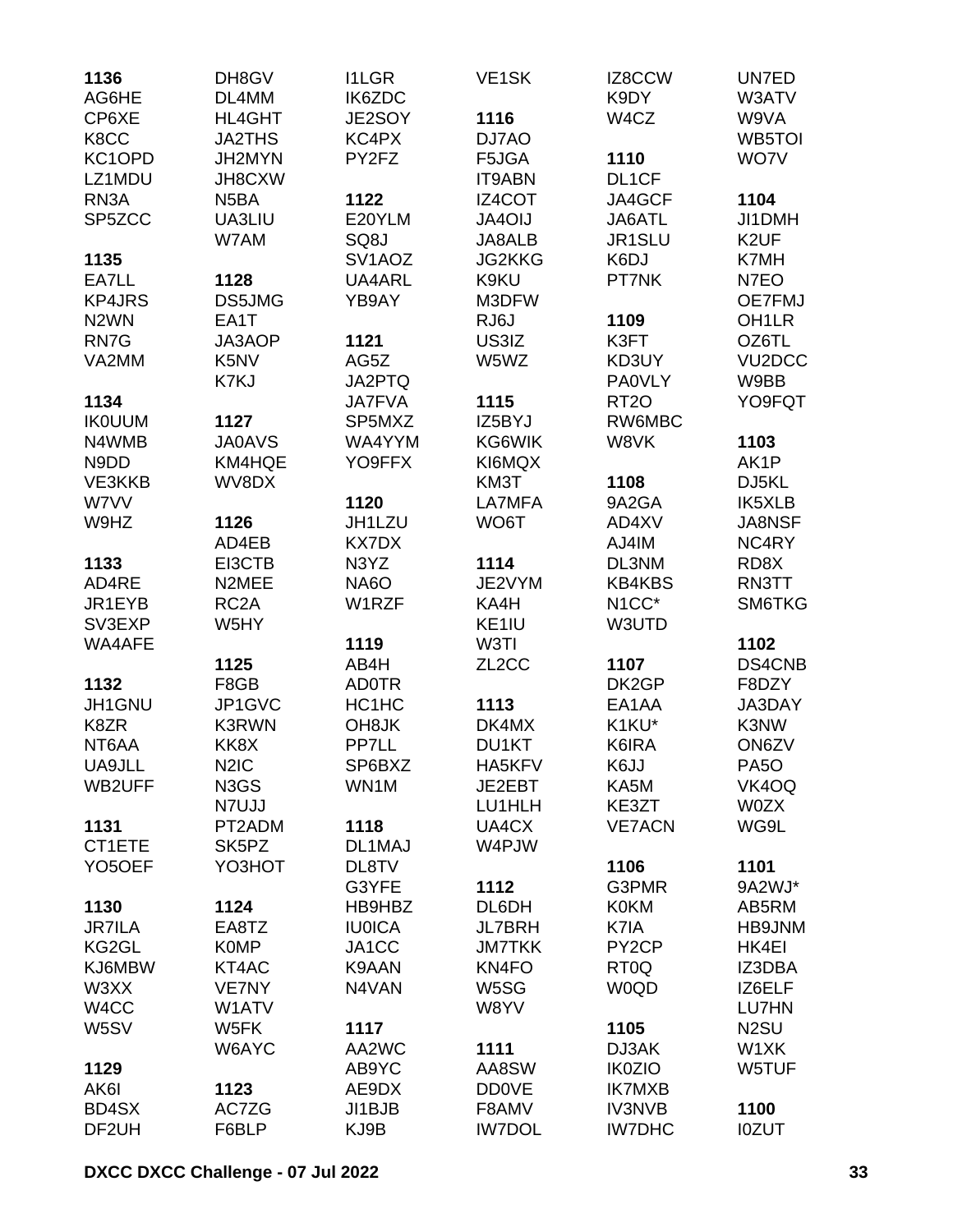| IK6CGO             | N4NR               | N <sub>1</sub> EK   | <b>IT9RDG</b>         | K5MMH                         | 1072              |
|--------------------|--------------------|---------------------|-----------------------|-------------------------------|-------------------|
| IK8IPL             | TA2AD              | N6VI                | <b>K0TI</b>           | N6ER                          | <b>DL3NCR</b>     |
| <b>IV3IYH</b>      | W9KX               | N9AI                | UX7IN                 | W4WNT                         | IZ8BRI            |
| IZ5GST             |                    | UR6QA               | W3DQS                 | W7IMU                         | JA5ALE            |
| JF2ERJ             | 1094               | W3MS                | W4DFU                 |                               | JA9EEH            |
| K <sub>1</sub> GND | 3A2MW              | WC <sub>2</sub> K   |                       | 1076                          | KF8N*             |
| K5SES              | <b>GMONAI</b>      |                     | 1082                  | AG4TO                         | LZ1JZ             |
| KH6DX              | HB9DVO             | 1088                | 4Z4OQ                 | HA2ESM                        | RV3DB             |
| WA5YNB             | <b>IZOHTW</b>      | AA5VU*              | <b>JF3AHI</b>         | K0GW                          | W5PD              |
|                    | LU1FM              | EA7OH               | <b>KOJJR</b>          | K0OB                          | ZS2ACP            |
| 1099               | N <sub>5</sub> RP  | <b>G0HSA</b>        | KD8MQY                | <b>KB5CSQ</b>                 |                   |
| IZ7GIT             | TZ4AM              | JA1DJO              | N4QK                  | N <sub>4</sub> PYI            | 1071              |
| <b>NORQ</b>        | <b>WOCO</b>        | K4AVU               | UA4HDB                | OZ3ABU                        | F4BDG             |
| YO4PX              | <b>W0YBS</b>       | KS4L                | W6MVW                 | VU2NXM                        | LA2RZ             |
|                    | WA2BOT             | MM1PTT              | WB8YJF                | W1ZZ                          | <b>MOVCB</b>      |
| 1098               |                    | WO <sub>3</sub> Z   |                       |                               | N8WXQ             |
| CT1EGW             | 1093               |                     | 1081                  | 1075                          | ND9M              |
| DJ3EJ              | DK1MM              | 1087                | DL7LX                 | AB6BT                         | NK9O              |
| E72AD              | EI6AL              | JA1PLT              | <b>K0FG</b>           | AC4CA                         | SM3DTR            |
| G4VWI              | <b>IOBJV</b>       | JH6PFY              | KS4WA                 | DL5SDB                        | VK3NX             |
| IZ2CSX             | JA1DCO             | K3NQ                | LB2EG                 | <b>IK5QPS</b>                 | W9FF              |
| JF2QNM             | JN4FNZ             | K4ODL               | <b>MOHIH</b>          | JA5XWB                        |                   |
| K4OTV              | WX3P               | KC8YDS              | <b>MM0BQI</b>         | JJ2SEE                        | 1070              |
| K5YAA              |                    | KI4YY               | SM5CCT                | K <sub>1</sub> TN             | I4KYO             |
| KA8YYZ             | 1092               | N3NO                | W7JWM                 | K8FB                          | <b>JA0JPD</b>     |
| PA1MVL             | <b>GOUII</b>       | N7RVD               |                       | N7NF                          | JA7GZM            |
| SV4FFL             | KD <sub>2</sub> OV | NB <sub>2</sub> P   | 1080                  | PA5KT                         | JO1ABS            |
|                    | KS4Q               |                     | EI9CN                 |                               | NJ9C              |
| W <sub>2</sub> OL  |                    |                     | JK1VXE                | SV7CUD                        |                   |
|                    | N4WD<br>N6FS       | 1086                |                       |                               | W9KVR             |
| 1097               |                    | ER2RM               | K9JDP<br><b>KG7CW</b> | 1074                          |                   |
| AD6KQ              | ON4VT              | <b>JA8DRK</b>       |                       | CP6UA                         | 1069              |
| AG8L               |                    | <b>JG1EIQ</b>       | N6JM                  | JA2QPY                        | <b>JG8NKJ</b>     |
| <b>I7PXV</b>       | 1091               | LZ2TWY              | NR <sub>2</sub> D     | <b>JE0EHE</b>                 | KD3TB             |
| JA4FCV             | G3XVF              | OH <sub>2</sub> LHE | W7PC                  | N7PIB                         | UA9UX             |
| JE3CYW             | IK3GBG             | W4JDS               |                       | W1WN                          | W4GV              |
| K0YY               | JA4XHF             |                     | 1079                  | WA4VJK                        | W4HPW             |
| K5TDA              | JH6JMN             | 1085                | AD7KG                 | WB6RAB                        | WD1M              |
| N9EN               | K4YL               | AI7W                | <b>IK6IHN</b>         |                               | <b>YU1NR</b>      |
| R <sub>3</sub> LO  | KR4DA              | F5VHJ               | KV <sub>2</sub> S     | 1073                          |                   |
|                    | W <sub>1</sub> MI  | G4NBS               | LU7DW                 | AC8TO                         | 1068              |
| 1096               | <b>W3MRL</b>       | LA <sub>2LI</sub>   | W0RI*                 | G3VSQ                         | CP4BT             |
| AD9DX              |                    | NN <sub>8</sub> L   |                       | IU8IYE                        | JR4LZX            |
| <b>JA0HXV</b>      | 1090               | W4OWY               | 1078                  | JF3GFH                        | <b>KB8NTY</b>     |
| K4CA               | CT3FN              |                     | <b>DL4KUG</b>         | K <sub>2</sub> T <sub>A</sub> | N <sub>5</sub> DI |
| RG7G               | EI6JK              | 1084                | EI4DQ                 | LA3SG                         | <b>UA0LDW</b>     |
| WW5L               | K3IXD              | KJ7WY               | JH8DBJ                | NE3K                          |                   |
| XE1RCS             | K4WJ               | NZ7Q                | NT9F                  | RA6WF                         | 1067              |
|                    | KH6M               | WA9IVU              | SM7CZL                | SP8MVC                        | EA3NG             |
| 1095               | UN6TA              |                     |                       | W1DDD                         | JA3DBD            |
| 7N2JZT             | W4NF               | 1083                | 1077                  | W7WRJ                         | JA7EU             |
| A35RK              |                    | AA4QE               | <b>JA2HOL</b>         | WJ1B                          | JI1DCW            |
| IZ2USP             | 1089               | DL1ASA              | JF1CZQ                |                               | K9WZB             |
| K3UW               | JA8AWR             | HG6IA               | K4BBH                 |                               | KN <sub>8</sub> F |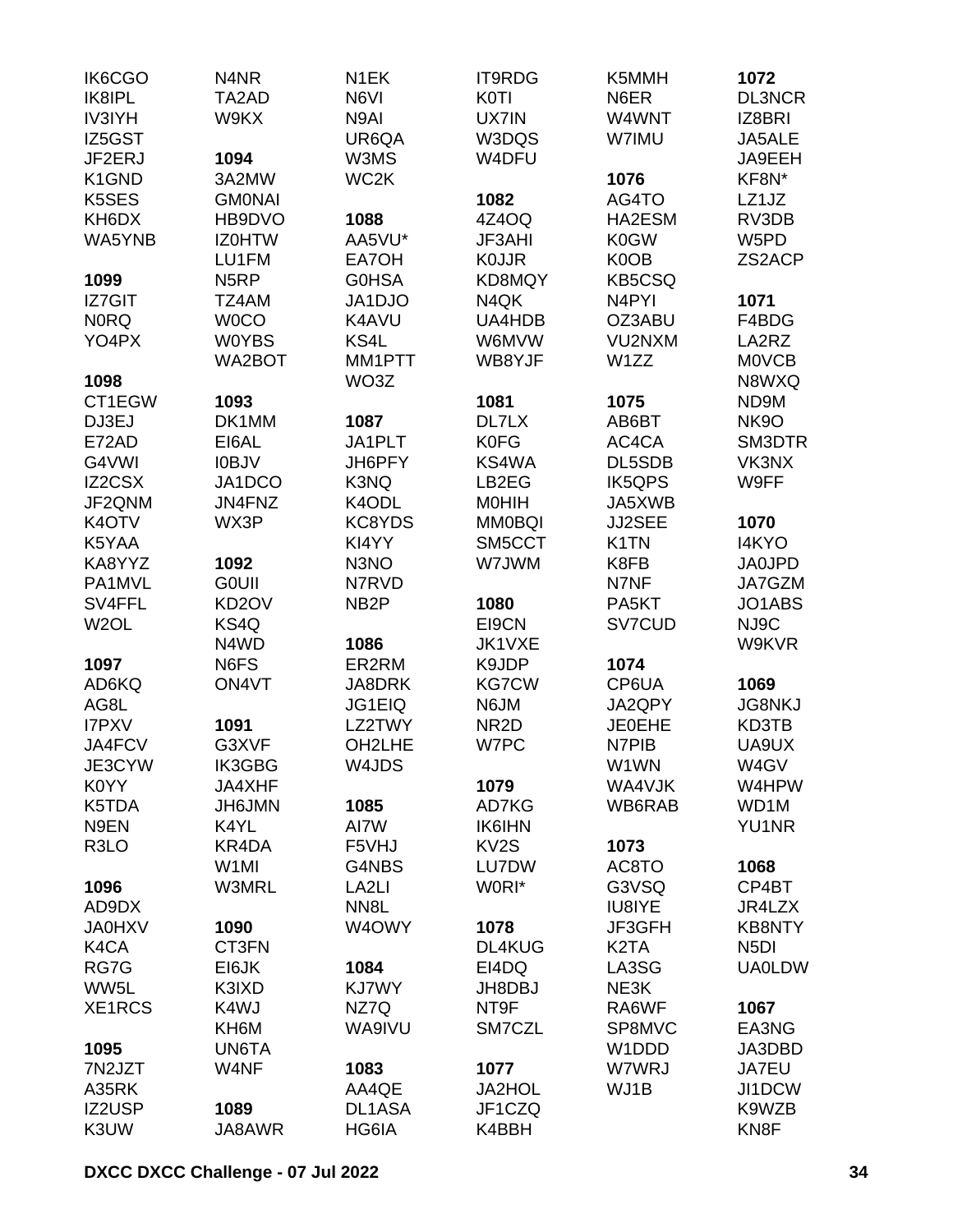| <b>KS0T</b>        | 1061               | <b>K0GK</b>                   | KX2B              | HR5/F2JD            | NC8I              |
|--------------------|--------------------|-------------------------------|-------------------|---------------------|-------------------|
| LU4DXU             | F8DQL              | <b>NOPFE</b>                  | N4NM              | JA1JQM              | UT4ZX             |
| OZ7BQ              | <b>GOMMI</b>       | N <sub>1</sub> DC             | NJ4V              | KN4KL               | W1USN             |
| SM5AFU             | <b>JHONBN</b>      | N <sub>5</sub> JC             | W8RHM             | VE3GFN              |                   |
| VO <sub>1</sub> NA | <b>K0IS</b>        | TF2LL                         |                   |                     | 1039              |
| <b>WOJW</b>        | KA4LBD             | W8AF                          | 1049              | 1044                | 9A3QO             |
| W1TYQ              | LA9SN              | WA3OFR                        | EA4EJP            | DL1TPY              | <b>AC0W</b>       |
| W4MBD              | NF4J               | ZS4JAN                        | F4DSE             | HA8UT               | JA3IWB            |
|                    | NZ5F               |                               | <b>IK2QPO</b>     | <b>KJ7TEA</b>       | K9IO              |
| 1066               | <b>WOUY</b>        | 1055                          | K <sub>5</sub> UN | UA3EAY              | KX5M              |
| <b>DD0ZN</b>       | W4AEJ              | <b>I8NLC</b>                  | KB1W              | WD5IYT              | NF8J              |
| DH5MM              | ZS6NK              | <b>JA2JID</b>                 | N3COB             |                     | NQ4A              |
| IK1DFH             |                    | TA <sub>1</sub> PB            | W3EP              | 1043                | YO8RSL            |
| IT9RWB             | 1060               | UU5WW                         | WV1X              | AA2VG               |                   |
| K <sub>2</sub> UT  | EI9HX              | WB4OMM                        | YO8WW             | DF1TJ               | 1038              |
| OK <sub>1</sub> DO | G4GEE              | WD4NGB                        |                   | DL6GBM              | AE4AN             |
| ON6LY              | NU1T               | WW1WW                         | 1048              | HL1XP               | <b>IU2ANW</b>     |
|                    |                    |                               |                   |                     | K4ZW              |
| W3ZQI              | W5IP               |                               | EI8IQ             | JA1HQG              |                   |
|                    | W9IM               | 1054                          | F6FNA             | JA3PRM              | KT <sub>1</sub> V |
| 1065               |                    | <b>JA0CRG</b>                 | IZ1POF            | JH4EIY              | <b>MOMCV</b>      |
| <b>CT7AUK</b>      | 1059               | JA1SHC                        | JF3SFU            | JN1RFY              | N4DJT             |
| <b>K5OO</b>        | <b>DLOUM</b>       | KB3KJ                         | KH6CQH/W7         | K <sub>1</sub> GW   | PT2BW             |
| K8YFM              | K5AX               | SM2LKW                        | PF1MO             | N0HJZ               | R3QF              |
| N4UW               | KI0G               | SQ6SZ*                        | SM7GXR            | N6ZM                | VE3EDY            |
| W4MOT              | LA1FH              | W4BH                          | VA1SEA            | SK6QA               | VU2SWS            |
|                    | SV <sub>1PIZ</sub> | ZL <sub>1</sub> AIX           |                   | SV <sub>1</sub> IZY | YE1AR             |
| 1064               | YL2CB              |                               | 1047              |                     |                   |
| <b>CU3HN</b>       |                    | 1053                          | DM2DXG            | 1042                | 1037              |
| <b>DS5WQT</b>      | 1058               | EI5GSB                        | K0GVT             | AB4ZT               | JA1MOH            |
| ES2BL              | 9A5MI              | K6OHM                         | K2IE              | AG2J                | <b>JA7JAA</b>     |
| JA1DHY             | <b>IW7DVM</b>      | V47JA                         | K3ZK              | JF2UEE              | W4GHD             |
| <b>JH0IEW</b>      | JA2BL              |                               | KF6E              | K <sub>3</sub> GO   | W4GKR             |
| JM1GAW             | <b>KOWK</b>        | 1052                          | LA2RR             | PA2TMS              | W5QZ              |
| N3OUC              | <b>KOXX</b>        | IC8XIL                        | <b>MOPCB</b>      | <b>S52R</b>         | YO8CRU            |
| N8TFD              | K8TE               | <b>JK3NSD</b>                 | N6IBP             | TF3VS               | YU1LD             |
| WB4PWZ             | KE9UA              | K5TU                          | OH2ECG            |                     |                   |
|                    | N <sub>4</sub> ST  | K9WMS                         | V31MD             | 1041                | 1036              |
| 1063               | LOL <sub>6</sub> N | N6XG                          | W4ZV              | A92BE               | DL2UR             |
| <b>GOTHF</b>       | W6QO               | W3ZL*                         |                   | <b>JG2NLN</b>       | EA6BB             |
| JF7PHE             | WB2AA              | YB2BOB                        | 1046              | JM3XZC              | F5RQQ             |
| <b>K0HB</b>        | WM4D               | YO3IPR                        | DL2MWB            | N <sub>5</sub> RN   | IZ2IPF            |
| K7GA               |                    |                               | <b>JJ1TKN</b>     | N7WR                | JP1LVI            |
| VE6PL              | 1057               | 1051                          | KU4GC             | W7BC                | K <sub>2</sub> QE |
| WN9Q               | JA1PBV             | EA5ZR                         | N8JK              |                     | <b>NN5O</b>       |
|                    | N6TV               | G3VXJ                         | R6AZ              | 1040                | UN5GM             |
| 1062               | OL1HQ              | IZ4IRO                        | W1JFK             | 8P5A                | <b>UY0MM</b>      |
| <b>I8DPP</b>       | W5MT               | K9JJR                         | W3OU              | <b>AA0BH</b>        | <b>VU3NXI</b>     |
| LA6ZFA             | W6PH               | K9NS                          | W4ALF             | AE4VJ               | WF7T              |
| NN <sub>5E</sub>   |                    | N <sub>2</sub> R <sub>D</sub> | WB9MSM            | I2DJX               | YB2TS             |
| W1WEF              | 1056               |                               | WT <sub>2</sub> P | <b>IK2LOL</b>       |                   |
| W4KCM              | AB7RW              | 1050                          |                   | K3MI*               | 1035              |
| W8ZR               | JA3EGE             | JR2BNF                        | 1045              | K4LCP               | EA7DAP            |
|                    | JO4JDU             | <b>K0MB</b>                   | AB4EJ             | KE5MMT              | IV3DXW            |
|                    |                    |                               |                   |                     |                   |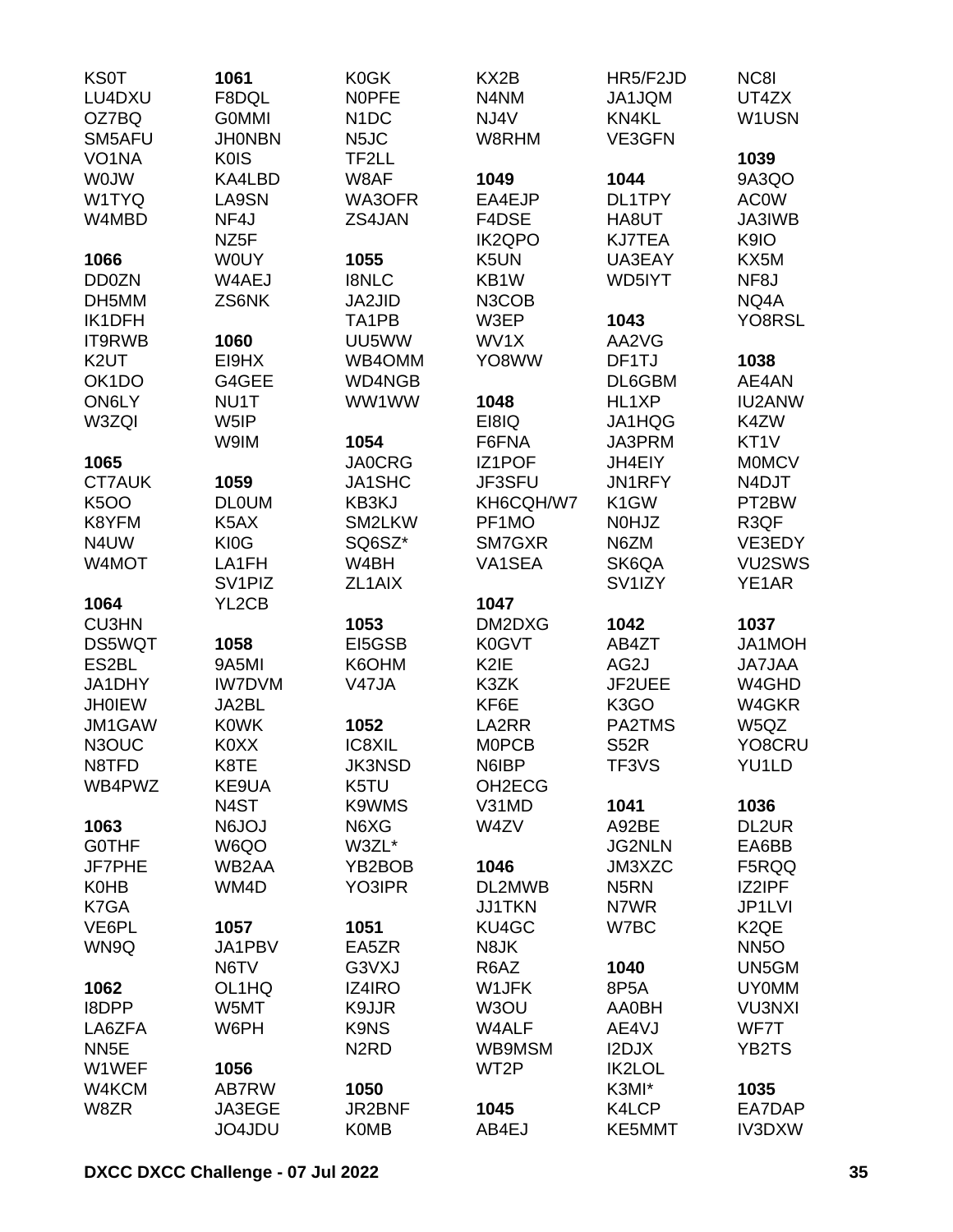| JA6NEJ                        | 1029               | 1024                          | <b>KC9WPS</b>          | W7CB                           | DD3KF              |
|-------------------------------|--------------------|-------------------------------|------------------------|--------------------------------|--------------------|
| JA8DIV                        | CQ0ODX             | AE4WG                         | S53X                   |                                | EA9AM              |
| <b>KR0I</b>                   | DL6SAK             | CT2GZE                        | VE2ACP                 | 1014                           | HZ1GW              |
| RI1FJ                         | <b>DL7UCX</b>      | DK6WL                         | W <sub>2</sub> PD      | DK6CQ                          | <b>IW8CGX</b>      |
| W1DAR                         | EI9E               | IZ0GVZ                        | WA8JBG                 | KG5EG                          | JA6CMQ             |
| W6VIO                         | <b>IK7XNA</b>      | IZ8DDP                        | WB9TFH                 | NW8F                           | <b>JK3NQV</b>      |
|                               | IZ6IOC             | JA2LMY                        |                        | PT2CSM                         | K <sub>1</sub> QQ  |
| 1034                          | K4FK               | JP1QDH                        | 1019                   | W2LPL                          | K4EZY              |
| EA7BB                         | KH <sub>2</sub> X  | K6PBF                         | 9J2BS                  | W5DXQ                          | K <sub>4NI</sub>   |
| <b>JA1JYS</b>                 | W <sub>2</sub> GHD | KC2THY                        | DK6BT                  |                                | K <sub>5</sub> DB  |
| K9AAA                         | W6HB               | N4GOA                         | G3AKU                  | 1013                           | <b>K7UPJ</b>       |
| KC2ATK                        | ZL2LW              | N9GKE                         | JA2SEQ                 | AF <sub>6</sub> O              | KB8DID             |
| LZ1PM                         |                    | W3OP                          | JH8UGL                 | DO4DXA                         | KC1ERO             |
| <b>NR0T</b>                   | 1028               | WT9U                          | <b>JJ0PJD</b>          | HB9RE                          | N <sub>2</sub> BEG |
|                               | HL5YI              |                               | K2RKJ                  | IZ0GKB                         | W4ATL              |
| 1033                          | <b>IK1RKN</b>      | 1023                          | LZ1QN                  | <b>IZOMYH</b>                  | WT1L               |
| EI2II                         | K6GCN              | 4X1EL                         | TA3J                   | <b>K0AFN</b>                   |                    |
| JA1VDJ                        | N9JF               | <b>DS3EXX</b>                 | VR2ZXP                 | KA5IAU                         | 1009               |
| K4FW                          | NW7M               | F6FFA                         | YB0DJ                  | PY2YW                          | AC6ZM              |
| K5JF*                         | W4SW               | G3YSX                         |                        | R7KW                           | IZ7QSS             |
| KK5J                          | WA6APQ             | I0GOD                         | 1018                   | VR <sub>2</sub> CC             | JE4MHL             |
| KU4A                          | WB4KTF             | <b>IU4AZC</b>                 | 4F3BZ                  | W4WN                           | K4DXA              |
| <b>MORTP</b>                  | YB3OSE             | KI6PG                         | JL3OUW                 |                                | K4IJQ              |
|                               | ZS6X               | KK4ODQ                        | K4HR                   | 1012                           | N <sub>1</sub> XL  |
| 1032                          |                    | N7YQ                          | OZ4RT                  | JA1UXV                         | R3TKM              |
| <b>9A1A</b>                   | 1027               | RA3T                          | R3LC                   | JH1KIM                         | <b>WOQL</b>        |
| G4DYA                         | 4K9W               | YB1AYO                        | R9HBF                  | JL3RNZ                         | W1RH               |
| HI <sub>8</sub> CJ            | DJ9HQ              |                               | VR <sub>2</sub> CO     | <b>K7LAY</b>                   | <b>WD9FLI</b>      |
| IZ2MHT                        | <b>IK3XJP</b>      | 1022                          | W4LLP                  | N <sub>2</sub> B <sub>SA</sub> | WM5DX              |
| JF3LGC                        | KG4VPC             | EW3MM                         |                        | N7GVV                          |                    |
| <b>JR0QFA</b>                 | N <sub>4</sub> CO  | G4CWD                         | 1017                   | RA3AA                          | 1008               |
| KO6UW                         | W5XG               | <b>IOLTX</b>                  | AF8C                   | RD3BZ                          | <b>IK2CMN</b>      |
| LA8ZAA                        |                    | K4BYN                         | <b>IZ0COI</b>          | SP6FXY                         | JA2CKK             |
| N5UM                          | 1026               | WA5YOM                        | JA1GLE                 | UU1JA                          | KN4PPD             |
|                               |                    | WF4W                          | RA3AOS                 | VU <sub>2</sub> OT             | OH1HAQ             |
| OH <sub>5</sub> XB<br>W5/NH7C | DS2GOO<br>JA5OP    |                               |                        |                                | RA9SAS             |
|                               |                    | 1021                          | 1016                   | 1011                           | <b>SM0DGW</b>      |
|                               | JA8BZL             |                               |                        | DL4FCJ                         |                    |
| 1031                          | K3DQB              | <b>DL1SWN</b>                 | <b>DS4AKP</b><br>EW4DX |                                | SM1TDE             |
| 407CC                         | KE7W               | <b>DL7VSN</b>                 |                        | JA3ALY                         | W6LJS              |
| K <sub>1</sub> JE             | N3DV               | F5TJC                         | F4GDI                  | JA6ENL                         | W8TOM              |
| K <sub>1</sub> TO             | UX4UM              | K1TZQ                         | HB9DPO                 | <b>JA7QQQ</b>                  | WB5KSD             |
| K8WVA                         | VE2WY              | K4VX                          | <b>JS6SCC</b>          | JL1CNY                         | WX2K               |
| NX7K                          | W2WGK              | <b>KC0V</b>                   | K <sub>2</sub> KQ      | K3OK                           | XE <sub>1</sub> V  |
| OZ1NF                         | W6WRT              | NA9L                          | K9RZ                   | KY4G                           |                    |
|                               |                    | <b>OH6JKW</b>                 | KB <sub>2</sub> S      | <b>NORR</b>                    | 1007               |
| 1030                          | 1025               | <b>W0ZA</b>                   | SM6VR                  | N5XUS                          | <b>7Z1CQ</b>       |
| AC9A                          | AC <sub>1</sub> O  | W2YWC                         | VK2DAG                 | N6DNU                          | DJ2TG              |
| JA6COW                        | <b>DS5BRE</b>      | YB2BNN                        | W2PSU                  | VE2OWL                         | <b>IK2RLS</b>      |
| LA6VQ                         | <b>G0KRL</b>       |                               |                        | W0OVM                          | K1UM               |
| N <sub>2</sub> MFT            | RL <sub>8</sub> C  | 1020                          | 1015                   | WB0OQV                         | K2TTM              |
| SV <sub>1</sub> DVX           | YB9WZJ             | <b>JH3FCF</b>                 | G4WGE                  |                                | K4RWP              |
| W1LE                          | YV6BTF             | K <sub>2</sub> W <sub>R</sub> | JA2QCX                 | 1010                           | K5XM               |
|                               |                    | <b>KB1YNT</b>                 | N6TW                   | CT1CQK                         | KA2F               |